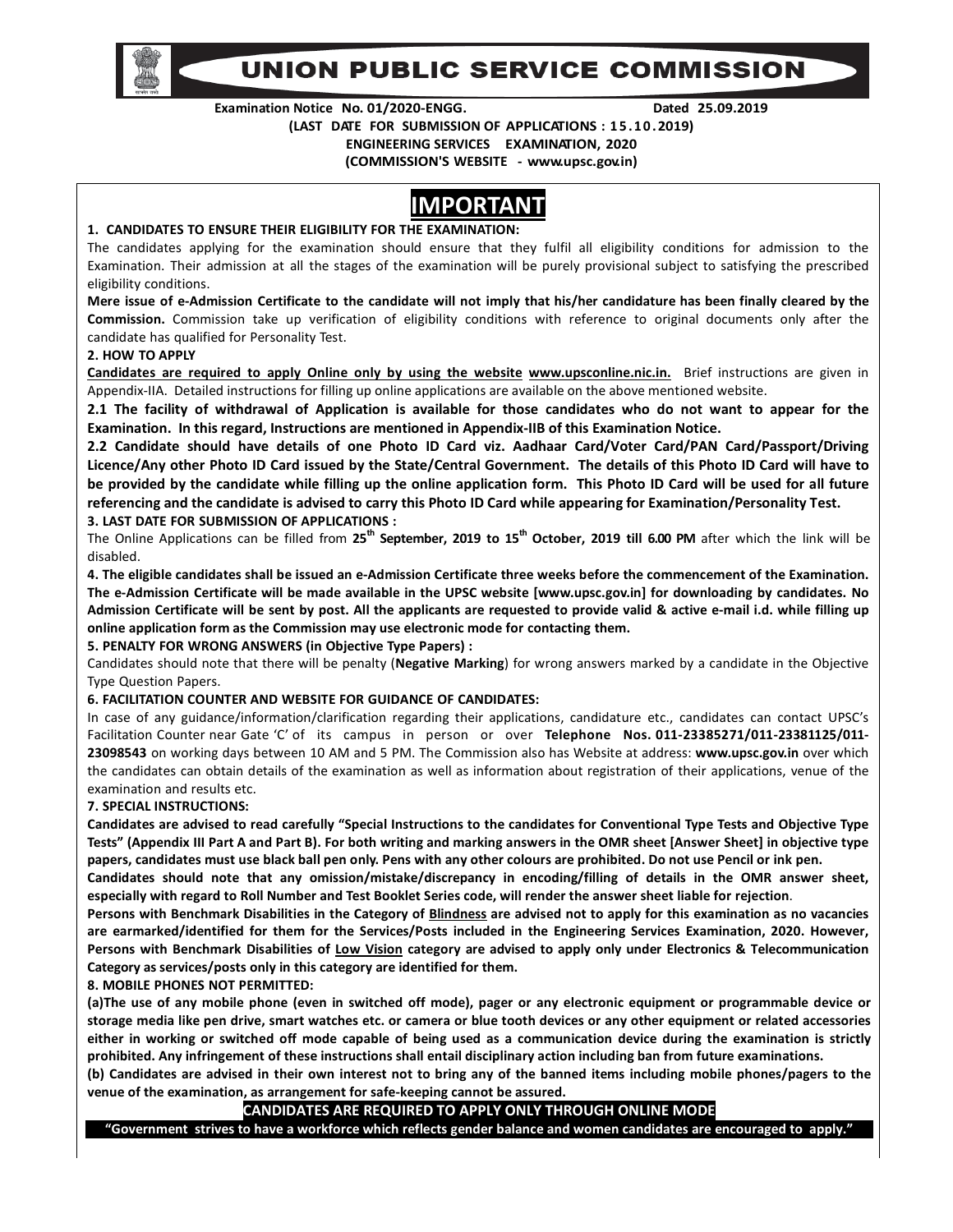**No.F. 2/1/2019-E.I(B):** Preliminary/Stage-I Examination of the Engineering Services Examination for recruitment to the services/ posts mentioned in para 2 below will be held by the Union Public Service Commission on **5 th January, 2020** in accordance with the Rules published by Ministry of Railways in the Gazette of India Extraordinary dated **25th September, 2019**.

**2. (A)** Recruitment on the results of this examination will be made to the Services/ Posts under the following categories:-

**Category I-Civil Engineering.** 

#### **Category II-Mechanical Engineering.**

#### **Category III-Electrical Engineering.**

#### **Category IV-Electronics & Telecommunication Engineering.**

 The number of vacancies to be filled on the results of the examination is expected to be approximately **495** including **21** vacancies for the Persons with Benchmark Disabilities (PwBD) (03 vacancies for **Low Vision**, 11 vacancies for Locomotor Disability including Leprosy cured, Dwarfism, Acid Attack victims and Muscular Dystrophy & 07 vacancies for Hard of Hearing). The number of vacancies is liable to alteration.

 Reservations will be made for candidates belonging to Scheduled Castes, Scheduled Tribes, Other Backward Classes, Economically Weaker Section(EWS) and Physically Disabled Category in respect of vacancies as may be fixed by the Government of India.

#### **CATEGORY I—CIVIL ENGINEERING**

#### **Group-A Services/Posts**

- (i) Indian Railway Service of Engineers.
- (ii) Indian Railway Stores Service (Civil Engineering Posts).
- (iii) Central Engineering Service
- (iv) Central Engineering Service (Roads), Group-A (Civil Engineering Posts).
- (v) Survey of India Group 'A' Service.
- (vi) AEE(Civil) in Border Road Engineering Service.
- (vii) Indian Defence Service of Engineers.
- (viii) AEE(QS&C) in MES Surveyor Cadre.
- (ix) Central Water Engineering (Group 'A') Service.
- (x) Indian Skill Development Service.

#### **CATEGORY II—MECHANICAL ENGINEERING**

#### **Group-A/B Services/Posts**

- (i) Indian Railway Service of Mechanical Engineers.
- (ii) Indian Railway Stores Service (Mechanical Engineering Posts).
- (iii) AEE in GSI Engineering Service Gr 'A'.
- (iv) Indian Defence Service of Engineers.
- (v) Indian Naval Armament Service (Mechanical Engineering Posts).
- (vi) Asstt. Naval Store Officer Grade-I (Mechanical Engineering Posts) in Indian Navy.
- (vii) AEE(Elec & Mech) in Border Roads Engineering Service(Mechanical Engineering Posts).
- (viii) Central Water Engineering (Group 'A') Service.
- (ix) Central Power Engineering Service Gr 'A' (Mechanical Engineering Posts).
- (x) Indian Skill Development Service.
- (xi) Central Power Engineering Service Gr 'B' (Mechanical Engineering Posts).

#### **CATEGORY III—ELECTRICAL ENGINEERING**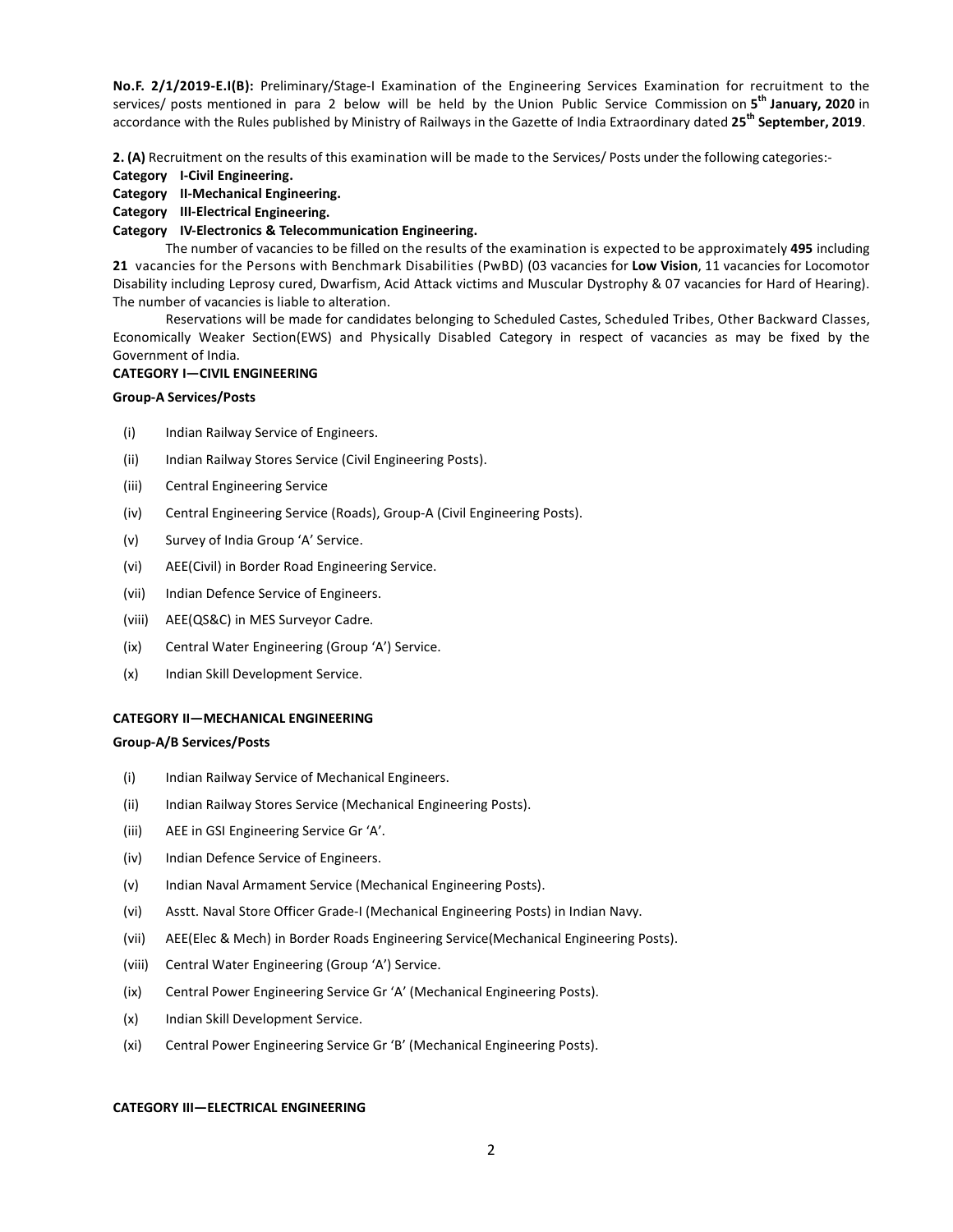#### **Group-A/B Services/Posts**

- (i) Indian Railway Service of Electrical Engineers.
- (ii) Indian Railway Stores Service (Electrical Engineering Posts).
- (iii) Central Electrical & Mechanical Engineering Service (Electrical Engineering Posts).
- (iv) Indian Defence Service of Engineers.
- (v) Asstt. Naval Store Officer Grade-I (Electrical Engineering Posts) in Indian Navy.
- (vi) Central Power Engineering Service Gr 'A' (Electrical Engineering Posts).
- (vii) Defence Aeronautical Quality Assurance Service/SSO-II (Electrical).
- (viii) Indian Skill Development Service.
- (ix) Central Power Engineering Service Gr 'B' (Electrical Engineering Posts).

#### **CATEGORY IV—ELECTRONICS AND TELECOMMUNICATION ENGINEERING**

#### **Group-A/B Services/Posts**

- (i) Indian Railway Service of Signal Engineers.
- (ii) Indian Railway Stores Service (Telecommunication/Electronics Engineering Posts).
- (iii) Indian Radio Regulatory Service Gr 'A'.
- (iv) Indian Telecommunication Service Gr 'A'.
- (v) Indian Naval Armament Service (Electronics and Telecom Engineering Posts).
- (vi) Asstt. Naval Store Officer Grade-I(Electronics and Telecom Engg. Posts) in Indian Navy.
- (vii) Central Power Engineering Service Gr 'A' (Electronics & Telecom Engineering Posts).
- (viii) Indian Skill Development Service.
- (ix) Junior Telecom Officer Gr 'B'.
- (x) Central Power Engineering Service Gr 'B' (Electronics & Telecom Engineering Posts).

**Note:-** Recruitment to the Services/Posts mentioned above will be made on the basis of the scheme(s) of examination prescribed in Appendix-I to the Notice. Candidates who are declared qualified on the result of Preliminary/Stage-I Examination will be required to indicate their preference for Services/Posts at the appropriate time in the Detailed Application Form.

**N.B. (i)** —DEPARTMENTAL CANDIDATES ARE THE CANDIDATES ADMITTED TO THE EXAMINATION UNDER AGE RELAXATION VIDE RULE 5(B). SUCH CANDIDATES MAY GIVE THEIR PREFERENCES FOR THE SERVICES/POSTS IN OTHER MINISTRIES/DEPARTMENTS ALSO.

**N.B. (ii)—**Candidates admitted to the examination under the proviso to para 3(III) will be considered only for the posts mentioned in the said proviso and their preference for other Services and Posts, if any, will be ignored.

**N.B. (iii)—**The candidates will be allotted to various Services/Posts strictly in accordance with their merit position, preferences exercised by them and number of vacancies, subject to their medical fitness.

**2(A)** A candidate may apply for admission to the examination in respect of anyone of the categories of the Services/Posts mentioned in para 2 above viz. Civil Engineering or Mechanical Engineering or Electrical Engineering or Electronics & Telecommunication Engineering.

#### **2(B) (i) Centres of Engineering Services (Preliminary) Examination:**

| AGARTALA        | <b>CHENNAI</b>   | ITANAGAR       | MUMBAI          | <b>SHIMLA</b>         |
|-----------------|------------------|----------------|-----------------|-----------------------|
| AHMEDABAD       | <b>CUTTACK</b>   | <b>JAIPUR</b>  | <b>NAGPUR</b>   | SRINAGAR              |
| <b>AIZAWL</b>   | <b>DEHRADUN</b>  | <b>JAMMU</b>   | PANAJI (GOA)    | THIRUVANANTHAPURAM    |
| ALIGARH         | <b>DELHI</b>     | <b>JORHAT</b>  | <b>PATNA</b>    | <b>TIRUPATI</b>       |
| ALLAHABAD       | <b>DHARWAD</b>   | KOCHI (COCHIN) | PORT BLAIR      | <b>UDAIPUR</b>        |
| BANGALORE       | DISPUR(GUWAHATI) | <b>KOHIMA</b>  | <b>RAIPUR</b>   | <b>VISHAKHAPATNAM</b> |
| <b>BAREILLY</b> | <b>GANGTOK</b>   | KOLKATA        | RANCHI          |                       |
| <b>BHOPAL</b>   | HYDERABAD        | LUCKNOW        | SAMBALPUR       |                       |
| CHANDIGARH      | <b>IMPHAL</b>    | MADURAI,       | <b>SHILLONG</b> |                       |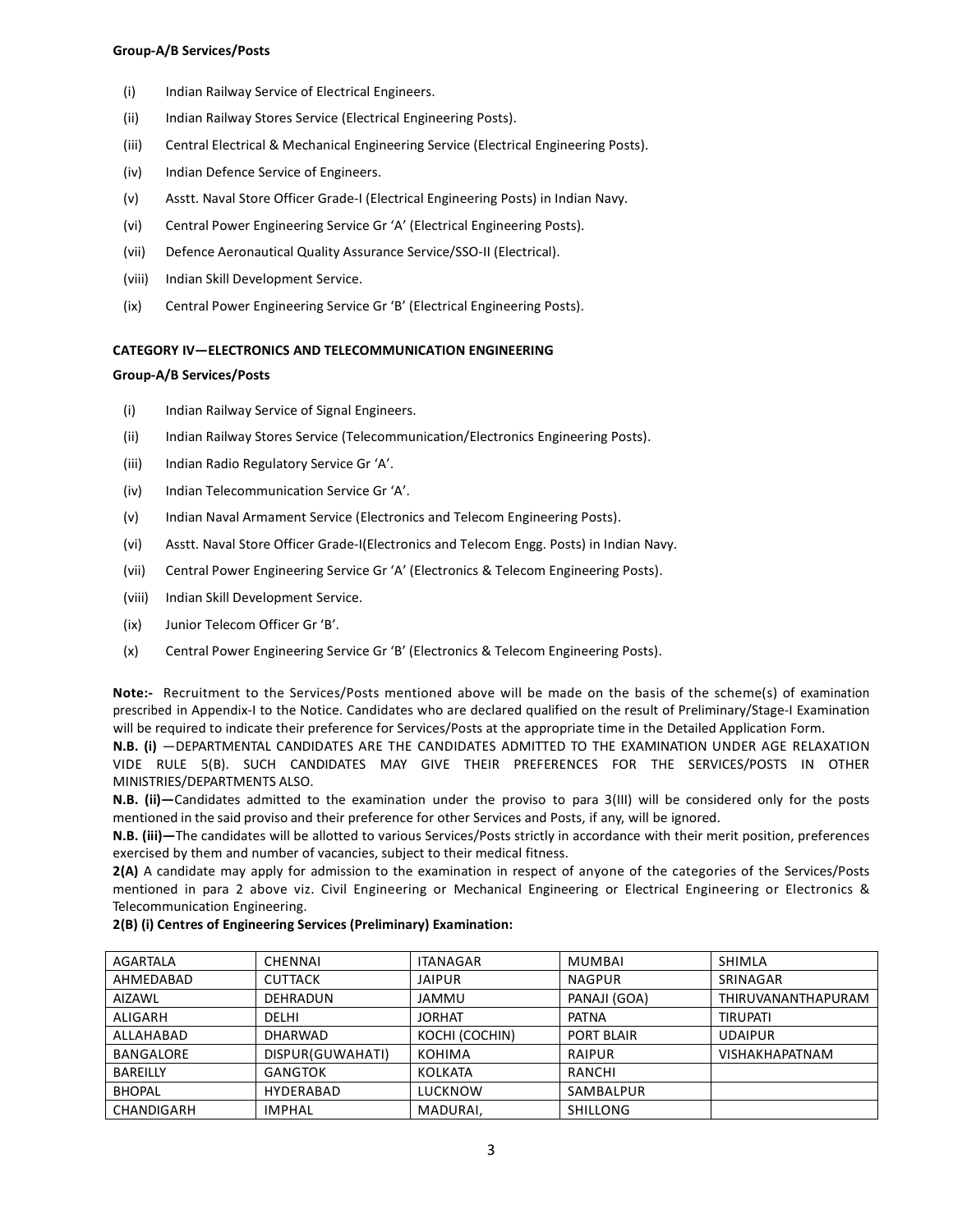#### **(B)(ii) Centres for Engineering Services (Main) Examination:-**

| AHMFDABAD     | CHANDIGARH     | DISPUR(GUWAHATI) | LUCKNOW      | SHILLONG              |
|---------------|----------------|------------------|--------------|-----------------------|
| AIZAWL        | CHENNAI        | HYDFRABAD        | MUMBAI       | SHIMLA                |
| AILAHARAD     | <b>CUTTACK</b> | <b>JAIPUR</b>    | <b>PATNA</b> | THIRUVANANTHAPURAM    |
| BANGALORE     | DEHRADUN       | JAMMU            | RAIPUR       | <b>VISHAKHAPATNAM</b> |
| <b>BHOPAL</b> | DELHI          | KOLKATA          | RANCHI       |                       |

THE CENTRES AND THE DATE OF HOLDING THE EXAMINATION AS MENTIONED ABOVE ARE LIABLE TO BE CHANGED AT THE DISCRETION OF THE COMMISSION.

 Applicants should note that there will be a ceiling on the number of candidates allotted to each of the centres except Chennai, Dispur, Kolkata and Nagpur. Allotment of Centres will be on the first-apply-first-allot basis and once the capacity of a particular centre is attained, the same will be frozen. Applicants, who cannot get a centre of their choice due to ceiling, will be required to choose a centre from the remaining ones. Applicants are, thus, advised that they may apply early so that they could get a Centre of their choice.

NB : Notwithstanding the aforesaid provision, Commission reserve the right to change the Centres at their discretion if the situation demands.

 CANDIDATES ADMITTED TO THE EXAMINATION WILL BE INFORMED OF THE TIME TABLE AND PLACE OR PLACES OF EXAMINATION.

The candidates should note that no request for change of centre will be entertained.

#### **3. ELIGIBILITY CONDITIONS**

(I) Nationality:

A candidate must be either:

(a) a citizen of India, or

(b) a subject of Nepal, or

(c) a subject of Bhutan, or

(d) a Tibetan refugee who came over to India before the  $1<sup>st</sup>$  January, 1962 with the intention of permanently settling in India, or (e) a person of Indian origin who has migrated from Pakistan, Burma, Sri Lanka or East African countries of Kenya, Uganda, the United Republic of Tanzania, Zambia, Malawi, Zaire and Ethiopia or from Vietnam with the intention of permanently setting in India.

Provided that a candidate belonging to categories (b), (c), (d) and (e) above shall be a person in whose favour a certificate of eligibility has been issued by the Government of India.

A candidate in whose case a certificate of eligibility is necessary, may be admitted to the examination but the offer of appointment may be given only after the necessary eligibility certificate has been issued to him/her by the Government of India.

#### **(II) Age Limits:**

(a)A candidate for this examination must have attained the age of 21 years and must not have attained the age of 30 years on the 1<sup>st</sup> January, 2020 i.e., he/she must have been born not earlier than 2<sup>nd</sup> January, 1990 and not later than 1<sup>st</sup> January, 1999.

(b) The upper age-limit of 30 years will be relaxable upto 35 years in the case of Government servants of the following categories, if they are employed in a Department/ Office under the control of any of the authorities mentioned in column 1 below and apply for admission to the examination for all or any of the Service(s)/Post(s) mentioned in column 2, for which they are otherwise eligible.

(i) A candidate who holds substantively a permanent post in the particular Department/Office concerned. This relaxation will not be admissible to a probationer appointed against a permanent post in the Department/Office during the period of his probation. However, this relaxation will be admissible to a probationer so appointed provided he/she already retains a lien on a permanent post in a Department/Office under the control of any of the authorities mentioned in column 1 below.

(ii) A candidate who has been continuously in a temporary service on a regular basis in the particular Department/Office for at least 3 years on the **1 st January, 2020**.

| Column 1                             | Column <sub>2</sub>             |
|--------------------------------------|---------------------------------|
| Ministry of Railways (Railway Board) | I.R.S.E.                        |
|                                      | I.R.S.M.E.                      |
|                                      | I.R.S.E.E.                      |
|                                      | I.R.S.S.E.                      |
|                                      | I.R.S.S.                        |
| Central Public Works Department      | C.E.S. Group 'A', CE&MES Gr 'A' |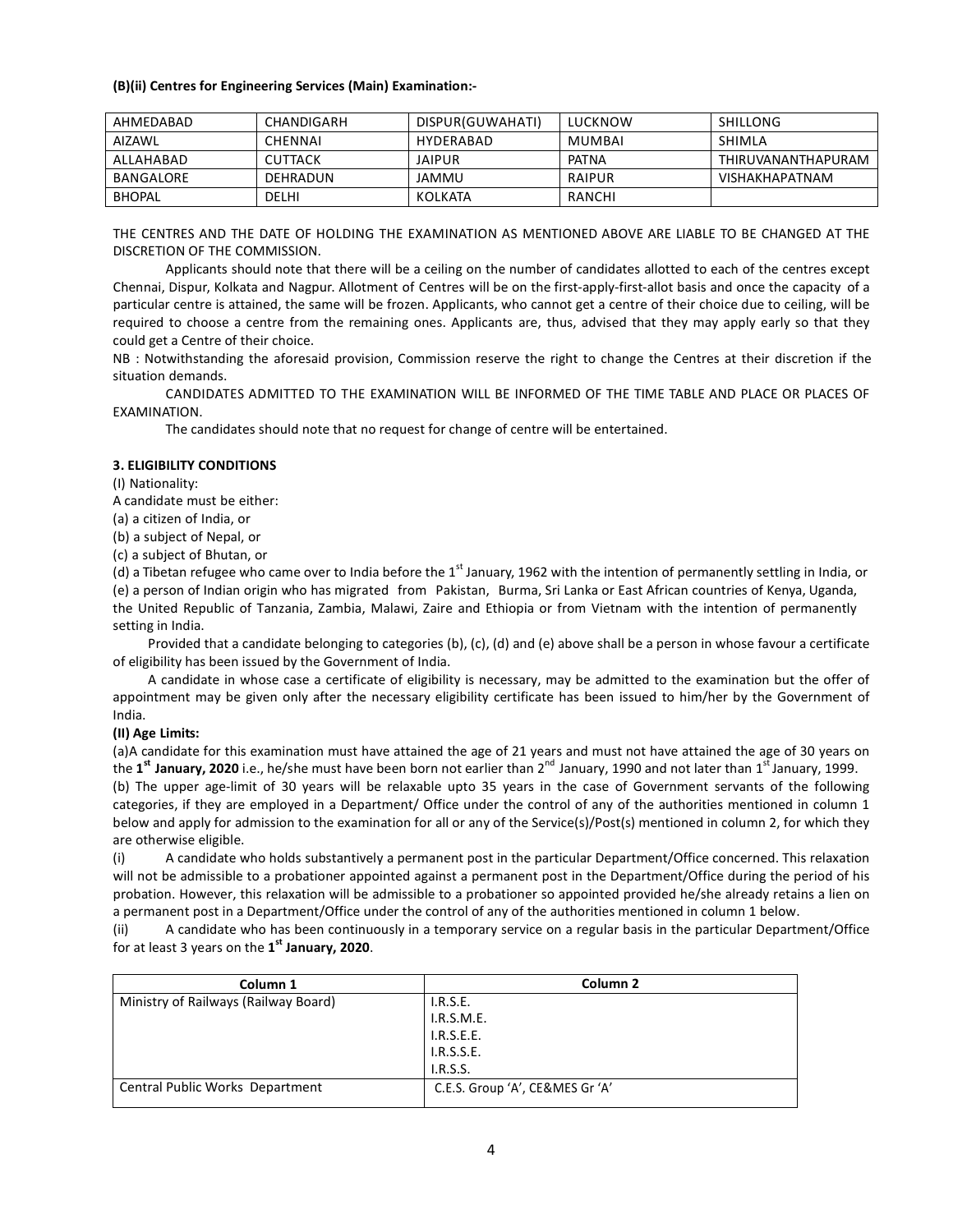| Ministry of Road Transport and Highways             | Central Engineering Service (Roads) Gr. 'A'                 |
|-----------------------------------------------------|-------------------------------------------------------------|
| Ministry of Communication, Deptt. of                | Indian Radio Regulatory Service Group 'A'                   |
| Telecommunication                                   | Indian Telecommunication Service Group 'A',                 |
|                                                     | J.T.O. (G.C.S. Gr. 'B')                                     |
| Min of Defence, Deptt. of Defence Production,       | Defence Aeronautical Quality Assurance Service(DAQAS)Gr 'A' |
| Directorate General of Aeronautical Quality         |                                                             |
| Assurance                                           |                                                             |
| Min of Science and Technology, Deptt. of            | Survey of India Gr 'A' Service                              |
| Science and Technology                              |                                                             |
| Geological Survey of India                          | Assistant Executive Engineer Gr 'A'                         |
| Border Roads Organisation                           | BRES Gr. 'A'                                                |
| <b>Indian Navy</b>                                  | Indian Naval Armament Service, Asstt. Naval Store Officer   |
|                                                     | Grade-I                                                     |
| <b>Military Engineer Services</b>                   | Indian Defence Service of Engineers (IDSE) Group 'A'        |
|                                                     | AEE(QS&C) in Military Engineer Service (MES) Surveyor Cadre |
| Min of Jal Shakti, Deptt. of Water Resources, River | Central Water Engineering Group-A Service.                  |
| Develoopment & Ganga Rejuvenation, Central          |                                                             |
| <b>Water Commission</b>                             |                                                             |
| <b>Central Electricity Authority</b>                | CPES Gr'A' & CPES Gr'B'.                                    |
| Ministry of Skill Development &                     | Indian Skill Development Service                            |
| Entrepreneurship                                    |                                                             |

**Note.**— The period of apprenticeship if followed by appointment against a working post on the Railways may be treated as Railway Service for the purpose of age concession.

(c) The upper age-limit prescribed above will be further relaxable :

(i) Up to maximum of five years if a candidate belongs to a Scheduled Caste or a Scheduled Tribe.

(ii) Up to maximum of three years in the case of candidates belonging to Other Backward Classes who are eligible to avail of reservation applicable to such candidates.

(iii) Up to maximum of five years if a candidate had ordinarily been domiciled in the State of Jammu and Kashmir during the period from the 1st January, 1980 to the 31st day of December, 1989.

(iv) Up to maximum of three years, in the case of Defence Services personnel, disabled in operations during hostilities with any foreign country or in a disturbed area, and released as a consequence thereof.

(v) Up to maximum of five years in the case of Ex-servicemen including Commissioned Officers and ECOs/SSCOs, who have rendered at least five years Military Service as on 1<sup>st</sup> January, 2020 and have been released (i) on completion of assignment (including those whose assignment is due) to be completed within one year from **1 st January, 2020** otherwise than by way of dismissal or discharge on account of misconduct or inefficiency, or (ii) on account of physical disability attributable to Military Service, or (iii) on invalidment.

(vi) Up to maximum of five years in the case of ECOs/ SSCOs who have completed an initial period of assignment of five years of Military Service as on **1 st January, 2020** and whose assignment has been extended beyond five years and in whose case the Ministry of Defence issues a certificate that they can apply for civil employment and they will be released on three months' notice on selection from the date of receipt of offer of appointment.

(vii) Up to a maximum of 10 years in the case of a Person with Benchmark Disability viz. **Low vision**, deaf and Hard of Hearing, Locomotor Disability including Leprosy cured, Dwarfism, Acid Attack victims and Muscular Dystrophy.

**Note I :** Candidates belonging to the Scheduled Castes and the Scheduled Tribes, and Other Backward Classes who are also covered under any other clauses of Para 3(II)(c) above, viz., those coming under the category of Ex-servicemen, persons domiciled in the State of J&K, **Low vision**, deaf and Hard of Hearing, Locomotor Disability including Leprosy cured, Dwarfism, Acid Attack victims and Muscular Dystrophy etc. will be eligible for grant of cumulative relaxation under both the categories.

**Note II** : The term ex-servicemen will apply to the persons who are defined as Ex-servicemen in the Ex-servicemen (Reemployment in Civil Services and Posts) Rules, 1979, as amended from time to time.

**Note III :** The age concession under Para 3(ii)(c)(v) and (vi)will be admissible to Ex-Servicemen i.e. a person who has served in any rank whether as combatant or non-combatant in the Regular Army, Navy and Air Force of the Indian Union and who either has been retired or relieved or discharged from such service whether at his own request or being relieved by the employer after earning his or her pension.

**Note IV :** The details of Functional Classification (FC) and Physical Requirements (PR) of each service are indicated in Annexure-I of these Rules which are identified and prescribed by the respective Cadre Controlling Authorities (CCAs) as per the provisions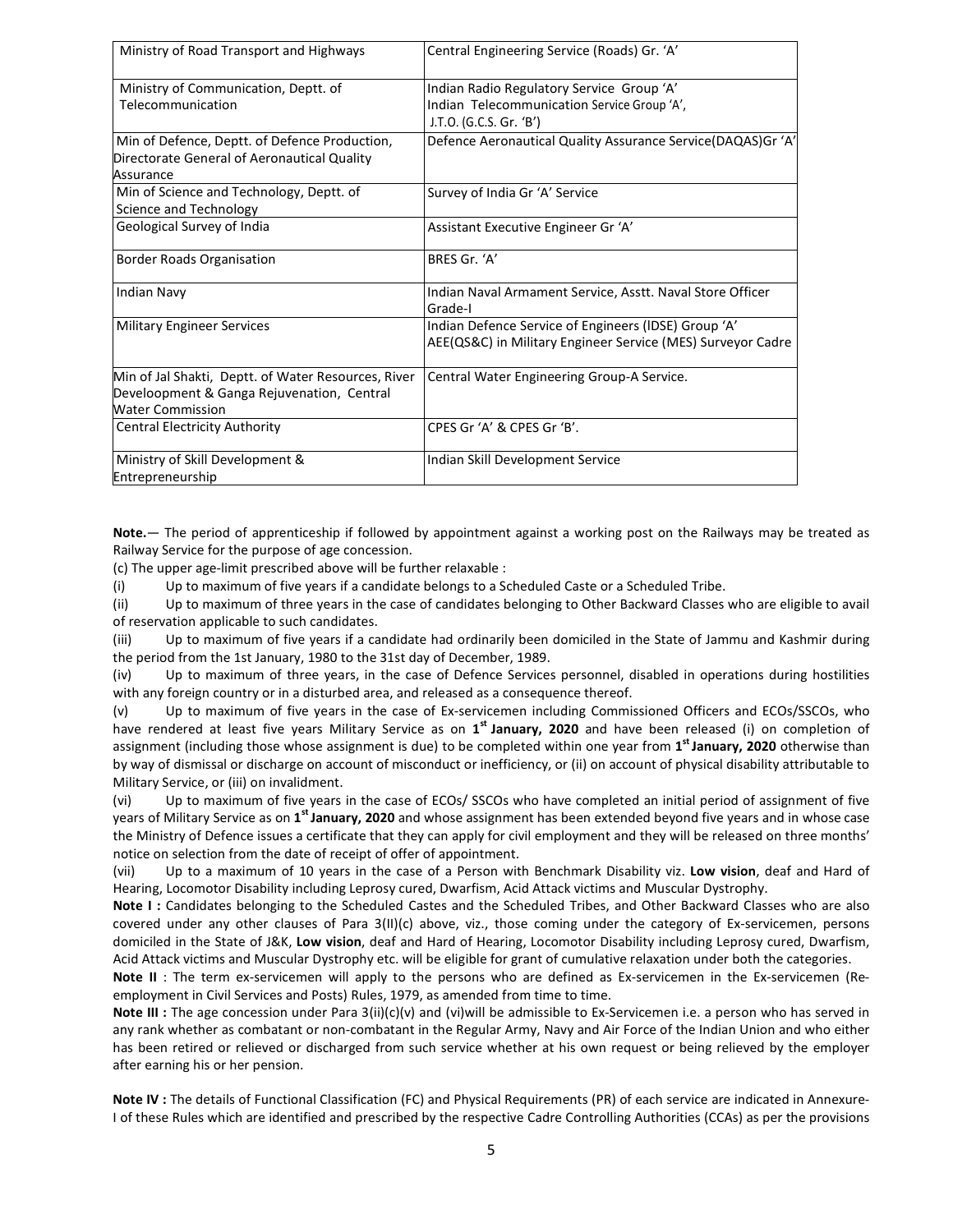of Section 33 and 34 of the Rights of Persons with Disabilities Act, 2016. Only those category (ies) of disability (ies) mentioned in Annexure-I shall apply for the examination under Persons with Benchmark Disability (PwBD) Category. Therefore, the candidates belonging to the Persons with Benchmark Disability categories are advised to read it carefully before applying for the examination.

**Note V :** Notwithstanding the provision of age relaxation under Para 3(ii)(c)(vii) above, a candidate with Benchmark Disability will be considered to be eligible for appointment only if he/she (after such physical examination as the Government or appointing authority, as the case may be, may prescribe) is found to satisfy the requirements of physical and medical standards for the concerned Service/ Posts to be allocated to the PwBD candidate by the Government.

**Note VI :** A candidate will be eligible to get the benefit of community reservation only in case the particular caste to which the candidates belong is included in the list of reserved communities issued by the Central Government. The candidates will be eligible to get the benefit of the Economically Weaker Section (EWS) reservation only in case the candidate meets the criteria issued by the Central Government and in possession of such eligibility certification. If a candidate indicates in his/her application form for Engineering Services Examination, that he/she belongs to General category but subsequently writes to the Commission to change his/her category to a reserved one, such request shall not be entertained by the Commission. Further, once a candidate has chosen a reserved category, no request shall be entertained for change to other reserved category viz. SC to ST, ST to SC, OBC to SC/ST or SC/ST to OBC, SC to EWS, EWS to SC, ST to EWS, EWS to ST, OBC to EWS, EWS to OBC. No reserved category candidates other than those recommended on General Merit shall be allowed to change his/her category from Reserved to Unreserved or claim the vacancies (Services/Cadre) for UR category after the declaration of final result by UPSC.

 Further no Persons with Benchmark Disabilities (PwBD) candidate of any subcategory thereunder shall be allowed to change his/her sub-category of disability.

**Candidates seeking reservation/relaxation benefits available for SC/ST/OBC/EWS/PwBD/Ex-Servicemen must ensure that they are entitled to such reservation/relaxation as per eligibility prescribed in the Rules/Notice. They should be in possession of all the requisite certificates in the prescribed format in support of their claim as stipulated in the Rules/Notice for such benefits, and these certificates should be dated earlier than the due date (closing date of the application). (Prescribed Format of Disability Certificate should be submitted by Persons with Benchmark Disability candidates as per Form V to Form VII (as applicable) of Min of Social Justice and Empowerment Notification dated 15th June, 2017 as at Annexure-III).** 

While the above principle will be followed in general, there may be a few cases where there was a gap not more than 3 months between the issuance of a Government Notifications enlisting a particular community in the list of any of the reserved communities and the date of submission of the application by the candidate. In such cases the request of change of community from General to Reserved may be considered by the Commission on merit. In case of a candidate unfortunately becoming person with benchmark disability during the course of examination, the candidate should produce valid documents showing him/her acquiring a disability to the extent of 40% or more (only under **Low vision**, deaf and Hard of Hearing, Locomotor Disability including Leprosy cured, Dwarfism, Acid Attack victims and Muscular Dystrophy) as defined under the RPwD Act, 2016 to enable him/her to get the benefits of reservation earmarked for PwBD provided he/she otherwise remains eligible for the Engineering Services Examination as per Para 11 and facilitating the Commission to take a decision in the matter on merit.

**N.B.—**The candidature of a person who is admitted to the examination under the age concession mentioned in Para 3(II)(b) above shall be cancelled if, after submitting his/her application he/she resigns from service or his/her services are terminated by his/her department/office either before or after taking the examination. He/she will, however, continue to be eligible if he/she is retrenched from the service or post after submitting his/her application. A candidate who after submitting his/her application to the department is transferred to other department/office will be eligible to compete under departmental age concession.

SAVE AS PROVIDED ABOVE THE AGE LIMITS PRESCRIBED CAN IN NO CASE BE RELAXED.

The date of birth accepted by the Commission is that entered in the Matriculation or Secondary School Leaving Certificate or in a certificate recognised by an Indian University as equivalent to Matriculation or in an extract from a Register of matriculates maintained by a University, and that extract must be certified by the proper authority of the University or in the Higher Secondary or an equivalent examination certificate. These certificates are required to be submitted along with the Detailed Application Forms which will be required to be sub- mitted by the candidates who qualify on the result of the written part of the examination.

No other document relating to age like horoscopes, affidavits, birth extracts from Municipal Corporation, service records and the like will be accepted. The expression Matriculation/Secondary Examination Certificate in this part of the instruction includes the alternative certificates mentioned above.

**NOTE 1 :** CANDIDATES SHOULD NOTE THAT ONLY THE DATE OF BIRTH AS RECORDED IN THE MATRICULATION/SECONDARY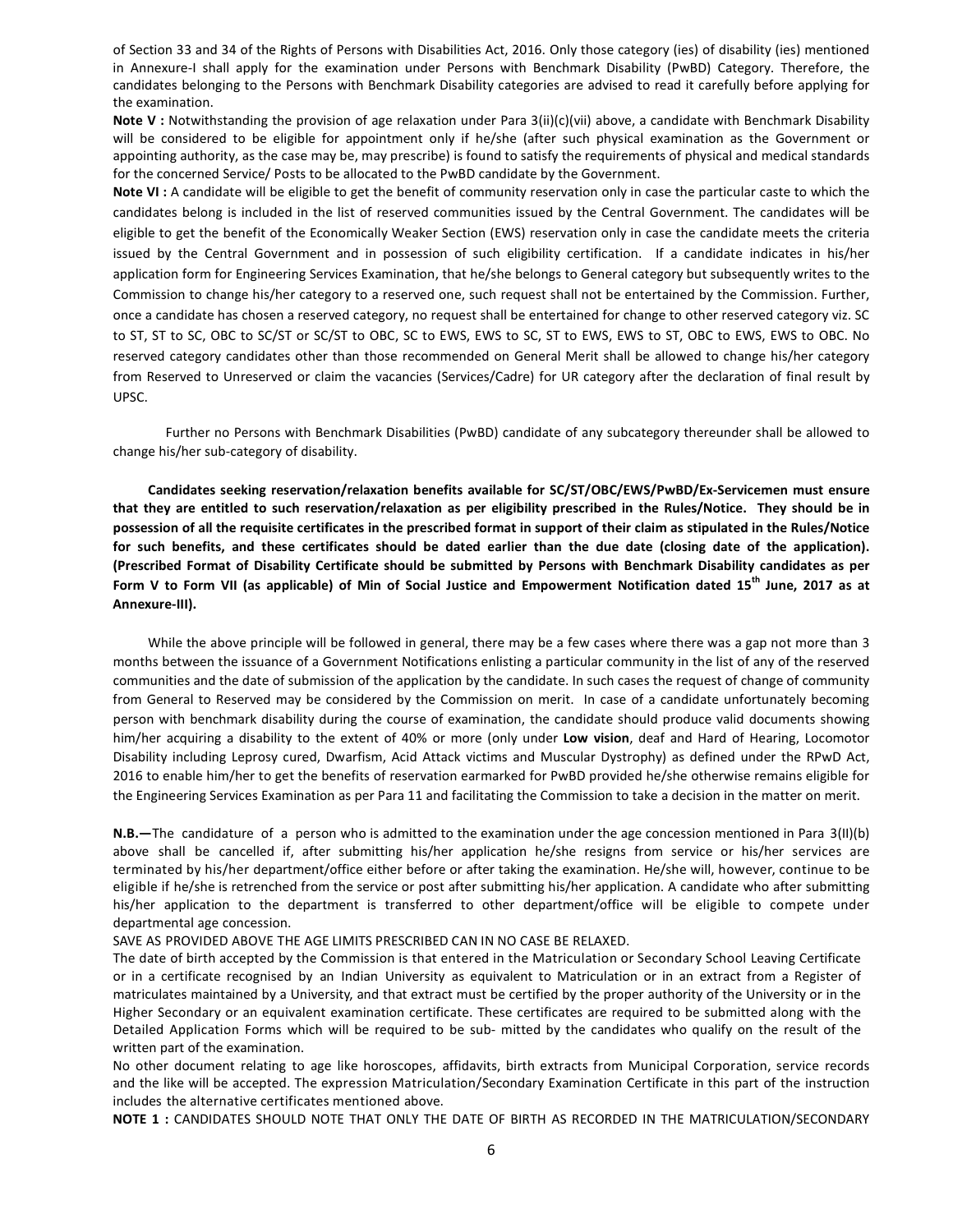EXAMINATION CERTIFICATE OR AN EQUIVALENT CERTIFICATE ON THE DATE OF SUBMISSION OF APPLICATION WILL BE ACCEPTED BY THE COMMISSION AND NO SUBSEQUENT REQUEST FOR ITS CHANGE WILL BE CONSIDERED OR GRANTED.

**NOTE 2 :** CANDIDATE SHOULD ALSO NOTE THAT ONCE A DATE OF BIRTH HAS BEEN CLAIMED BY THEM AND ENTERED IN THE RECORDS OF THE COMMISSION FOR THE PURPOSE OF ADMISSION TO AN EXAMINATION, NO CHANGE WILL BE ALLOWED SUBSEQUENTLY (OR AT ANY OTHER EXAMINATION OF THE COMMISSION) ON ANY GROUND WHATSOEVER.

**NOTE 3:-** CANDIDATES SHOULD EXERCISE DUE CARE WHILE ENTERING THEIR DATE OF BIRTH IN THE RESPECTIVE COLUMN OF THE APPLICATION FORM. IF ON VERIFI- CATION AT ANY SUBSEQUENT STAGE, ANY VARIATION IS FOUND IN THEIR DATE OF BIRTH FROM THE ONE ENTERED IN THEIR MATRICU- LATION OR EQUIVALENT EXAMINA- TION CERTIFICATE, DISCIPLINARY ACTION WILL BE TAKEN AGAINST THEM BY THE COMMISSION UNDER THE RULES.

#### **(III) Minimum Educational Qualification:**

For admission to the examination, a candidate must have –

(a) obtained a degree in Engineering from a University incorporated by an Act of the Central or State Legislature in India or other Educational Institutions established by an Act of Parliament or declared to be deemed as Universities under Section 3 of the University Grants Commission Act, 1956; or

(b) passed Sections A and B of the Institution Examinations of the Institution of Engineers (India); or

(c) obtained a degree/diploma in Engineering from such foreign University/College/Institution and under such conditions as may be recognised by the Government for the purpose from time to time, or

(d) passed Graduate Membership Examination of the Institution of Electronics and Telecommunication Engineers (India); or

(e) passed Associate Membership Examination Parts II and III/Sections A and B of the Aeronautical Society of India; or

(f) passed Graduate Membership Examination of the Institution of Electronics and Radio Engineers, London held after November, 1959

Provided that a candidate for the post of Indian Naval Armament Service (Electronics Engineering Posts) and Indian Radio Regulatory Service Group 'A' may possess any of the above qualifications or the qualification mentioned below namely:-

For Indian Naval Armament Service (Electronics Engg. Posts) - M.Sc. degree or its equivalent with Wireless Communication Electronics, Radio Physics or Radio Engineering as a special subject.

For Indian Radio Regulatory Service Group 'A'– M.Sc. degree or its equivalent with Wireless Communication Electronics, Radio Physics or Radio Engineering as a subject or Master's Degree in Science with Physics and Radio Communication or Electronics or Telecommunication as a special subject.

#### **Note 1 : Eligibility of the candidates of the Institutions concerned will be subject to the decision of the Government in pursuance of the judgement of the Hon'ble Supreme Court of India in the MA 2367/2018 in the Civil Appeal No. 17922/2017 dated 13.08.2019.**

**NOTE-2** A candidate who has appeared at an examination the passing of which would render him educationally qualified for this examination, but has not been informed of the result, may apply for admission to the examination. A candidate who intends to appear, at such a qualifying examination may also apply. Such candidates will be admitted to the examination, if otherwise eligible, but their admission would be deemed to be provisional and subject to cancellation, if they do not produce proof of having passed the requisite qualifying examination along with the Detailed Application From which will be required to be submitted by the candidates who qualify on the result of the written part of the examination. Such proof of passing the requisite examination should be dated earlier than the due date (closing date) for Detailed Application Form for Engineering Services Examination.

**NOTE-3** In exceptional cases, the Commission may treat a candidate, who has not any of the qualifications prescribed in this rule, as educationally qualified provided that he/she has passed examinations conducted by other institutions the standard of which in the opinion of the Commission justifies his/her admission to the examination.

**NOTE-4** A candidate who is otherwise qualified but who has taken a degree from a foreign University which is not recognised by Government, may also apply to the Commission and may be admitted to the examination at the discretion of the Commission.

#### **(IV) Medical Examination**

**Candidates finally recommended** by the Commission on the basis of Engineering Services Examination, 2019 shall be required to undergo medical examination.

(a) Every candidate, on being finally recommended by Commission will be required to undergo medical examination as and when so decided by the Ministry of Railways (Railway Board) irrespective of the fact that he/she has appeared for such medical examination in the past and found fit/unfit on the basis of earlier examination.

(b) The medical examination will be conducted at various Railway Hospitals under Ministry of Railways (Railway Board). Other additional instructions for candidates are listed at Annexure-II. The findings of the Railways Medical Board will be taken as final and binding for all allotment purposes.

**(V) Physical standards**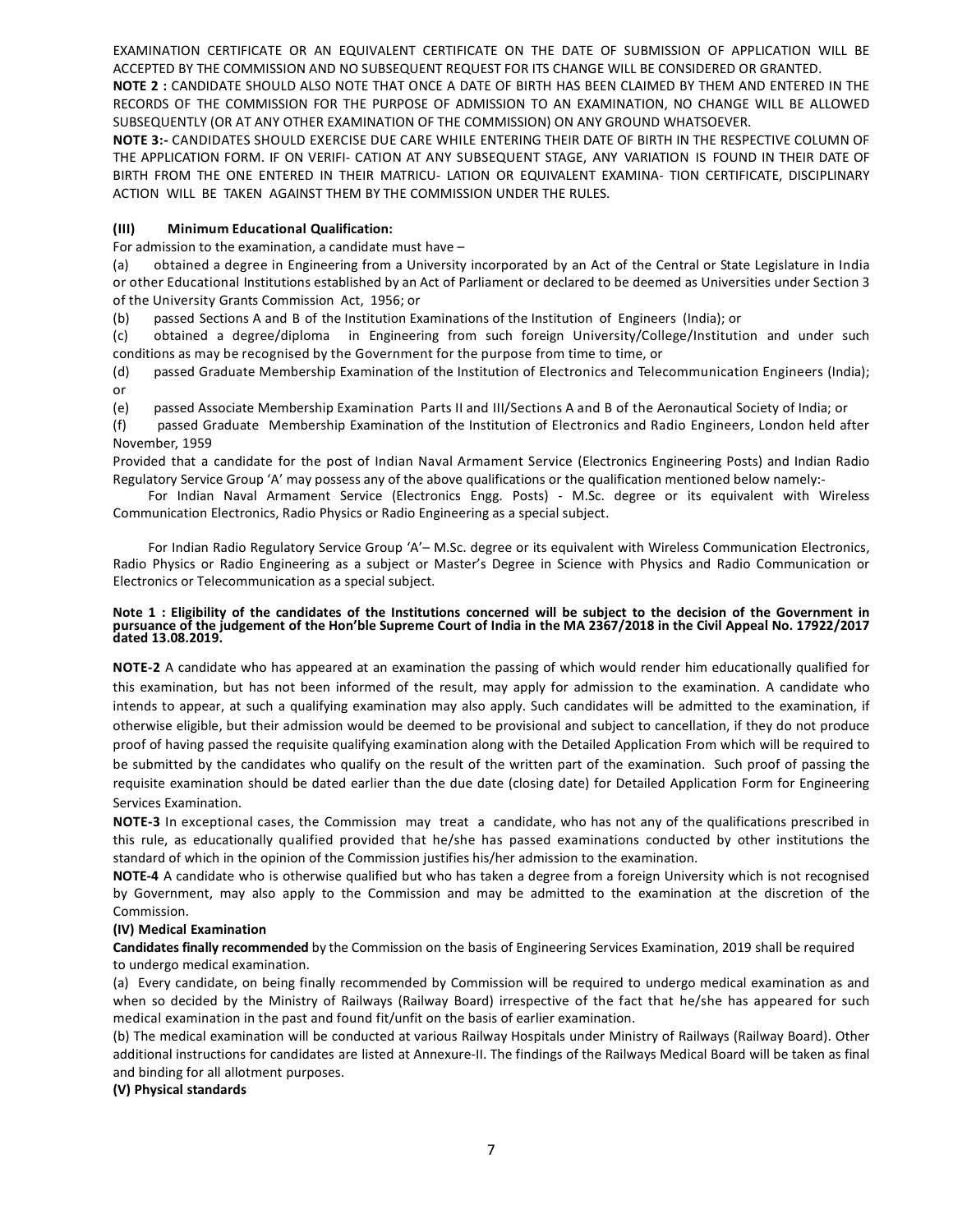Candidates must be physically fit according to physical standards for admission to **Engineering Services Examination, 2020** as per guidelines given in Appendix-II of the Rules for the **Engineering Services Examination, 2020** published in the Gazette of India Extraordinary dated **25.09.2019.** 

#### **4. FEE:**

Candidates (excepting Female/SC/ST/PwBD who are exempted from payment of fee) are required to pay a fee of **Rs. 200/- (Rupees T w o hundred only)** either by depositing the money in any Branch of SBI by cash or by using net banking facility of State Bank of India or by using any Visa/Master/RuPay Credit/Debit Card.

**Note : 1** Applicants who opt for **"Pay by cash"** mode should print the system generated Pay-in slip during Part-II registration and deposit the fee at the counter of SBI Branch on the next working day only. **"Pay by cash" mode option will be deactivated at 11.59 PM of 14.10.2019 i.e. one day before the closing date ;** however, applicants who have generated their Pay-in-slip before it is deactivated may pay at the counter of SBI Branch during banking hours on the closing date. Such applicants who are unable to pay by cash on the closing date i.e. during banking hours to SBI Branch, for reason whatsoever, even if holding a valid Pay-in-slip, will have no other offline option but to opt for online Debit/Credit Card or Internet Banking Payment mode **on the closing date i.e. till 6.00 PM of 15.10.2019.** 

**Note : 2** Candidates should note that payment of examination fee can be made only through the modes prescribed above. Payment of fee through any other mode is neither valid nor acceptable. Applications submitted without the prescribed fee/mode (unless remission of fee is claimed) shall be summarily rejected.

**Note : 3** Fee once paid shall not be refunded under any circumstances nor can the fee be held in reserve for any other examination or selection.

**Note : 4** For the applicants in whose case payments details have not been received from the bank, they will be treated as fictitious payment cases and their applications will be rejected in the first instance. A list of all such applicants shall be made available on the Commission website within two weeks after the last day of submission of online application. The applicants shall be required to submit the proof of their fee payment within 10 days from the date of such communication either by hand or by speed post to the Commission. On receipt of documentary proof, genuine fee payment cases will be considered and their applications will be revived, if they are other- wise eligible.

ALL FEMALE CANDIDATES AND CANDIDATES BELONGING TO SCHEDULED CASTES/SCHEDULED TRIBES/PHYSICALLY HANDI-CAPPED CATEGORIES ARE EXEMPTED FROM PAYMENT OF FEE. NO FEE EXEMPTION IS, HOWEVER, AVAILABLE TO OBC CANDIDATES AND THEY ARE REQUIRED TO PAY THE PRESCRIBED FEE IN FULL.

Persons with Benchmark Disability(PwBD) are exempted from the payment of fee provided they are otherwise eligible for appointment to the Services/Posts to be filled on the results of this examination on the basis of the standards of medical fitness for these Services/Posts (including any concessions specifically extended to the PwBD). A PwBD candidate claiming age relaxation/fee concession will be required by the Commission to submit along with their Detailed Application Form, a certified copy of the certificate from a Government hospital/Medical Board in support of his claim for being PwBD.

**NOTE:** Notwithstanding the aforesaid provision for age relaxation/fee exemption, a PwBD candidate will be considered to be eligible for appointment only if he/she (after such physical examination as the Government or the appointing authority, as the case may be, may prescribe) is found to satisfy the requirements of physical and medical standards for the concerned Services/Posts to be allocated to PwBD candidates by the Government.

**NOTE :** Applications without the prescribed fee (unless remission of fee is claimed) shall be summarily rejected.

#### **5. HOW TO APPLY:**

(a) Candidates are required to apply Online using the link **www.upsconline.nic.in.** Detailed instructions for filling up online applications are available on the above mentioned website.

(b) The applicants are advised to submit only single application; however, if due to any unavoidable situation, if he/she submits another/multiple applications, then he/ she must ensure that application with the higher RID is complete in all respects like applicants' details, examination centre, photograph, signature, fee etc. The applicants who are submitting multiple applications should note that only the applications with higher RID (Registration ID) shall be entertained by the Commission and fee paid against one RID shall not be adjusted against any other RID.

(c) All candidates, whether already in Government Service, or in Government owned industrial undertakings or other similar organisations or in private employment, should apply online direct to the Commission.

Persons, already in Government service whether in a permanent or temporary capacity or as work-charged employees other than causal or daily rated employees or those serving under public enterprises are, however, required to inform their Head of Office/Department that they have applied for the Examination. Candidates should note that in case communication is received from their employer by the Commission withholding permission to the candidates applying for/appearing at the Examination, their application will be liable to be rejected/ candidature will be liable to be cancelled.

**NOTE 1 : WHILE FILLING IN HIS/HER APPLICATION FORM, THE CANDIDATE SHOULD CAREFULLY DECIDE ABOUT HIS/HER CHOICE FOR THE CENTRE AND ENGINEERING DISCIPLINE FOR THE EXAMINATION.** 

**IF ANY CANDIDATE APPEARS AT A CENTRE/ENGINEERING DISCIPLINE OTHER THAN THE ONE INDICATED BY THE COMMISSION IN HIS/HER E- ADMISSION CERTIFICATE PAPERS OF SUCH A CANDIDATE WILL NOT BE VALUED AND HIS/HER CANDIDATURE WILL BE LIABLE TO CANCELLATION.** 

**NOTE 2: SUITABLE PROVISIONS FOR INFORMATION REGARDING USE OF SCRIBES BY THE LOW VISION CANDIDATES AND CANDIDATE WITH LOCOMOTOR DISABILITY WHERE DOMINANT (WRITING) EXTREMITY IS AFFECTED TO THE EXTENT OF**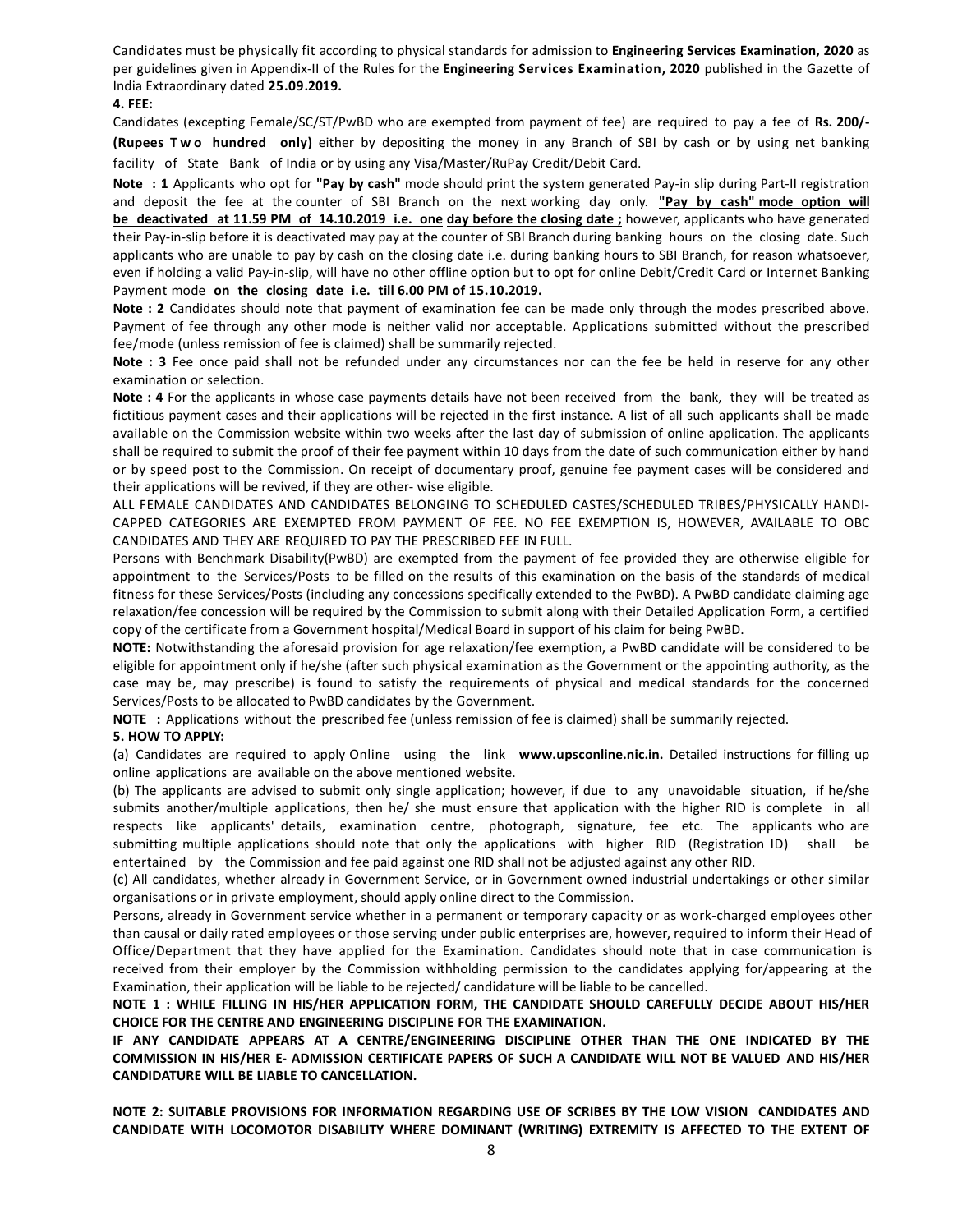#### **SLOWING THE PERFORMANCE OF FUNCTION (MINIMUM OF 40% IMPAIRMENT) HAVE BEEN MADE IN THE ONLINE APPLICATION.**

#### **NOTE 3: INCOMPLETE OR DEFECTIVE APPLICATIONS SHALL BE SUMMARILY REJECTED. NO REPRESENTATION OR CORRESPONDENCE REGARDING SUCH REJECTION SHALL BE ENTERTAINED UNDER ANY CIRCUMSTANCES.**

#### **CANDIDATES ARE NOT REQUIRED TO SUBMIT HARD COPY/PRINT OUT OF THEIR APPLICATION TO THE COMMISSION AT THIS STAGE.**

6. The candidates applying for the Examination should ensure that they fulfil all the eligibility conditions for admission to the Examination. Their admission at all the stages of examination for which they are admitted by the Commission viz. Written Examination and Personality Test will be purely provisional, subject to their satisfying the prescribed eligibility conditions. If on verification at any time before or after the written examination or Personality Test, it is found that they do not fulfil any of the eligibility conditions, their candidature of the Examination will be cancelled by the Commission. Candidates are requested to keep ready the attested copies of the following documents for submission to the Commission soon after the declaration of the results of the written Examination.

- (a). Certificate of Age.
- (b). Certificate of Educational Qualification.
- (c). Certificate in support of claim to belong to Scheduled Castes, Scheduled Tribes, Other Backward Classes, Economically Weaker Section(EWS) wherever applicable.
- (d) Certificate in support of claim for age/ fee concession, wherever applicable.

7. Immediately after the declaration of the results of Main/Stage-II Examination, successful candidates will be intimated by the Commission electronically and they shall be asked to submit Detailed Application Form (DAF) online and upload the scanned copies of the above mentioned certificates to the Commission at that time. Originals will have to be produced at the time of Personality Test. The Personality Test letter to the candidates may also be issued electronically.

8. If any of their claims is found to be incorrect, they may render themselves liable to disciplinary action by the Commission in terms of Rule 11 of the Rules for **Engineering Services Examination, 2020 notified in the Gazette of India Extraordinary dated 25th September 2019 and also reproduce below:** 

11. A Candidate who is or has been declared by the Commission to be guilty of :—

- (i) obtaining support for his candidatures by the following means namely;
	- (a) offering illegal gratification to ; or
	- (b) applying pressure on; or
	- (c) blackmailing or threatening to blackmail any person connected with the conduct of the examination; or
- (ii) impersonation; or
- (iii) procuring impersonation by any person; or
- (iv) submitting fabricated documents or documents which have been tampered with; or
- (v) uploading irrelevant photos in the application form in place of actual photo/signature.
- (vi) making statements which are incorrect or false or suppressing material information; or
- (vii) resorting to the following means in connection with his candidature for the examination, namely:-
	- (a) obtaining copy of question paper through improper means;
	- (b) finding out the particulars of the persons connected with secret work relating to the examination;
	- (c) influencing the examiners; or
- (viii) being in possession of or using unfair means during the examination ; or
- (ix) writing obscene matter or drawing obscene sketches or irrelevant matter in the scripts; or
- (x) misbehaving in the examination hall including tearing of the scripts, provoking fellow examinees to boycott examination, creating a disorderly scene and the like; or
- (xi) harassing or doing bodily harm to the staff employed by the Commission for the conduct of their examination; or
- (xii) being in possession of or using any mobile phone(even in switched off mode), pager or any electronic equipment or device or programmable device or storage media like pen drive, smart watches etc. or camera or Bluetooth devices or any other equipment or related accessories either in working or switched off mode capable of being used as a communication device during the examination ; or
- (xiii) violating any of the instructions issued to candidates along with their e-admission certificate permitting them to take the examination; or
- (xiv) attempting to commit or as the case may be, abetting the commission of all or any of the acts specified in the foregoing clauses;

may in addition to rendering himself liable to criminal prosecution be liable:—

- (a) to be disqualified by the Commission from the examination for which he is a candidate; and/or
- (b) to be debarred either permanently or for a specified period—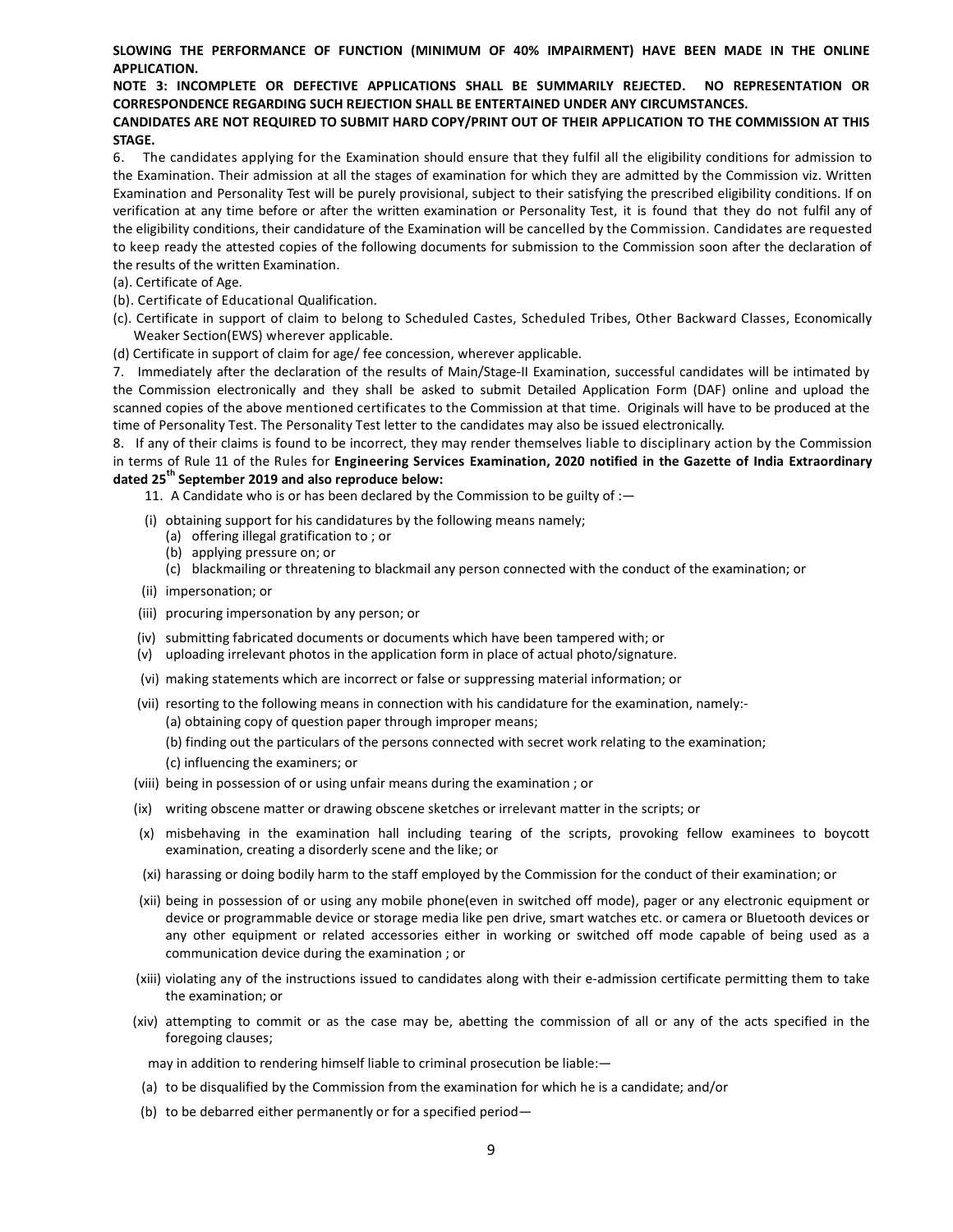- (i) by the Commission from any examination or selection held by them;
- (ii) by the Central Government, from any employment under them; and

(c) if he is already in service under the Government, to disciplinary action under the appropriate rules :

Provided that no penalty under this rule shall be imposed except after—

- (i) giving the candidate an opportunity of making such representation in writing as he may wish to make in that behalf; and
- (ii) taking the representation if any submitted by the candidate, within the period allowed to him, into consideration.

#### **9. LAST DATE FOR SUBMISSION AND WITHDRAWAL OF APPLICATIONS:**

(i) The online Applications can be filled upto **15th October 2019 till 6.00 PM** after which the link will be disabled. Detailed instructions regarding filling of online application is available at **Appendix-IIA.**

(ii) The online Applications can be withdrawn from **22.10.2019 to 28.10.2019 till 6.00** PM after which the link will be disabled. Detailed instructions regarding withdrawal of Applications is available at **Appendix-IIB.**

#### **10. CORRESPONDENCE WITH COMMISSION:**

The Commission will not enter into any correspondence with the candidates about their candidature except in the following cases :

(i) The eligible candidates shall be issued an e-Admission Certificate three weeks before the commencement of the examination. The e-Admission Certificate will be made available in the UPSC website [www.upsc.gov.in] for downloading by candidates. No Admission Certificate will be sent by post. For downloading the e- Admission Certificate/ e-Admit Card the Candidate must have his/her vital parameters like RID & Date of Birth or Roll No. (if received & date of birth or father's name) available with him/her .

(ii) If a candidate does not receive his/her e-admit card or any other communication regarding his/her candidature for the examination two week before the commencement of the examination, he/she should at once contact the Commission. Information in this regard can also be obtained from the Facilitation Counter located in the Commission's Office either in person or over phone Nos. 011-23381125/011-23385271/011-23098543. **In case no communication is received in the Commission's Office from the candidate regarding non-receipt of his/her e-Admission Certificate at least one week before the examination, he/she himself/herself will be solely responsible for non-receipt of his/her e-Admission certificate.** 

No candidate will ordinarily be allowed to take the examination unless he/she holds e-Admission Certificate for the examination. On receipt of e-Admission Certificate, check it carefully and bring discrepancies/error, if any, to the notice of UPSC immediately.

The candidates should note that their admission to the examination will be purely provisional based on the information given by them in the Application Form. This will be subject to verification of all the eligibility conditions by the UPSC.

(iii) The mere fact that an e- Admission Certificate of admission to the Examination has been issued to a candidate will not imply that his/her candidature has been finally cleared by the Commission, or that the entries made by the candidate in his/her application for the Examination have been accepted by the Commission as true and correct. Candidates may note that the Commission takes up the verification of eligibility conditions of a candidate, with reference to original documents, only after the candidate has qualified for Personality Test on the result of the written part of the examination. Unless candidature is formally confirmed by the Commission, it continues to be provisional.

The decision of the Commission as to the acceptance of the application of a candidate and his/her eligibility or otherwise for admission to the Examination shall be final. Candidates should note that the name in the Admission Certificate, in some cases may be abbreviated due to technical reasons.

(iv) If a candidate receives an e- Admission Certificate in respect of some other candidate on account of handling error, the same should be immediately brought to the notice of Commission with a request to issue the correct e-Admission Certificate. Candidates may note that they will not be allowed to take the examination on the strength of an e-Admission Certificate issued in respect of another candidate.

#### **(v) Candidates must ensure that their e-mail ids given in their applications are valid and active.**

**IMPORTANT:** ALL COMMUNICATIONS TO THE COMMISSION SHOULD INVARIABLY CONTAIN THE FOLLOWING PARTICULARS:

- 1. NAME AND YEAR OF THE EXAMINATION.
- 2. REGISTRATION ID (RID).
- 3. ROLL NO. (IF RECEIVED).
- 4. NAME OF CANDIDATE IN FULL AND IN BLOCK LETTERS.
- 5. VALID AND ACTIVE E-MAIL ADDRESS
- 6. COMPLETE POSTAL ADDRESS AS GIVEN IN THE APPLICATION.

**N.B. (i) COMMUNICATIONS NOT CONTAINING THE ABOVE PARTICULARS MAY NOT BE ATTENDED TO.** 

**N.B.(II) IF A LETTER/COMMUNICATION IS RECEIVED FROM A CANDIDATE AFTER AN EXAMINATION HAS BEEN HELD AND IT DOES NOT GIVE HIS/HER FULL NAME AND ROLL NUMBER, IT WILL BE IGNORED AND NO ACTION WILL BE TAKEN THEREON. 11. Details of the categories/sub categories of disabilities (functional classification and Physical Requirements) identified** 

**for the various Services/posts:-**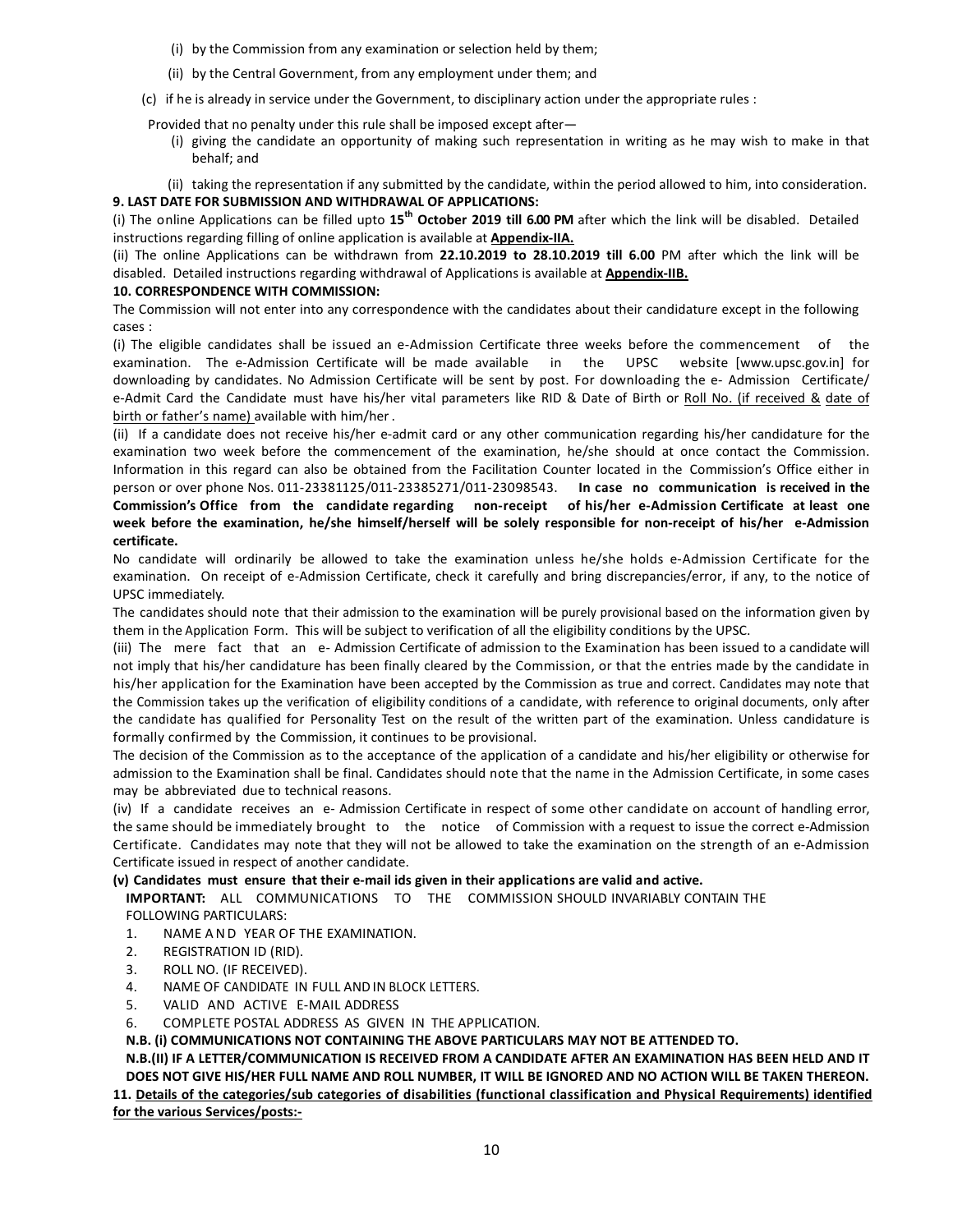"For being considered against the vacancies reserved for them, the PwBD persons should have disability of forty per cent (40%) or more. The functional classification in their case shall be consistent with the requirements of the concerned services/posts as detailed in Annexure-I. However, such candidates shall be required to meet the physical requirements/abilities as detailed in **Annexure-I** and to submit Disability Certificate in the prescribed format as detailed in **Annexure-III.** 

12. As per decision taken by the Government for increasing the access of unemployed to job opportunities, the Commission will publically disclose the scores of the candidates (obtained in the Preliminary/Stage-I examination, Main/ Stage-II examination and Interview/Personality Test) through the public portals. The disclosure will be made in respect of only those candidates who will appear in the Interview/Personality Test for the Engineering Services Examination and are not finally recommended for appointment. The information shared through this disclosure scheme about the non-recommended candidates may be used by other public and private recruitment agencies to appoint suitable candidates from the information made available in the public portal.

Candidates will be required to give their options at the time of Interview/Personality Test, while acknowledging the e-summon letter mailed to them for interview. A candidate may opt out of the scheme also and in that case his/her details will not be published by the Commission.

 Besides sharing of the information of the non-recommended candidates for the examinations conducted by the Commission, the Commission will not assume any responsibility of liability for the method and manner in which information related to candidates who appear at the Commission's Examinations/Selections is utilized by other private of public organizations.

#### **Annexure-I**

#### **A List of Services/Posts identified suitable for Persons with Benchmark Disability Category along with the physical requirements and functional classifications\*.**

| Sl. No.          | <b>Name of Services</b>                                        | <b>Functional</b><br><b>Classification</b>                          | <b>Physical Requirements</b>                                                    |  |  |
|------------------|----------------------------------------------------------------|---------------------------------------------------------------------|---------------------------------------------------------------------------------|--|--|
|                  | <b>Category I-Civil Engineering</b>                            |                                                                     |                                                                                 |  |  |
| 1.               | <b>Indian Railway Service of Engineers</b>                     | LD - OA/OL, Leprosy<br>Cured, Acid Attack<br>Victims.               | S,ST,BN,W,SE,MF,C,RW,KC,CL,JU,H                                                 |  |  |
|                  |                                                                | <b>Hard Hearing</b>                                                 | S, ST, BN, W, SE, MF, C, RW, KC, CL, JU, H<br>(Acceptable with Hearing Aids)    |  |  |
| 2.               | <b>Indian Railway Stores Service</b>                           | LD-OA/OL, Leprosy<br>Cured, Acid Attack<br>Victims.                 | S, ST, BN, W, SE, MF, C, RW, H                                                  |  |  |
|                  |                                                                | <b>Hard Hearing</b>                                                 | S, ST, BN, W, SE, MF, C, RW, KC, CL, JU, H<br>(Acceptable with Hearing<br>Aids) |  |  |
| 3.               | Central Engineering Service                                    |                                                                     | OA or OL or Hard Hearing As per MOSJ & E instructions                           |  |  |
| 4.               | Indian Defence Service of Engineers (Civil Engg.)              | PD or OA                                                            | B,S,ST,W,SE,H&RW                                                                |  |  |
| 5.               | Central Water Engineering Service Gr 'A'                       | Acid Attack Victims,<br>Dwarfism, HH, SLD,<br>OA&PD, OL&PD          | OA or OL, Leprosy Cured, S, ST, BN, W, SE, MF, C, R, W&RW                       |  |  |
| 6                | Central Engineering Service (Roads) Gr. A                      | OA or OL or PD/Hard<br>Hearing                                      | B,S,ST,W,SE,H,RW,D,&W                                                           |  |  |
| 7.               | AEE (Civil) in Border Roads Organization                       | ΟA                                                                  | B,S,ST,W,SE,H&RW                                                                |  |  |
| 8.               | AEE (QS&C) in Military Engineer Service(MES)<br>Surveyor Cadre | PD or OA                                                            | B,S,ST,W,SE,H&RW                                                                |  |  |
| 9.               | Indian Skill Development Service                               | OA or OL                                                            | As per MOSJ & E instructions                                                    |  |  |
| 10.              | Survey of India Group 'A' Service                              | PD                                                                  | F,PP,L,KC,B,S,ST,W,SE & RW                                                      |  |  |
|                  | <b>Category II-Mechanical Engineering</b>                      |                                                                     |                                                                                 |  |  |
| 1.               | Indian Railway Service of Mechanical Engineers                 | LD - OA/OL, Leprosy<br>Cured, Acid Attack<br>Victims.               | S,ST,BN,W,SE,MF,C,RW,KC,CL,JU,H                                                 |  |  |
| $\overline{2}$ . | Indian Railway Store Service                                   | LD-OA/OL, Leprosy<br>Cured, Acid Attack<br>Victims.<br>Hard Hearing | S, ST, BN, W, SE, MF, C, RW, H<br>S, ST, BN, W, SE, MF, C, RW, KC, CL, JU, H    |  |  |
|                  |                                                                |                                                                     | (Acceptable with Hearing<br>Aids)                                               |  |  |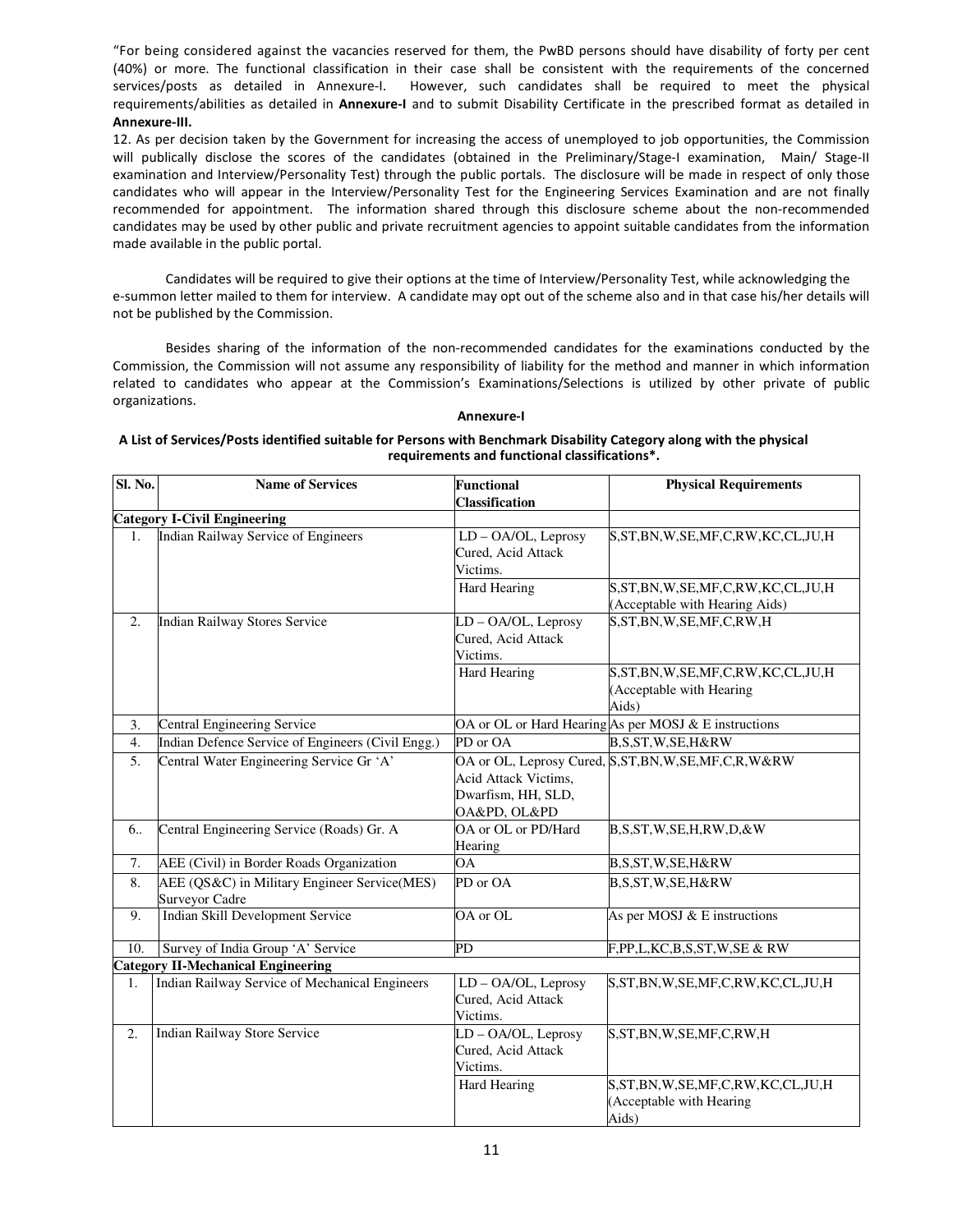| 3.                 | Central Water Engineering Service Gr 'A'                                                                                                        | Acid Attack Victims,<br>Dwarfism, HH, SLD,<br>OA&PD, OL&PD. | OA or OL, Leprosy Cured, S, ST, BN, W, SE, MF, C, R, W&RW                       |
|--------------------|-------------------------------------------------------------------------------------------------------------------------------------------------|-------------------------------------------------------------|---------------------------------------------------------------------------------|
| 4.                 | Central Power Engg. Service Gr. A&B<br>(Mech. Engg. Posts)                                                                                      | <b>OL</b>                                                   | ST,S,SE,MF,BN,KC,H&C                                                            |
| 5.                 | <b>Indian Naval Armament Service</b>                                                                                                            | OL                                                          | S, SE, H&RW                                                                     |
| 6.                 | Asstt. Naval Store Officer Grade-I in Indian Navy                                                                                               | OL                                                          | S, SE, H&RW                                                                     |
| 7.                 | Geological Survey of India Engineering Service Gr<br>$A^{\prime}$                                                                               | OL, Hard Hearing                                            | S, ST, MF, SE, BN, KC, H, C                                                     |
| 8.                 | Indian Defence Service of Engineers<br>(Mech. Engg.)                                                                                            | PD or OA                                                    | B,S,ST,B,W,SE,H&RW                                                              |
| 9.                 | Assistant Executive Engineer Group 'A' (Electrical<br>&Mechanical) (Mechanical Engineering Post) in<br>Border Roads Engineering Service Gr. 'A' | <b>OA</b>                                                   | B,S,ST,W,SE,H&RW                                                                |
| 10.                | Indian Skill Development Service                                                                                                                | OA or OL                                                    | As per MOSJ & E instructions                                                    |
|                    | <b>Category III-Electrical Engineering</b>                                                                                                      |                                                             |                                                                                 |
| 1.                 | Indian Railway Service of Electrical Engineers                                                                                                  | LD - OA, OL, Leprosy<br>Cured, Acid Attack<br>Victims.      | S, ST, BN, W, SE, MF, C, RW, KC, CL, JU, H                                      |
|                    |                                                                                                                                                 | Hard Hearing                                                | S, ST, BN, W, SE, MF, C, RW, KC, CL, JU, H<br>(Acceptable with Hearing<br>Aids) |
| 2.                 | <b>Indian Railway Store Service</b>                                                                                                             | LD - OA/OL, Leprosy<br>Cured, Acid Attack<br>Victims.       | S, ST, BN, W, SE, MF, C, RW, H                                                  |
|                    |                                                                                                                                                 | <b>Hard Hearing</b>                                         | S, ST, BN, W, SE, MF, C, RW, KC, CL, JU, H<br>(Acceptable with Hearing<br>Aids) |
| 3.                 | Central Elect. & Mech. Engg. Service (Elect. Engg.) OL or Hard Hearing                                                                          |                                                             | As per MOSJ&E instructions                                                      |
| 4.                 | Central Power Engg. Service Gr. A&B<br>(Elect. Engg. Posts)                                                                                     | OL, Hard Hearing                                            | S,ST,BN,SE,W,MF,PP,L,KC,C&RW                                                    |
| 5.                 | Indian Defence Service of Engineers (Elect. Engg.)                                                                                              | PD or OA                                                    | B,S,ST,W,SE,H&RW                                                                |
| 6.                 | Asstt. Naval Store Officer in Indian Navy                                                                                                       | OL                                                          | S, SE, H&RW                                                                     |
| 7.                 | Indian Skill Development Service                                                                                                                | OA or OL                                                    | As per MOSJ & E instructions                                                    |
| Category           | <b>IV-Electronics</b><br>&<br>Telecommunication                                                                                                 |                                                             |                                                                                 |
| <b>Engineering</b> |                                                                                                                                                 |                                                             |                                                                                 |
|                    | Indian Railway Service of Signal Engineers                                                                                                      | LD-OA/OL, Leprosy<br>Cured, Acid Attack                     | S, ST, BN, W, SE, MF, C, RW, KC, CL, JU, H                                      |
| 1.                 |                                                                                                                                                 | Victims.                                                    |                                                                                 |
| 2.                 | <b>Indian Railway Store Service</b>                                                                                                             |                                                             | OA or OL or Hard HearingS, ST, BN, W, SE, MF, C, R, W&RW                        |
| 3.                 | Indian Naval Armament Service                                                                                                                   | OL                                                          | S, SE, H&RW                                                                     |
| 4.                 | Indian Radio Regulatory Service Gr 'A'                                                                                                          | OA or OL                                                    | S,H&RW/Speaking                                                                 |
| 5.                 | Asstt. Naval Store Officer Gr. I                                                                                                                | OL                                                          | S, SE, H&RW                                                                     |
| 6.                 | Indian Telecom Service, Group A                                                                                                                 | LV, OL or OA or MW                                          | F,S,ST,W,SE,H&RW                                                                |
| 7.                 | Junior Telecom Officer Group B in ITS                                                                                                           | LV, OL or OA or MW                                          | F,S,ST,W,SE,H&RW                                                                |
| 8.                 | Central Power Engineering Service Gr. A&B<br>(Elec. & Telecom)                                                                                  | OL, Hard Hearing                                            | S,ST,BN,SE,W,MF,PP,L,KC,C&RW                                                    |
| 9                  | Indian Skill Development Service                                                                                                                | OA or OL                                                    | As per MOSJ&E instructions                                                      |

\*The list is subject to revision.

The abbreviations used (indicated as below) are as per the specification in Ministry of Social Justice and Empowerment's Notification No. 16-15/2010-DDIII dated 29.07.2013

OA=One Arm affected, OL=One Leg affected, HI=hearing Impaired, PD=partially Deaf, MW=Muscular Weakness S=Sitting, BN=Bending, SE=Seeing, RW=Reading & Writing, C=Communication, MF=Manipulation by Fingers, PP=Pulling & Pushing, L=Lifting, KC=Kneeling & Crouching, ST=Standing, W=Walking, H=Hearing, JU=Jumping, H(Acceptable with Hearing Aids=Should be able to hear upto 25 decibel.OH=Orthopaedically Handicapped, LD=Locomotor Disability, CP=Cerebral Palsy.

NOTE (I): To avoid inconvenience later PH candidates should ensure that their sub-category of disabilities is identified for providing reservation.

NOTE (ii) : Also please note that Temporary Certificate of Disability does not confer upon the candidates, the benefit of being considered against the vacancies reserved under PH quota.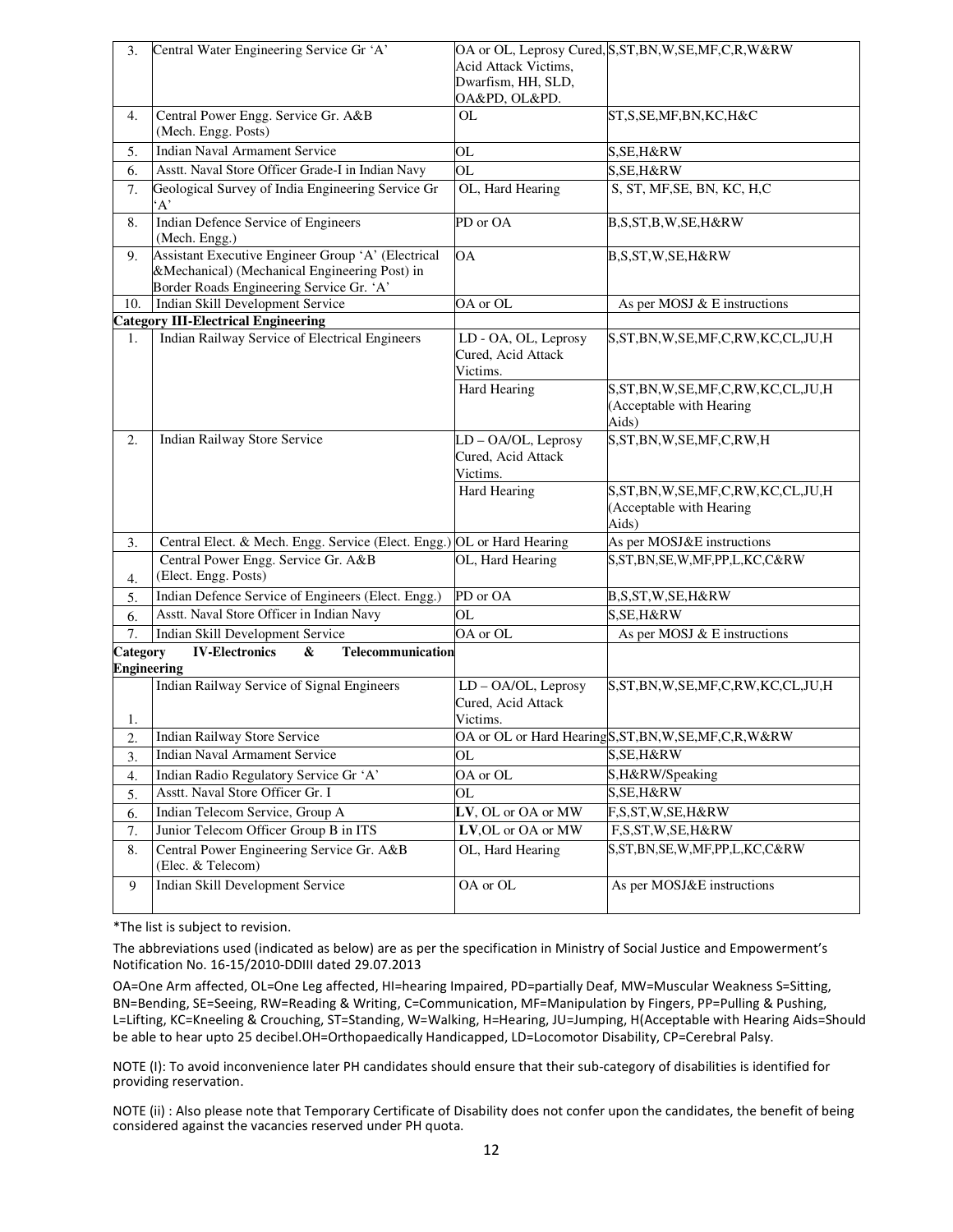NOTE (iii) : Please ensure submission of Certificate of Disability in the prescribed format as detailed at Annexure-III.

#### **Annexure-II**

#### **Details of Zonal Railway Hospitals**

| Zone Full                   | <b>Name of Hospital</b>    | <b>Hospital Address</b>               | <b>Telephone Nos.</b> |
|-----------------------------|----------------------------|---------------------------------------|-----------------------|
|                             | <b>B.A.M. HOSPITAL</b>     | DR. BABA SAHAB AMBEDKAR RAILWAY       |                       |
| <b>CENTRAL RAILWAYS</b>     |                            | HOSPITAL, BYCULLA, MUMBAI-400027      |                       |
| EASTERN RAILWAY             | <b>B.R. SINGH HOSPITAL</b> | B.R. SINGH HOSPITAL, SEALDAH, KOLKATA |                       |
|                             |                            | $-700001$                             |                       |
| <b>EAST CENTRAL RAILWAY</b> | <b>CENTRAL HOSPITAL</b>    | EC RAILWAY, KARBIGAHIYA, PATNA -      |                       |
|                             |                            | 803118                                |                       |
| <b>EAST COAST RAILWAY</b>   | <b>CENTRAL HOSPITAL</b>    | MANCHESWAR, BHUBANESWAR-751017        |                       |
| <b>NORTHERN RAILWAY</b>     | <b>CENTRAL HOSPITAL</b>    | BASANT LANE, CHELMSFORD ROAD,         |                       |
|                             |                            | CONNAUGHT PLACE, DELHI - 110001       |                       |
| NORTH CENTRAL RAILWAY       | <b>CENTRAL HOSPITAL</b>    | ALLAHABAD - 211001                    |                       |
| NORTH EASTERN RAILWAY       | <b>LNMR HOSPITAL</b>       | LALIT NARAYAN MISHRA HOSPITAL,        |                       |
|                             |                            | GORAKHPUR-273012                      |                       |
| <b>NORTH EAST FRONTIER</b>  | <b>CENTRAL HOSPITAL</b>    | MALIGAON, GUWAHATI - 781011           |                       |
| RAILWAY                     |                            |                                       |                       |
| NORTH WESTERN RAILWAY       | <b>CENTRAL HOSPITAL</b>    | GANPATI NAGAR, NEAR JAIPUR RAILWAY    |                       |
|                             |                            | STATION, JAIPUR-302006                |                       |
| SOUTHERN RAILWAY            | <b>CENTRAL HOSPITAL</b>    | CONSTABLE ROAD, AYANAVARAM,           |                       |
|                             |                            | PERAMBUR, CHENNAI - 600209            |                       |
| SOUTH CENTRAL RAILWAY       | <b>CENTRAL HOSPITAL</b>    | LALAGUDA RAILWAY COLONY.              |                       |
|                             |                            | SECUNDERABAD-500003                   |                       |
| SOUTH EASTERN RAILWAY       | <b>CENTRAL HOSPITAL</b>    | GARDEN REACH ROAD, KOLKATA -          |                       |
|                             |                            | 700043                                |                       |
| <b>SOUTH EAST CENTRAL</b>   | <b>CENTRAL HOSPITAL</b>    | <b>BILASPUR - 495004</b>              |                       |
| <b>RAILWAY</b>              |                            |                                       |                       |
| SOUTH WESTERN RAILWAY       | <b>CENTRAL HOSPITAL</b>    | GADAG ROAD, HUBLI-580023              |                       |
| <b>WESTERN RAILWAY</b>      | J.R.H. HOSPITAL            | JAGJIVAN RAM HOSPITAL, MARATHA        |                       |
|                             |                            | MANDIR MARG, MUMBAI CENTRAL,          |                       |
|                             |                            | MUMBAI - 400001                       |                       |
| <b>WEST CENTRAL RAILWAY</b> | <b>CENTRAL HOSPITAL</b>    | INDIRA MARKET, JABALPUR - 482001      |                       |

Other additional instructions to the candidates for medical examination are as under:-

(i) Medical Examination Schedules/Venue and the final medical status (Fit/Unfit/partially Unfit/Temporarily Unfit) will be uploaded on the official website of the Indian Railways (www.indianrailways.gov.in). No separate written communication will be sent to the candidates regarding these uploads.

(ii) The candidates will have to carry three sets of Form for Medical Board Report-2020 to be downloaded from the Ministry of Railways official website i.e. Min of of Railways>>Railway Board>>News and Recruitment>>Engineering Services Updates.

(iii) The candidates should carry Government issued Photo ID card and three passport size photographs with them. Candidates recommended against Persons with Benchmark Disabilities (PwBD) vacancies should carry their Certificate of Disability in original as per the format prescribed along with additional photocopy of the same.

#### **Annexure-III**

#### **Form-V**

Certificate of Disability (In cases of amputation or complete permanent paralysis of limbs or dwarfism and in case of blindness) [See rule 18(1)] (Name and Address of the Medical Authority issuing the Certificate) Recent passport size attested photograph (Showing face only) of the person with benchmark disability. Certificate No. Date: This is to certify that I have carefully examined Shri/Smt./Kum. This is to certify that I have carefully examined Shri/Smt./Kum.

| of Shri | Date of Birth (DD/MM/YY) | Age | vears, male/female |  |
|---------|--------------------------|-----|--------------------|--|

registration No. \_\_\_\_\_\_\_\_\_\_\_\_\_\_\_\_\_\_\_permanent resident of House No. \_\_\_\_\_\_\_\_\_\_\_\_\_ Ward/Village/Street \_\_\_\_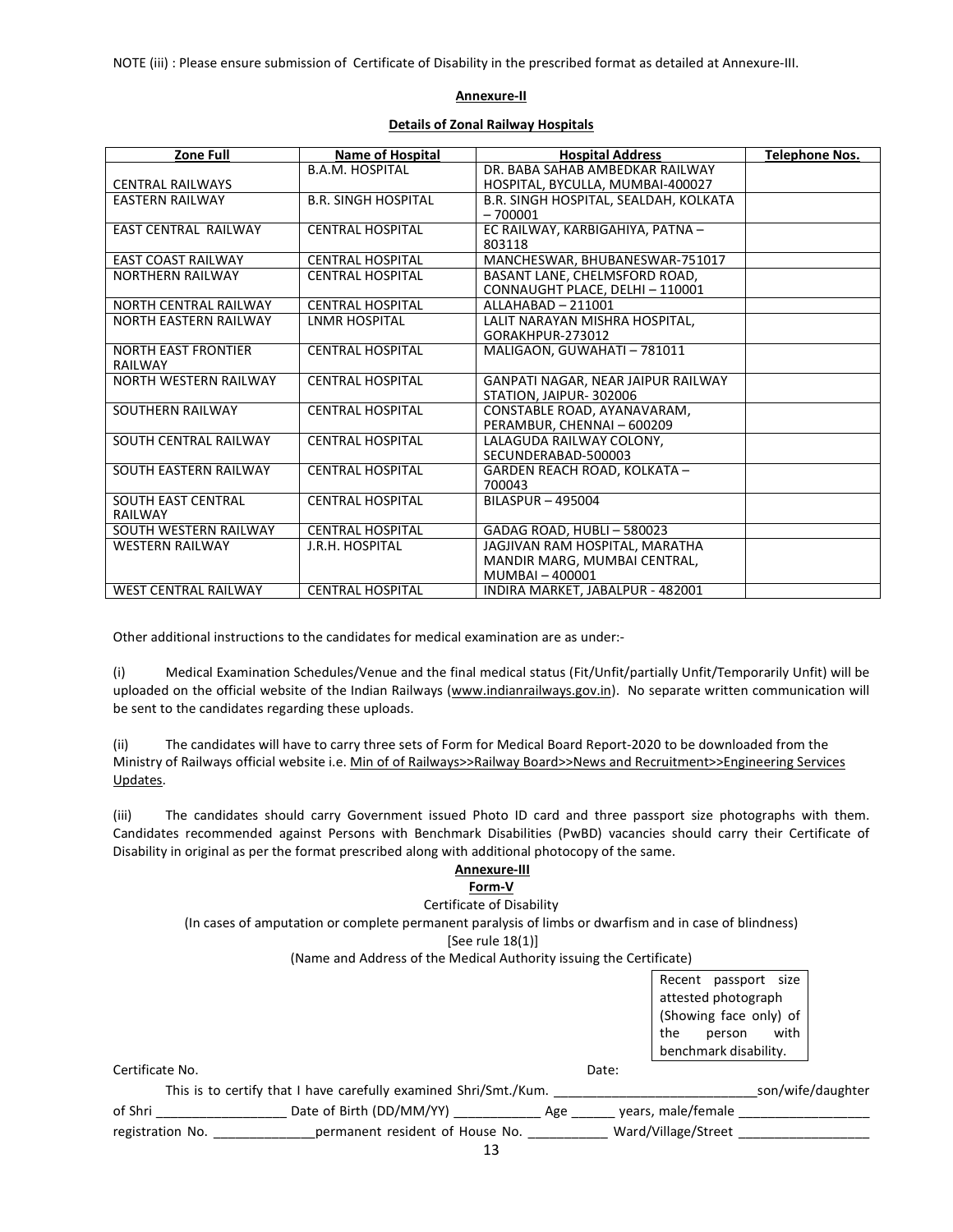| Post Office                          | District | State | whose photograph is affixed above, and am |
|--------------------------------------|----------|-------|-------------------------------------------|
| satisfied that:                      |          |       |                                           |
| (A) he/she is a case of:             |          |       |                                           |
| locomotor disability<br>$\bullet$    |          |       |                                           |
| dwarfism<br>$\bullet$                |          |       |                                           |
| blindness<br>٠                       |          |       |                                           |
| (Please tick as applicable)          |          |       |                                           |
|                                      |          |       |                                           |
| (B) the diagnosis in his/her case is |          |       |                                           |
|                                      |          |       |                                           |

| (A) | he/she has |                                                      |  | % (in figure) |                                                             |  | percent (in words) permanent locomotor |  |
|-----|------------|------------------------------------------------------|--|---------------|-------------------------------------------------------------|--|----------------------------------------|--|
|     |            | disability/dwarfism/blindness in relation to his/her |  |               | (part of body) as per guidelines ( number and date of issue |  |                                        |  |
|     |            | of the guidelines to be specified).                  |  |               |                                                             |  |                                        |  |

2. The applicant has submitted the following document as proof of residence:-

| Nature of Document | Date of Issue | Details<br>certificate | of | authority | issuing |
|--------------------|---------------|------------------------|----|-----------|---------|
|                    |               |                        |    |           |         |

(Signature and Seal of Authorised Signatory of notified Medical Authority)

Signature/thumb impression of the person in whose favour certificate of disability is issued

> **Form - VI** Certificate of Disability (In cases of multiple disabilities) [See rule 18(1)] (Name and Address of the Medical Authority issuing the Certificate)

> > Recent passport size attested photograph (Showing face only) of the person with benchmark disability.

| Certificate No.  |    |                 |         |                                 |    |      | Date:     |                                                           |                |
|------------------|----|-----------------|---------|---------------------------------|----|------|-----------|-----------------------------------------------------------|----------------|
| This             | İS | to              | certify | that                            | we | have | carefully | examined                                                  | Shri/Smt./Kum. |
|                  |    |                 |         | son/wife/daughter of Shri       |    |      |           |                                                           | Date of        |
| Birth (DD/MM/YY) |    |                 | Age     | years, male/female              |    |      |           |                                                           |                |
| Registration No. |    |                 |         | permanent resident of House No. |    |      |           | Ward/Village/Street                                       | Post           |
| Office           |    | <b>District</b> |         | State                           |    |      |           | whose photograph is affixed above, and am satisfied that: |                |

(A) he/she is a case of Multiple Disability. His/her extent of permanent physical impairment/disability has been evaluated as per guidelines (……………number and date of issue of the guidelines to be specified) for the disabilities ticked below, and is shown against the relevant disability in the table below: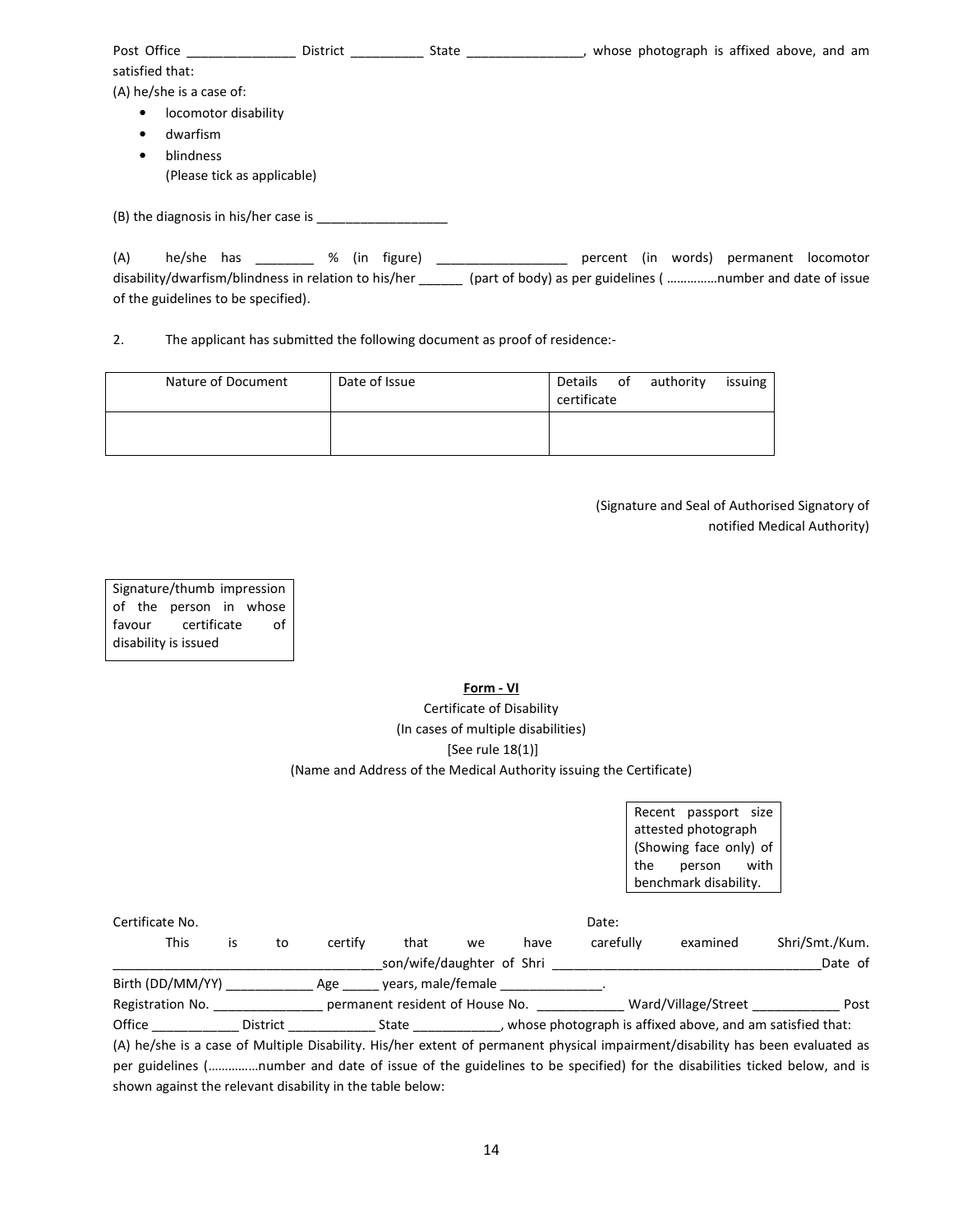| S. No | Disability                              | Affected part<br>of body | Diagnosis | Permanent<br>impairment/mental<br>(in %) | physical<br>disability |
|-------|-----------------------------------------|--------------------------|-----------|------------------------------------------|------------------------|
| 1.    | Locomotor disability                    | @                        |           |                                          |                        |
| 2.    | Muscular Dystrophy                      |                          |           |                                          |                        |
| 3.    | Leprosy cured                           |                          |           |                                          |                        |
| 4.    | Dwarfism                                |                          |           |                                          |                        |
| 5.    | Cerebral Palsy                          |                          |           |                                          |                        |
| 6.    | Acid attack Victim                      |                          |           |                                          |                        |
| 7.    | Low vision                              | #                        |           |                                          |                        |
| 8.    | <b>Blindness</b>                        | #                        |           |                                          |                        |
| 9.    | Deaf                                    | £                        |           |                                          |                        |
| 10.   | Hard of Hearing                         | £                        |           |                                          |                        |
| 11.   | Speech<br>and<br>Language<br>disability |                          |           |                                          |                        |
| 12.   | Intellectual Disability                 |                          |           |                                          |                        |
| 13.   | Specific<br>Learning<br>Disability      |                          |           |                                          |                        |
| 14.   | Autism<br>Spectrum<br><b>Disorder</b>   |                          |           |                                          |                        |
| 15.   | <b>Mental illness</b>                   |                          |           |                                          |                        |
| 16.   | Chronic<br>Neurological<br>Conditions   |                          |           |                                          |                        |
| 17.   | Multiple sclerosis                      |                          |           |                                          |                        |
| 18.   | Parkinson's disease                     |                          |           |                                          |                        |
| 19.   | Haemophilia                             |                          |           |                                          |                        |
| 20.   | Thalassemia                             |                          |           |                                          |                        |
| 21.   | Sickle Cell disease                     |                          |           |                                          |                        |

(B) In the light of the above, his/her over all permanent physical impairment as per guidelines (……….number and date of issue of the guidelines to be specified), is as follows : -

In figures : - ------------------ percent

In words :- --------------------------------------------------------------------------- percent

2. This condition is progressive/non-progressive/likely to improve/not likely to improve.

3. Reassessment of disability is :

(i) not necessary,

or

(ii) is recommended/after ................ years ................ months, and therefore this certificate shall be valid till ----- ----- ------

(DD) (MM) (YY)

- @ e.g. Left/right/both arms/legs
- # e.g. Single eye
- £ e.g. Left/Right/both ears

4.The applicant has submitted the following document as proof of residence:-

| Nature of document                                 | Date of issue           | Details of authority issuing certificate |
|----------------------------------------------------|-------------------------|------------------------------------------|
|                                                    |                         |                                          |
| Signature and seal of the Medical Authority.<br>J. |                         |                                          |
|                                                    |                         |                                          |
| Name and Seal of Member                            | Name and Seal of Member | Name and Seal of the Chairperson         |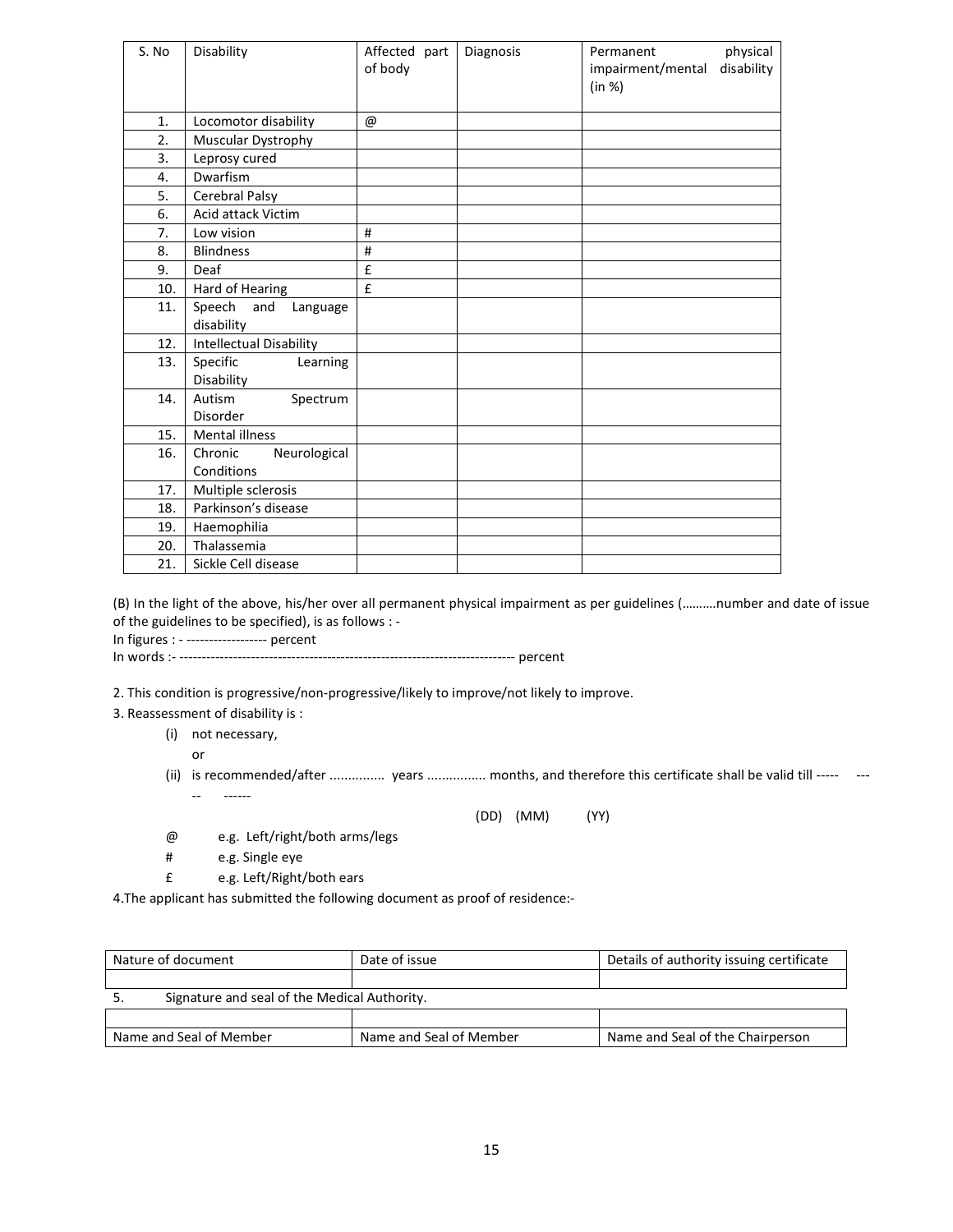#### **Form – VII**

#### Certificate of Disability (In cases other than those mentioned in Forms V and VI) (Name and Address of the Medical Authority issuing the Certificate)

(See rule 18(1))

|                                                   |                     |                             |                          | Recent<br>attested | passport<br>photograph<br>(Showing face only) of the | size            |
|---------------------------------------------------|---------------------|-----------------------------|--------------------------|--------------------|------------------------------------------------------|-----------------|
| Certificate No.                                   | Date:               |                             |                          |                    | person with disability                               |                 |
| This is to certify that I have carefully examined |                     |                             |                          |                    |                                                      |                 |
| Shri/Smt/Kum                                      |                     |                             | son/wife/daughter        |                    | оf                                                   | Shri            |
|                                                   |                     |                             | Date of Birth (DD/MM/YY) |                    | Age                                                  | years,          |
| male/female                                       | Registration<br>No. |                             | permanent                |                    | resident of House No.                                |                 |
| Ward/Village/Street                               |                     | Office<br>Post              |                          | District           |                                                      | State           |
|                                                   | photograph<br>whose | affixed above, and am<br>is |                          | satisfied<br>that  | he/she<br>is                                         | of<br>a<br>case |

as per guidelines (……..number and date of issue of the guidelines to be specified) and is shown against the relevant disability in the table below:-

disability. His/her extent of percentage physical impairment/disability has been evaluated

| S. No | Disability                              | Affected part<br>of body  | Diagnosis | physical<br>Permanent<br>disability<br>impairment/mental<br>(in %) |
|-------|-----------------------------------------|---------------------------|-----------|--------------------------------------------------------------------|
| 1.    | Locomotor disability                    | $^\text{\textregistered}$ |           |                                                                    |
| 2.    | Muscular Dystrophy                      |                           |           |                                                                    |
| 3.    | Leprosy cured                           |                           |           |                                                                    |
| 4.    | Cerebral Palsy                          |                           |           |                                                                    |
| 5.    | Acid attack Victim                      |                           |           |                                                                    |
| 6.    | Low vision                              | #                         |           |                                                                    |
| 7.    | Deaf                                    | €                         |           |                                                                    |
| 8.    | Hard of Hearing                         | €                         |           |                                                                    |
| 9.    | Speech<br>and<br>Language<br>disability |                           |           |                                                                    |
| 10.   | <b>Intellectual Disability</b>          |                           |           |                                                                    |
| 11.   | Specific<br>Learning                    |                           |           |                                                                    |
|       | Disability                              |                           |           |                                                                    |
| 12.   | Autism<br>Spectrum                      |                           |           |                                                                    |
|       | Disorder                                |                           |           |                                                                    |
| 13.   | <b>Mental illness</b>                   |                           |           |                                                                    |
| 14.   | Neurological<br>Chronic                 |                           |           |                                                                    |
|       | Conditions                              |                           |           |                                                                    |
| 15.   | Multiple sclerosis                      |                           |           |                                                                    |
| 16.   | Parkinson's disease                     |                           |           |                                                                    |
| 17.   | Haemophilia                             |                           |           |                                                                    |
| 18.   | Thalassemia                             |                           |           |                                                                    |
| 19.   | Sickle Cell disease                     |                           |           |                                                                    |

(Please strike out the disabilities which are not applicable)

2. The above condition is progressive/non-progressive/likely to improve/not likely to improve.

3. Reassessment of disability is:

(i) not necessary, or

\_\_\_\_ \_\_\_\_ \_\_\_\_

(ii) is recommended/after \_\_\_\_\_\_\_ years \_\_\_\_\_\_\_\_\_\_\_\_\_\_ months, and therefore this certificate shall be valid till (DD/MM/YY)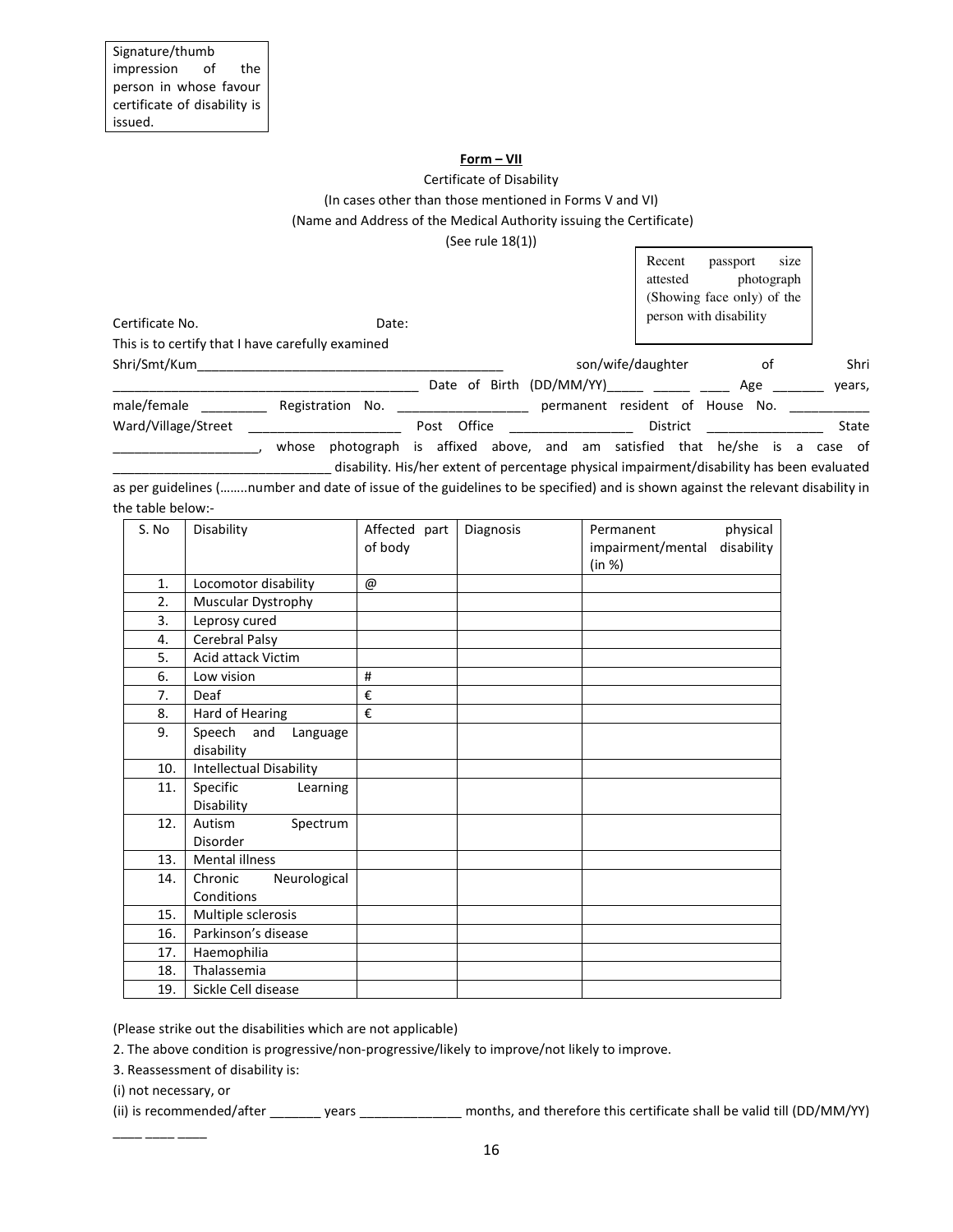#### @ - eg. Left/Right/both arms/legs

# - eg. Single eye/both eyes

€ - eg. Left/Right/both ears

4. The applicant has submitted the following document as proof of residence:-

| Nature of document | Date of issue | Details<br>certificate | ot | authority | issuing |
|--------------------|---------------|------------------------|----|-----------|---------|
|                    |               |                        |    |           |         |

(Authorised Signatory of notified Medical Authority) (Name and Seal)

| Signature/thumb              | Countersigned                                       |
|------------------------------|-----------------------------------------------------|
| impression of the person     | {Countersignature and seal of the                   |
| favour<br>whose<br>1n        | Chief Medical Officer/Medical Superintendent/       |
| certificate of disability is | Head of Government Hospital, in case the            |
| issued                       | Certificate is issued by a medical authority who is |
|                              | not a Government servant (with seal)}               |

Note.- In case this certificate is issued by a medical authority who is not a Government servant, it shall be valid only if countersigned by the Chief Medical Officer of the District

Note : The principal rules were published in the Gazette of India vide notification number S.O. 908(E), dated 31<sup>st</sup> December, 1996.

**13. WITHDRAWAL OF APPLICATIONS:** THE COMMISSION HAS INTRODUCED THE FACILITY OF WITHDRAWAL OF APPLICATION FOR THOSE CANDIDATES WHO DO NOT WANT TO APPEAR FOR THE EXAMINATION. INSTRUCTIONS ARE GIVEN IN APPENDIX-IIB.

#### **(OM PRAKASH) UNDER SECRETARY UNION PUBLIC SERVICE COMMISSION**

#### **APPENDIX I Section-I Plan of Examination**

1. The examination shall be conducted according to the following plan :—

(i) Stage-I: Engineering Services (Preliminary/Stage-I) Examination (Objective Type Papers) for the selection of candidates for the Stage-II: Engineering Services (Main/Stage-II) Examination;

(ii) Stage-II: Engineering Services (Main/Stage-II) Examination (Conventional Type Papers) and

(iii) Stage-III : Personality Test

2. The Engineering Services (Preliminary/Stage-I) Examination will consist of two objective type (multiple choices) questions papers and carrying a maximum of 500 marks (Paper 1 – 200 Marks & Paper II – 300 Marks). Only those candidates who are declared by the Commission to have qualified in the Preliminary/Stage-I Examination in the year will be eligible for admission to the Main/Stage-II Examination of that year provided they are otherwise eligible for admission to the Main/Stage-II Examination. The Marks obtained in Preliminary/Stage-I Examination by the candidates who are declared qualified for admission to the Main/Stage-II Examination will be counted for determining their final order of merit. The number of candidates to be admitted to the Main/Stage-II Examination will be about six to seven time the total approximate number of vacancies to be filled in the year through this examination.

**Note I** : The Commission will draw a list of candidates to be qualified for Engineering Services (Main/Stage-II) Examination based on the criterion of minimum qualifying marks in General Studies and Engineering Aptitude Paper (Paper-I) and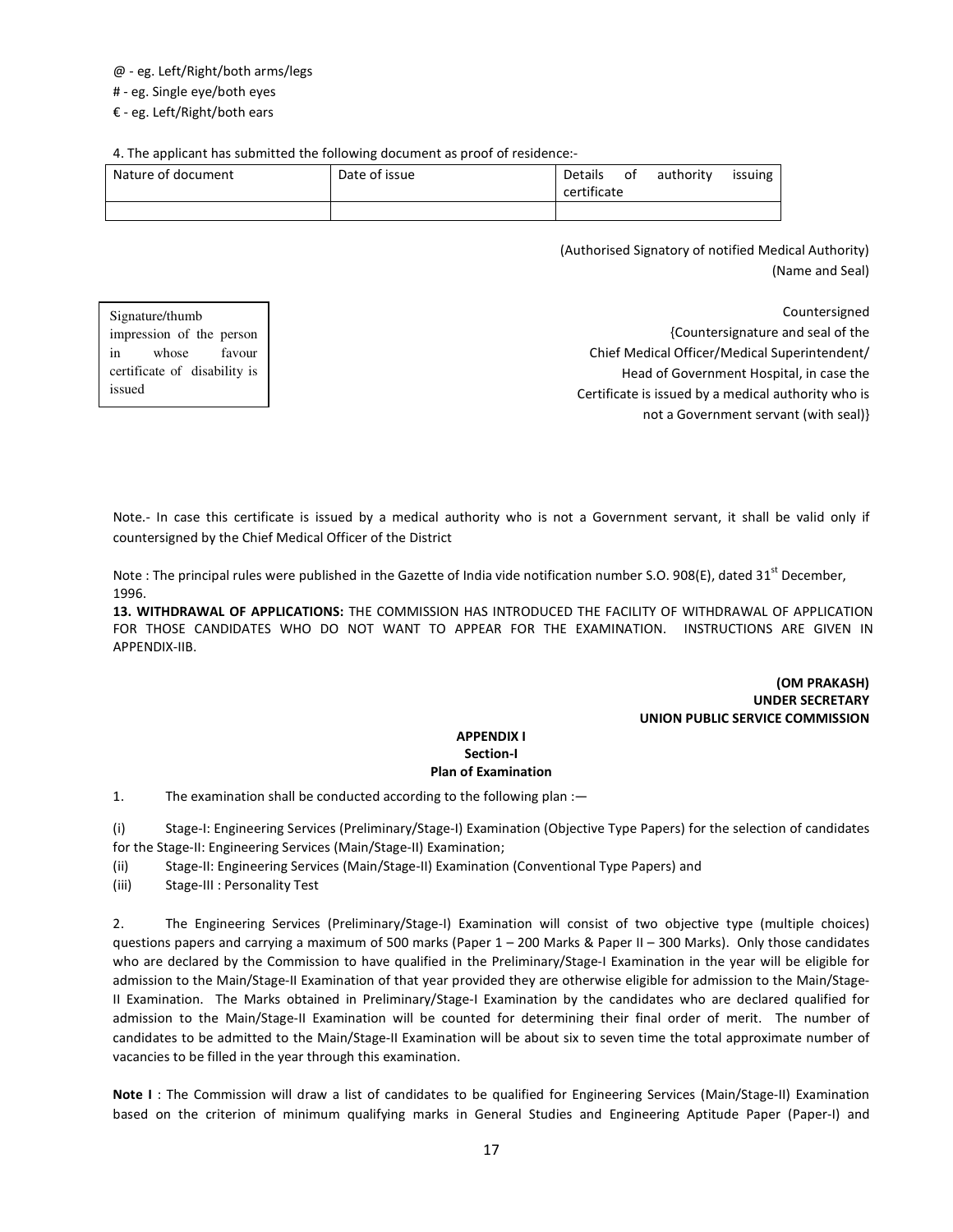Engineering Discipline specific paper (Paper-II) of Preliminary/Stage-I Examination.

**Note II**: There will be penalty (Negative Marking) for wrong answers marked by a candidate in the objective type question papers.

(i) There are four alternative for the answers to every question. For each question for which a wrong answer has been given by the candidate, one-third  $(1/3^{rd})$  of the marks assigned to that question will be deducted as penalty.

(ii) If a candidate gives more than one answer, it will be treated as a wrong answer even if one of the given answers happen to be correct and there will be same penalty as above for that question.

(iii) If a question is left blank i.e. no answer is given by the candidate, there will be no penalty for that question.

3. Candidates should note that if any irrelevant matter/signages/marks etc. are found written in the answer script(s), which would not be related to any question/answer and/or would be having the potential to disclose the candidate's identity, the Commission will impose a penalty of deduction of marks from the total marks otherwise accruing to the candidate or will not evaluate the said script(s) on this account.

4.1 The Engineering Services (Main/stage-II) Examination will consist two conventional type papers in Engineering Discipline specific with duration of three hours and maximum marks of 600 (300 Marks in each paper).

4.2 The Stage-III will consist of Personality Test carrying 200 Marks.

5.1 Candidates who obtain such minimum qualifying marks in the Stage-I: Engineering Services (Preliminary/Stage-I) and Stage-II: Engineering Services (Main/Stage-II) Examination as may be fixed by the Commission as per its discretion, shall be summoned by them for Stage-III (Personality Test). The number of candidates to be summoned for Personality Test will be about twice the number of vacancies to be filled. The Personality Test will carry 200 marks (with no minimum qualifying marks).

 5.2 Marks obtained by the candidates in the Stage-I:(Preliminary/Stage-I) Examination, Stage-II:(Main/Stage-II) Examination and Stage-III (Personality Test) would determine their final ranking. Candidates will be allotted to the various services keeping in view their ranks in the examination and the preference expressed by them for the various services/posts.

6. Candidates are advised to read carefully special instructions to candidates for conventional type tests and objective type tests given in Appendix-III (Part A and Part B) including the procedure regarding filing in the Answer Sheet of objective type tests in the Examination Hall uploaded on the Commission's website (www.upsc.gov.in) on **25.09.2019**.

7. In the Personality Test special attention will be paid to assessing the candidate's capacity for leadership, initiative and intellectual curiosity, tact and other social qualities, mental and physical energy, powers of practical application and integrity of character.

8. Conventional papers must be answered in English. Question paper will be set in English only.

9. Details of the syllabi for Stage-I: (Preliminary/stage-I) and Stage-II :(Main/Stage-II) are at Section III.

#### **Section-II**

#### **A. Stage-I(Preliminary/Stage-I) Examination :-**

The Examination shall comprise of two papers.

| Subject                                            | <b>Duration</b> | <b>Maximum Marks</b> |
|----------------------------------------------------|-----------------|----------------------|
| <b>Category-I Civil Engineering</b>                |                 |                      |
| Paper-I (General Studies and Engineering Aptitude) | 2 hrs.          | 200                  |
| Paper-II (Civil Engineering)                       | 3 hrs.          | 300                  |
| Total                                              |                 | 500                  |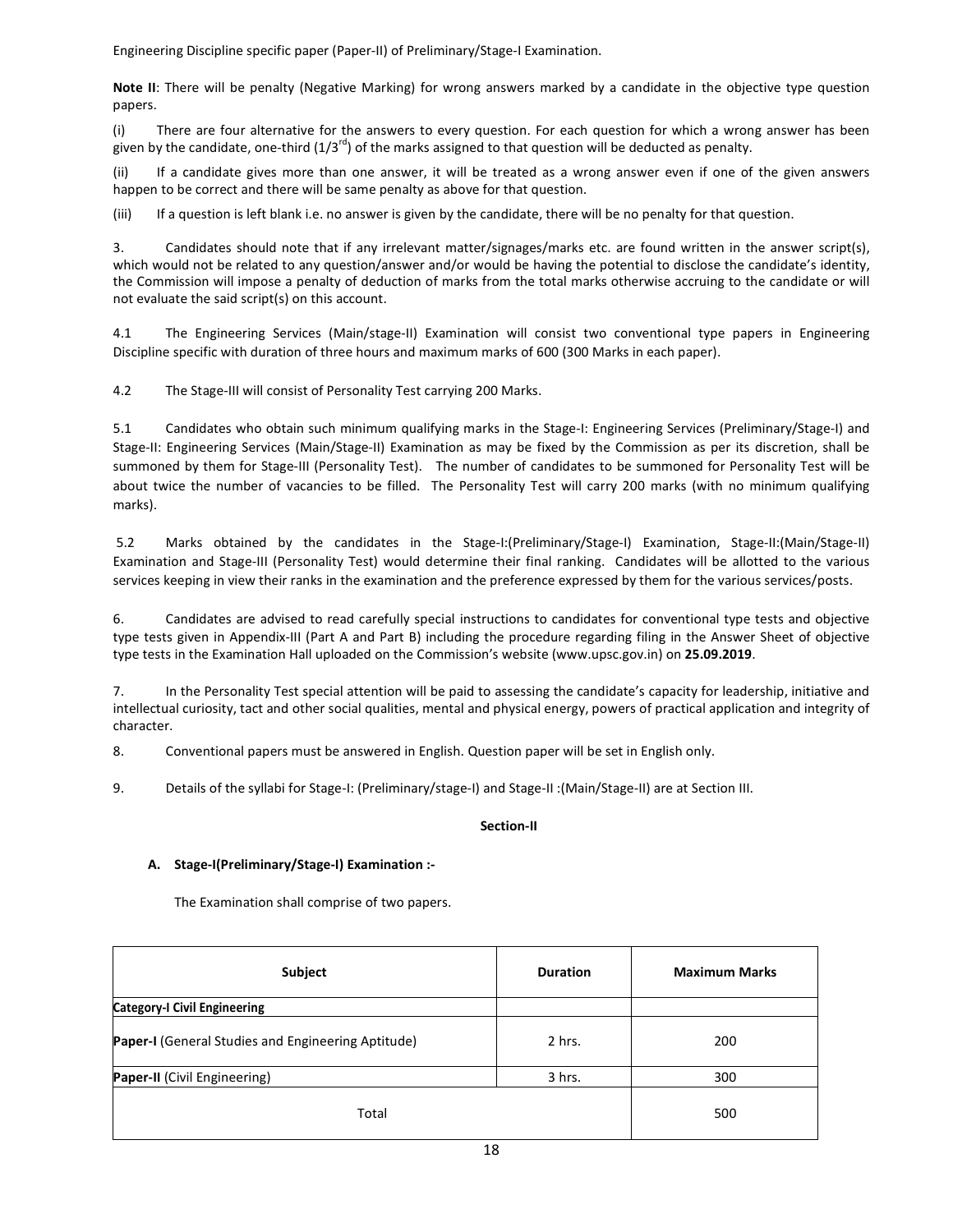| Subject                                            | <b>Duration</b> | <b>Maximum Marks</b> |
|----------------------------------------------------|-----------------|----------------------|
| <b>Category-II Mechanical Engineering</b>          |                 |                      |
| Paper-I (General Studies and Engineering Aptitude) | 2 hrs.          | 200                  |
| Paper-II (Mechanical Engineering)                  | 3 hrs.          | 300                  |
| Total                                              |                 | 500                  |

| Subject                                                          | <b>Duration</b> | <b>Maximum Marks</b> |
|------------------------------------------------------------------|-----------------|----------------------|
| <b>Category-III Electrical Engineering</b>                       |                 |                      |
| Paper-I (General Studies and Engineering Aptitude)               | 2 hrs.          | 200                  |
| <b>Paper-II</b> (Electrical Engineering)                         | 3 hrs.          | 300                  |
| Total                                                            |                 | 500                  |
| Subject                                                          | <b>Duration</b> | <b>Maximum Marks</b> |
| <b>Category-IV Electronics and Telecommunication Engineering</b> |                 |                      |
| <b>Paper-I</b> (General Studies and Engineering Aptitude)        | 2 hrs.          | 200                  |
| <b>Paper-II</b> (Electronics and Telecommunication Engineering)  | 3 hrs.          | 300                  |
| Total                                                            |                 | 500                  |

(iii) Details of the syllabi are indicated in Section III.

## **B. Stage-II(Main/Stage-II) Examination:-**

The Examination shall comprise of two papers.

| Subject                             | <b>Duration</b> | <b>Maximum Marks</b> |
|-------------------------------------|-----------------|----------------------|
| <b>Category-I Civil Engineering</b> |                 |                      |
| Paper-I (Civil Engineering)         | 3 hrs.          | 300                  |
| Paper-II (Civil Engineering)        | 3 hrs.          | 300                  |
| Total                               |                 | 600                  |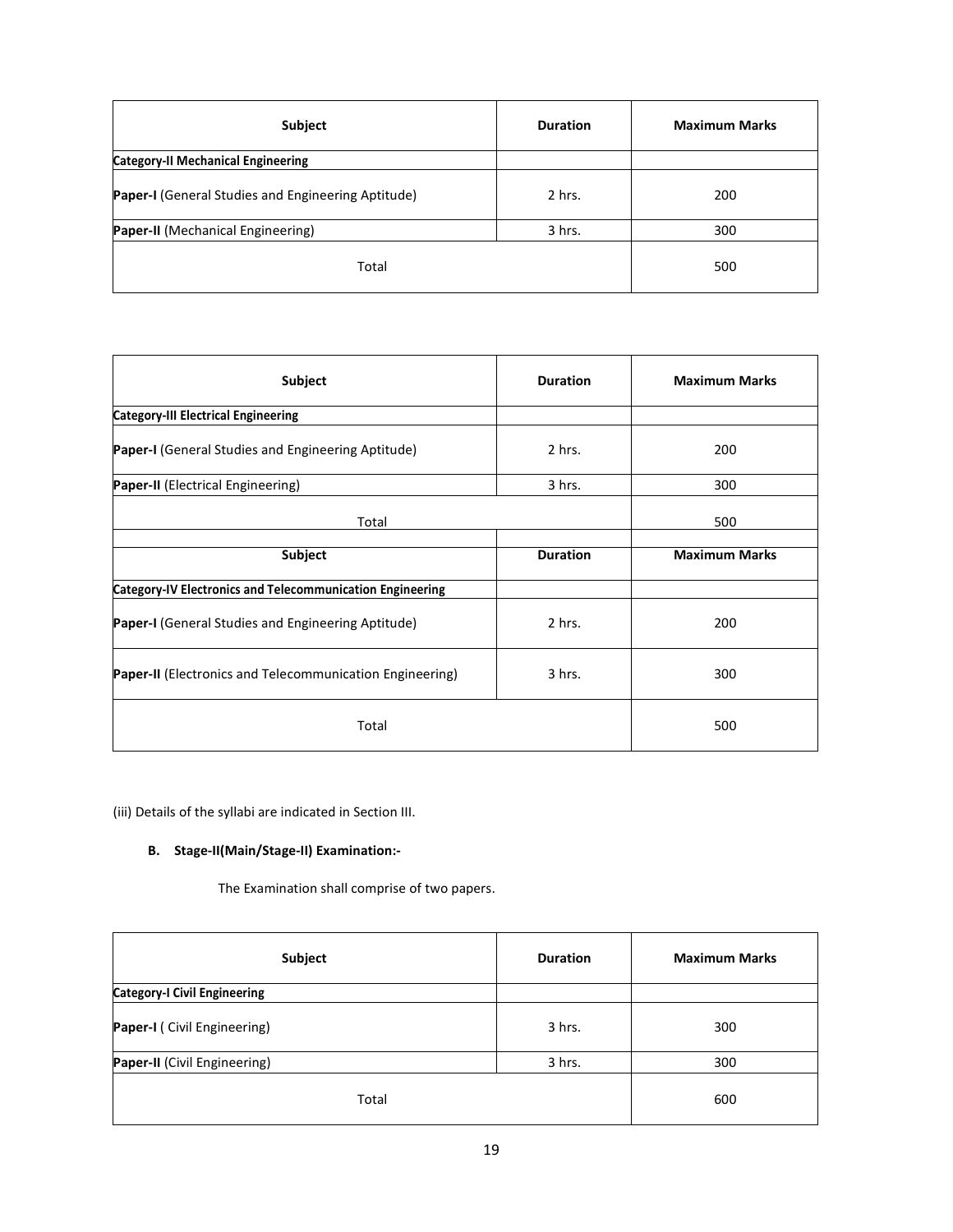| Subject                                   | <b>Duration</b> | <b>Maximum Marks</b> |
|-------------------------------------------|-----------------|----------------------|
| <b>Category-II Mechanical Engineering</b> |                 |                      |
| Paper-I (Mechanical Engineering)          | 3 hrs.          | 300                  |
| Paper-II (Mechanical Engineering)         | 3 hrs.          | 300                  |
| Total                                     |                 | 600                  |

| Subject                                    | <b>Duration</b> | <b>Maximum Marks</b> |
|--------------------------------------------|-----------------|----------------------|
| <b>Category-III Electrical Engineering</b> |                 |                      |
| <b>Paper-I</b> (Electrical Engineering)    | 3 hrs.          | 300                  |
| Paper-II (Electrical Engineering)          | 3 hrs.          | 300                  |
| Total                                      |                 | 600                  |

| Subject                                                          | <b>Duration</b> | <b>Maximum Marks</b> |  |  |  |
|------------------------------------------------------------------|-----------------|----------------------|--|--|--|
| <b>Category-IV Electronics and Telecommunication Engineering</b> |                 |                      |  |  |  |
| <b>Paper-I</b> (Electronics and Telecommunication Engineering)   | 3 hrs.          | 300                  |  |  |  |
| <b>Paper-II</b> (Electronics and Telecommunication Engineering)  | 3 hrs.          | 300                  |  |  |  |
| Total                                                            | 600             |                      |  |  |  |

#### (C) **Stage-III(Personality Test) - 200 Marks.**

Note 1:Candidates must write the papers in their own hand. In no circumstances will they be allowed the help of a scribe to write the answers for them. The Persons with Benchmark Disabilities in the categories of **Low Vision** will be provided the facility of scribe, if desired by the person. In case of other category of Persons with Benchmark Disabilities as defined under section 2(r) of RPwD Act, 2016, the facility of scribe will be allowed to such candidates on production of a certificate to the effect that the person concerned has physical limitation to write, and scribe is essential to write examination on behalf, from the Chief Medical Officer, Civil Surgeon/Medical Superintendent of a Government Health Care institution as per proforma at Appendix-IV.

Note 2: The candidates have discretion of opting for his/her own scribe or request the Commission for the same. The details of scribe i.e. whether own or the Commission's and the details of scribe in case candidates are bringing their own scribe, will be sought at the time of filling up the application form online as per proforma at Appendix-V.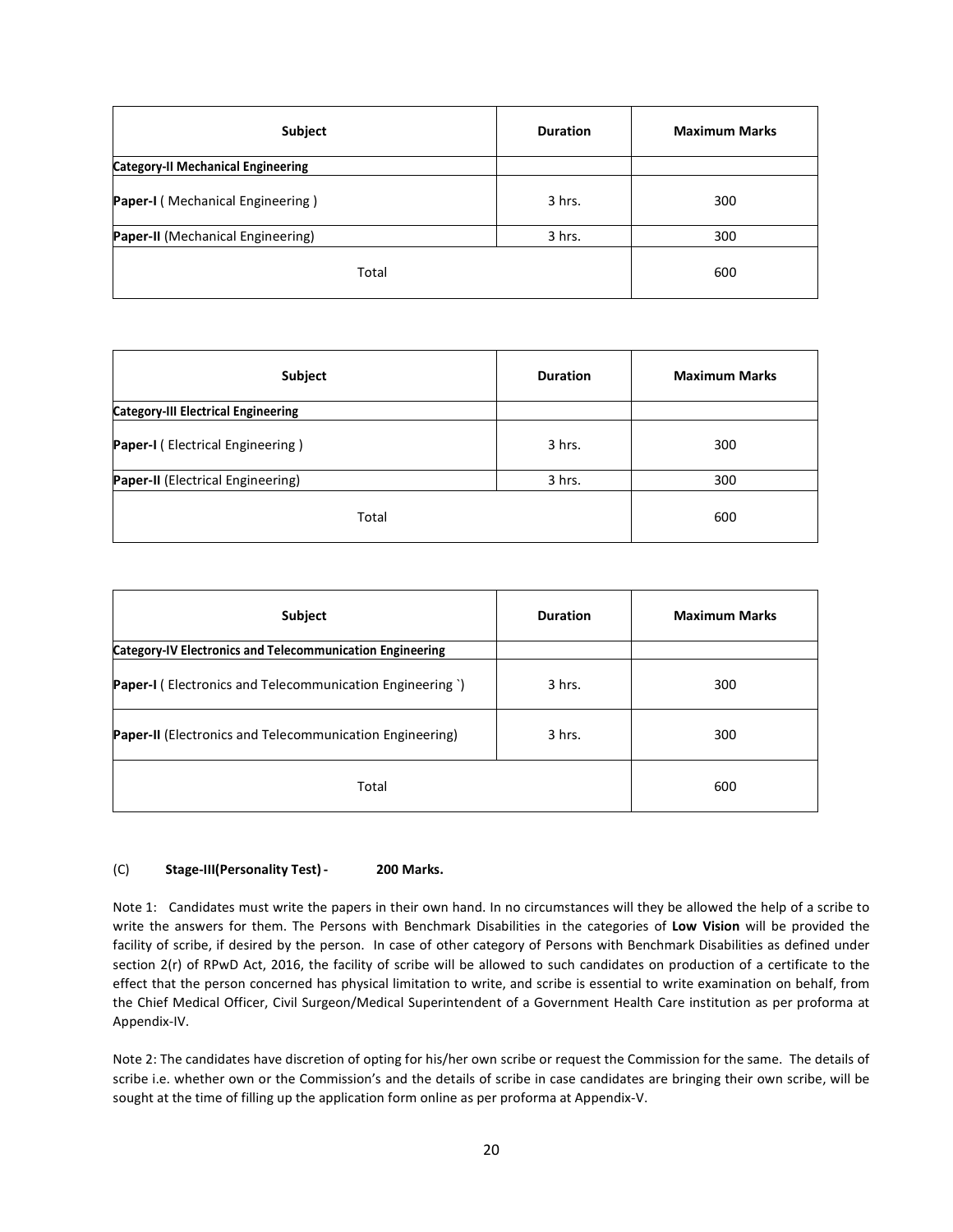Note 3: The qualification of the Commission's scribe as well as own scribe not be more than the minimum qualification criteria of the examination. However, the qualification of the scribe should always be matriculate or above.

Note 4: The Persons with Benchmark Disabilities in the category of **Low Vision** will be allowed Compensatory Time of twenty minutes per hour of the examination. In case of other categories of Persons with Benchmark Disabilities, the facility will be provided on production of a certificate to the effect that the person concerned has physical limitation to write, from the Chief Medical Officer/Civil Surgeon/Medical Superintendent of a Government Health Care institution as per proforma at Appendix-IV.

Note 5: The eligibility conditions of a scribe, his/her conduct inside the examination hall and the manner in which and extent to which he/she can help the Persons with Benchmark Disabilities(PwBD) candidates in writing the Engineering Services Examination shall be governed by the instructions issued by the UPSC in this regard. Violation of all or any of the said instructions shall entail the cancellation of the candidature of the PwBD candidate in addition to any other action that the UPSC may take against the scribe.

2. The Commission have discretion to fix minimum qualifying marks in any or all the papers of the examination.

3. Marks will not be allotted for mere superficial knowledge.

4. Deduction upto five per cent of the maximum marks for the written papers will be made for illegible handwriting.

5. Credit will be given for orderly, effective and exact expression combined with due economy of words in the conventional papers of the examination.

6. In the question papers, wherever required, SI units will be used.

**Note.—**Candidates will be supplied with standard tables/charts in SI units in the Examination hall for reference purpose, wherever considered necessary.

7. Candidates are permitted to bring and use battery operated pocket calculators for conventional (essay) type papers only. Loaning or inter-changing of calculators in the Examination Hall is not permitted.

It is also important to note that candidates are not permitted to use calculators for answering objective type papers (Test booklets). They should not therefore, bring the same inside the Examination Hall.

8. Candidates should use only International form of Indian numerals (e.g., 1, 2, 3, 4, 5 etc.) while answering question papers.

#### **Section-III**

#### **Standard and Syllabi**

The standard of paper in General Studies and Engineering Aptitude (Preliminary Stage-I Examination) will be such as may be expected of an Engineering/Science Graduate. The standard of papers in other subjects will approximately be that of an Engineering Degree Examination of an Indian University. There will be no practical examination in any of the subjects.

#### **General Studies and Engineering Aptitude (Preliminary Examination/Stage-I, Paper I, Objective type, Common to all Candidates)**

1. Current issues of national and international importance relating to social, economic and industrial development 2. Engineering Aptitude covering Logical reasoning and Analytical ability 3. Engineering Mathematics and Numerical Analysis 4. General Principles of Design, Drawing, Importance of Safety 5. Standards and Quality practices in production, construction, maintenance and services 6. Basics of Energy and Environment: Conservation, environmental pollution and degradation, Climate Change, Environmental impact assessment 7. Basics of Project Management 8. Basics of Material Science and Engineering 9. Information and Communication Technologies (ICT) based tools and their applications in Engineering such as networking, e-governance and technology based education. 10. Ethics and values in Engineering profession.

**Note: The paper in General Studies and Engineering Aptitude will include Knowledge of relevant topics as may be expected from an engineering graduate, without special study. Questions from all the 10 topics mentioned above shall be set. Marks for each Topic may range from 5% to 15% of the total marks in the paper.** 

#### **Civil Engineering**

**Contents for syllabi of both the Papers together for Preliminary Examination/Stage-I (objective type Paper–II) and separately for Main/Stage-II Examination (Conventional type Paper-I and Paper – II).**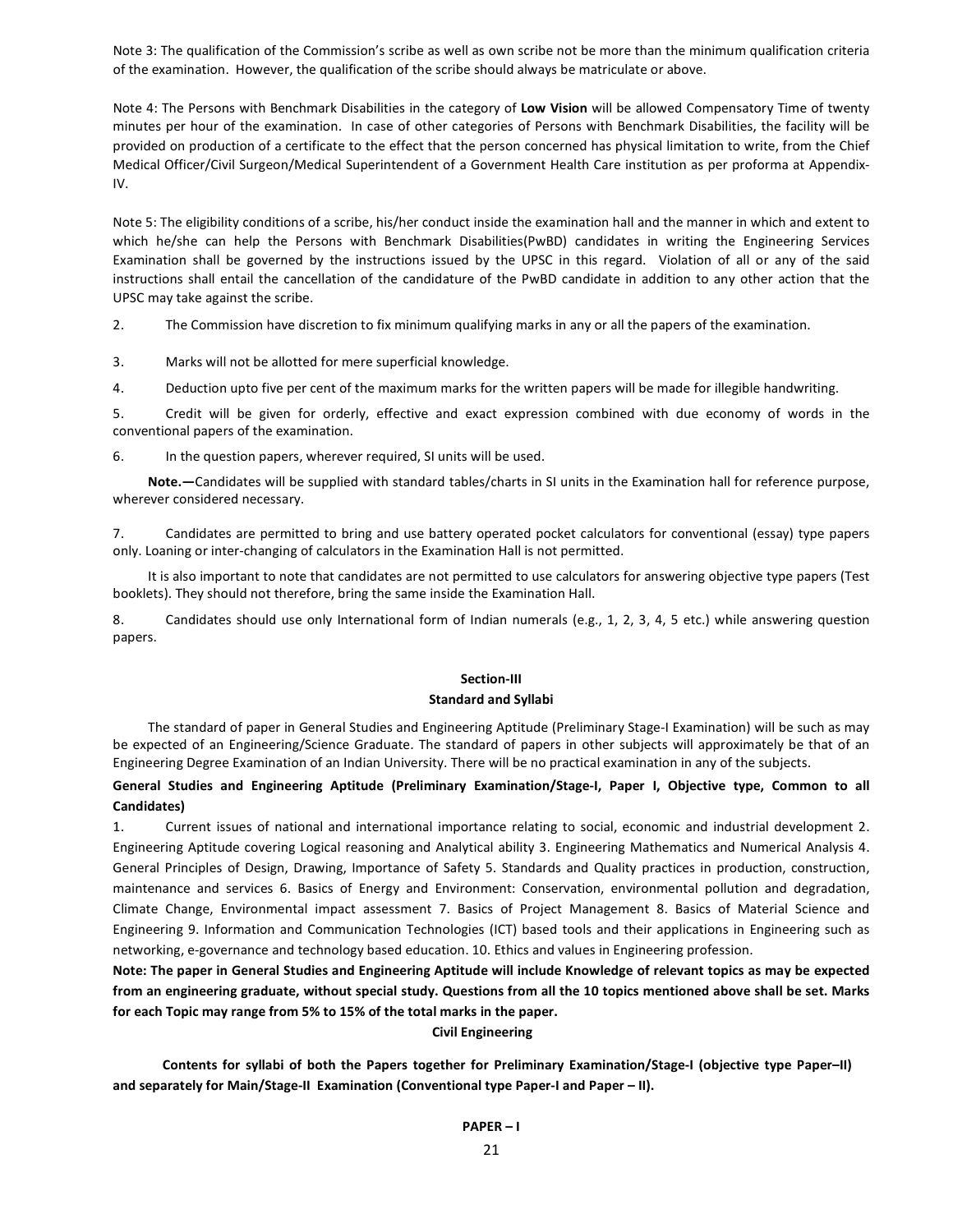#### **1. Building Materials:**

Stone, Lime, Glass, Plastics, Steel, FRP, Ceramics, Aluminum, Fly Ash, Basic Admixtures, Timber, Bricks and Aggregates: Classification, properties and selection criteria;

Cement: Types, Composition, Properties, Uses, Specifications and various Tests; Lime & Cement Mortars and Concrete: Properties and various Tests; Design of Concrete Mixes: Proportioning of aggregates and methods of mix design.

#### **2. Solid Mechanics:**

Elastic constants, Stress, plane stress, Strains, plane strain, Mohr's circle of stress and strain, Elastic theories of failure, Principal Stresses, Bending, Shear and Torsion.

#### **3. Structural Analysis:**

Basics of strength of materials, Types of stresses and strains, Bending moments and shear force, concept of bending and shear stresses; Analysis of determinate and indeterminate structures; Trusses, beams, plane frames; Rolling loads, Influence Lines, Unit load method & other methods; Free and Forced vibrations of single degree and multi degree freedom system; Suspended Cables; Concepts and use of Computer Aided Design.

#### **4. Design of Steel Structures:**

Principles of Working Stress methods, Design of tension and compression members, Design of beams and beam column connections, built-up sections, Girders, Industrial roofs, Principles of Ultimate load design.

#### **5. Design of Concrete and Masonry structures:**

Limit state design for bending, shear, axial compression and combined forces; Design of beams, Slabs, Lintels, Foundations, Retaining walls, Tanks, Staircases; Principles of pre-stressed concrete design including materials and methods; Earthquake resistant design of structures; Design of Masonry Structure.

#### **6. Construction Practice, Planning and Management:**

Construction - Planning, Equipment, Site investigation and Management including Estimation with latest project management tools and network analysis for different Types of works; Analysis of Rates of various types of works; Tendering Process and Contract Management, Quality Control, Productivity, Operation Cost; Land acquisition; Labour safety and welfare.

#### **PAPER – II**

#### **1. Flow of Fluids, Hydraulic Machines and Hydro Power:**

#### **(a) Fluid Mechanics, Open Channel Flow, Pipe Flow:**

Fluid properties; Dimensional Analysis and Modeling; Fluid dynamics including flow kinematics and measurements; Flow net; Viscosity, Boundary layer and control, Drag, Lift, Principles in open channel flow, Flow controls. Hydraulic jump; Surges; Pipe networks.

#### **(b) Hydraulic Machines and Hydro power -**

Various pumps, Air vessels, Hydraulic turbines – types, classifications & performance parameters; Power house – classification and layout, storage, pondage, control of supply.

#### **2. Hydrology and Water Resources Engineering:**

Hydrological cycle, Ground water hydrology, Well hydrology and related data analysis; Streams and their gauging; River morphology; Flood, drought and their management; Capacity of Reservoirs.

Water Resources Engineering : Multipurpose uses of Water, River basins and their potential; Irrigation systems, water demand assessment; Resources - storages and their yields; Water logging, canal and drainage design, Gravity dams, falls, weirs, Energy dissipaters, barrage Distribution works, Cross drainage works and head-works and their design; Concepts in canal design, construction & maintenance; River training, measurement and analysis of rainfall.

#### **3. Environmental Engineering:**

#### **(a) Water Supply Engineering:**

Sources, Estimation, quality standards and testing of water and their treatment; Rural, Institutional and industrial water supply; Physical, chemical

and biological characteristics and sources of water, Pollutants in water and its

effects, Estimation of water demand; Drinking water Standards, Water Treatment Plants, Water distribution networks.

#### **(b) Waste Water Engineering:**

Planning & design of domestic waste water, sewage collection and disposal; Plumbing Systems. Components and layout of sewerage system; Planning & design of Domestic Waste-water disposal system; Sludge management including treatment, disposal and re-use of treated effluents; Industrial waste waters and Effluent Treatment Plants including institutional and industrial sewage management.

#### **(c) Solid Waste Management:**

Sources & classification of solid wastes along with planning & design of its management system; Disposal system, Beneficial aspects of wastes and Utilization by Civil Engineers.

#### **(d) Air, Noise pollution and Ecology:**  Concepts & general methodology.

#### **4. Geo-technical Engineering and Foundation Engineering :**

**(a)Geo-technical Engineering:** Soil exploration - planning & methods, Properties of soil, classification, various tests and interrelationships; Permeability & Seepage, Compressibility, consolidation and Shearing resistance, Earth pressure theories and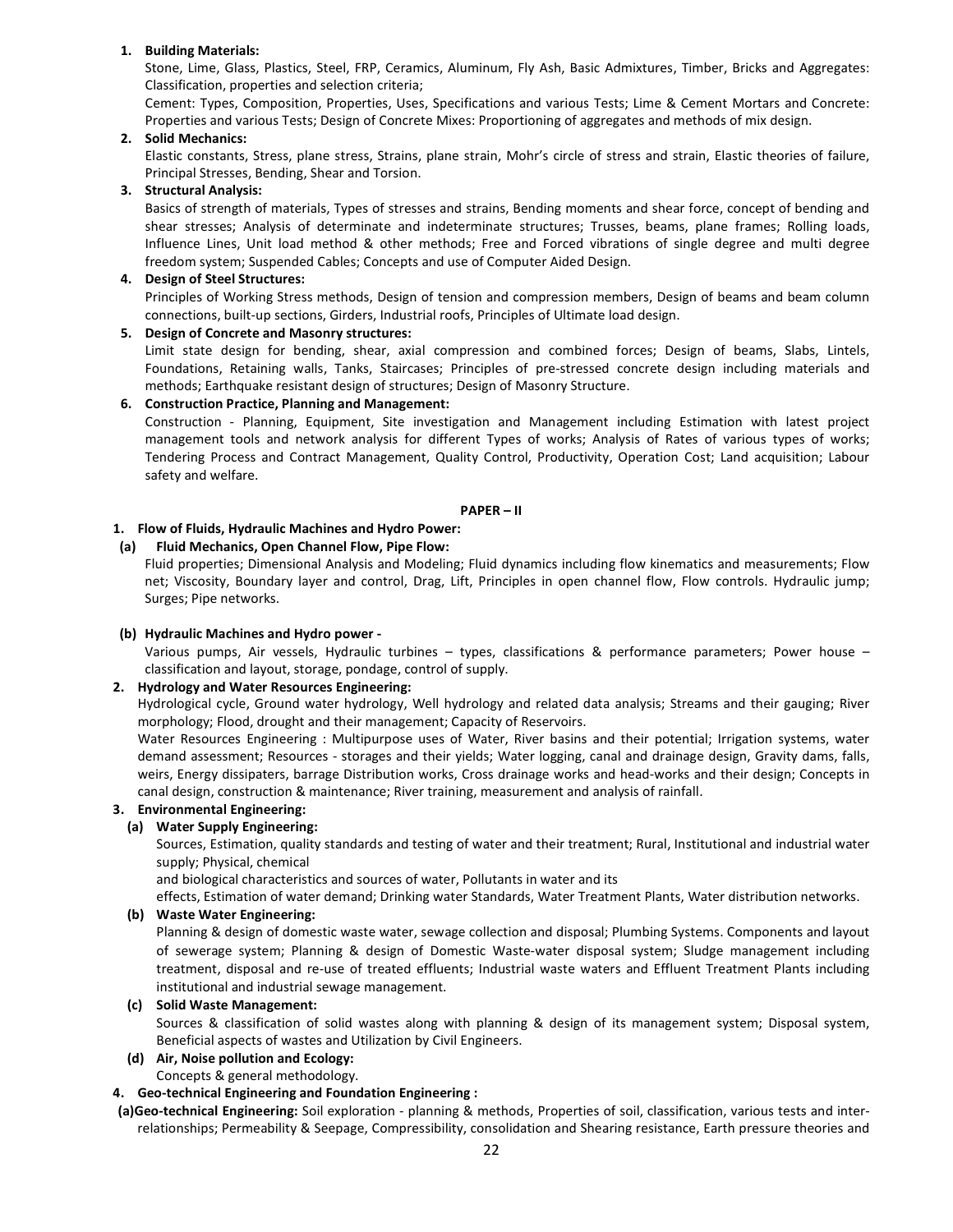stress distribution in soil; Properties and uses of geo-synthetics.

- **(b) Foundation Engineering:** Types of foundations & selection criteria, bearing capacity, settlement analysis, design and testing of shallow & deep foundations; Slope stability analysis, Earthen embankments, Dams and Earth retaining structures: types, analysis and design, Principles of ground modifications.
- **5. Surveying and Geology:** 
	- (a) **Surveying:** Classification of surveys, various methodologies, instruments & analysis of measurement of distances, elevation and directions; Field astronomy, Global Positioning System; Map preparation; Photogrammetry; Remote sensing concepts; Survey Layout for culverts, canals, bridges, road/railway alignment and buildings, Setting out of Curves.
	- (b) **Geology:** Basic knowledge of Engineering geology & its application in projects.

#### **6. Transportation Engineering:**

**Highways -** Planning & construction methodology, Alignment and geometric design; Traffic Surveys and Controls; Principles of Flexible and Rigid pavements design.

**Tunneling** - Alignment, methods of construction, disposal of muck, drainage, lighting and ventilation.

**Railways Systems –** Terminology, Planning, designs and maintenance practices; track modernization.

**Harbours –** Terminology, layouts and planning.

 **Airports –** Layout, planning & design.

#### **Mechanical Engineering**

#### **Contents for syllabi of both the Papers together for Preliminary Examination/ Stage-I (objective type Paper–II) and separately for Main/ Stage-II Examination (Conventional type Paper-I and Paper – II).**

#### **PAPER – I**

#### **1. Fluid Mechanics:**

Basic Concepts and Properties of Fluids, Manometry, Fluid Statics, Buoyancy, Equations of Motion, Bernoulli's equation and applications, Viscous flow of incompressible fluids, Laminar and Turbulent flows, Flow through pipes and head losses in pipes. **2. Thermodynamics and Heat transfer:**

Thermodynamic systems and processes; properties of pure substance; Zeroth, First and Second Laws of Thermodynamics; Entropy, Irreversibility and availability; analysis of thermodynamic cycles related to energy conversion: Rankine, Otto, Diesel and Dual Cycles; ideal and real gases; compressibility factor; Gas mixtures.

Modes of heat transfer, Steady and unsteady heat conduction, Thermal resistance, Fins, Free and forced convection, Correlations for convective heat transfer, Radiative heat transfer – Radiation heat transfer co-efficient; boiling and condensation, Heat exchanger performance analysis.

#### **3. IC Engines, Refrigeration and Air conditioning:**

SI and CI Engines, Engine Systems and Components, Performance characteristics and testing of IC Engines; Fuels; Emissions and Emission Control. Vapour compression refrigeration, Refrigerants and Working cycles, Compressors, Condensers, Evaporators and Expansion devices, Other types of refrigeration systems like Vapour Absorption, Vapour jet, thermo electric and Vortex tube refrigeration. Psychometric properties and processes, Comfort chart, Comfort and industrial air conditioning, Load calculations and Heat pumps.

#### **4. Turbo Machinery:**

Reciprocating and Rotary pumps, Pelton wheel, Kaplan and Francis Turbines, velocity diagrams, Impulse and Reaction principles, Steam and Gas Turbines, Theory of Jet Propulsion – Pulse jet and Ram Jet Engines, Reciprocating and Rotary Compressors – Theory and Applications

#### **5. Power Plant Engineering:**

Rankine and Brayton cycles with regeneration and reheat, Fuels and their properties, Flue gas analysis, Boilers, steam turbines and other power plant components like condensers, air ejectors, electrostatic precipitators and cooling towers – their theory and design, types and applications;

#### **6. Renewable Sources of Energy:**

Solar Radiation, Solar Thermal Energy collection - Flat Plate and focusing collectors their materials and performance. Solar Thermal Energy Storage, Applications – heating, cooling and Power Generation; Solar Photovoltaic Conversion; Harnessing of Wind Energy, Bio-mass and Tidal Energy – Methods and Applications, Working principles of Fuel Cells.

#### **PAPER – II**

#### **7. Engineering Mechanics:**

Analysis of System of Forces, Friction, Centroid and Centre of Gravity, Dynamics; Stresses and Strains-Compound Stresses and Strains, Bending Moment and Shear Force Diagrams, Theory of Bending Stresses- Slope and deflection-Torsion, Thin and thick Cylinders, Spheres.

#### **8. Engineering Materials:**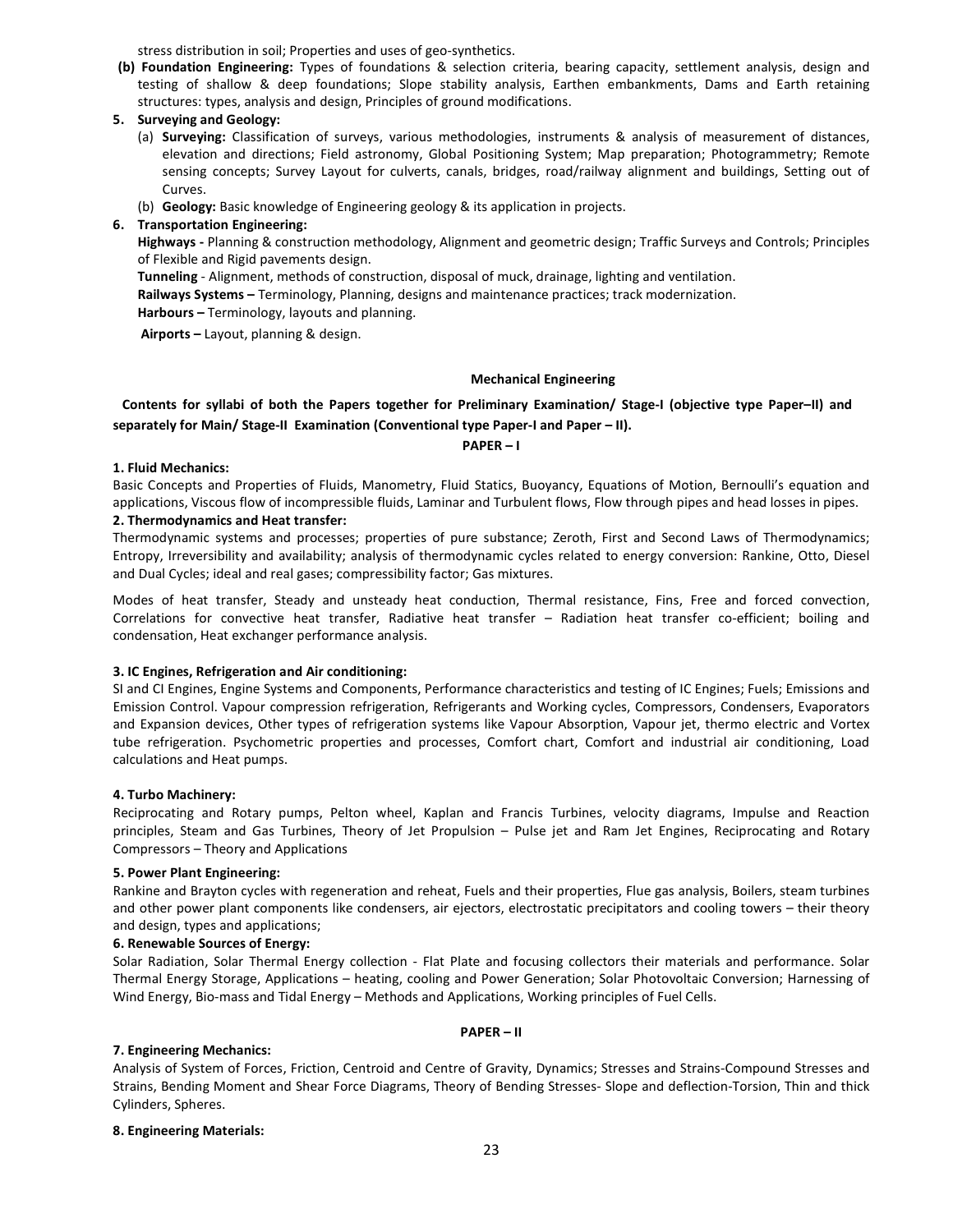Basic Crystallography, Alloys and Phase diagrams, Heat Treatment, Ferrous and Non Ferrous Metals, Non metallic materials, Basics of Nano-materials, Mechanical Properties and Testing, Corrosion prevention and control

#### **9. Mechanisms and Machines:**

Types of Kinematics Pair, Mobility, Inversions, Kinematic Analysis, Velocity and Acceleration Analysis of Planar Mechanisms, CAMs with uniform acceleration and retardation, cycloidal motion, oscillating followers; Vibrations –Free and forced vibration of undamped and damped SDOF systems, Transmissibility Ratio, Vibration Isolation, Critical Speed of Shafts. Gears – Geometry of tooth profiles, Law of gearing, Involute profile, Interference, Helical, Spiral and Worm Gears, Gear Trains- Simple, compound and Epicyclic; Dynamic Analysis – Slider – crank mechanisms, turning moment computations, balancing of Revolving & Reciprocating masses, Gyroscopes –Effect of Gyroscopic couple on automobiles, ships and aircrafts, Governors.

#### **10. Design of Machine Elements:**

Design for static and dynamic loading; failure theories; fatigue strength and the S-N diagram; principles of the design of machine elements such as riveted, welded and bolted joints. Shafts, Spur gears, rolling and sliding contact bearings, Brakes and clutches, flywheels.

#### 11. **Manufacturing ,Industrial and Maintenance Engineering:**

Metal casting-Metal forming, Metal Joining, Machining and machine tool operations, Limits, fits and tolerances, Metrology and inspection, computer Integrated manufacturing, FMS, Production planning and Control, Inventory control and operations research - CPM-PERT. Failure concepts and characteristics-Reliability, Failure analysis, Machine Vibration, Data acquisition, Fault Detection, Vibration Monitoring, Field Balancing of Rotors, Noise Monitoring, Wear and Debris Analysis, Signature Analysis, NDT Techniques in Condition Monitoring.

#### 12. **Mechatronics and Robotics:**

Microprocessors and Microcontrollers: Architecture, programming, I/O, Computer interfacing, Programmable logic controller. Sensors and actuators, Piezoelectric accelerometer, Hall effect sensor, Optical Encoder, Resolver, Inductosyn, Pneumatic and Hydraulic actuators, stepper motor, Control Systems- Mathematical modeling of Physical systems, control signals, controllability and observability. Robotics, Robot Classification, Robot Specification, notation; Direct and Inverse Kinematics; Homogeneous Coordinates and Arm Equation of four Axis SCARA Robot.

#### **Electrical Engineering**

#### **Contents for syllabi of both the Papers together for Preliminary/Stage-I Examination (objective type Paper–II) and separately for Main/Stage-II Examination (Conventional type Paper-I and Paper – II).**

#### **PAPER – I**

#### 1. **Engineering Mathematics**

Matrix theory, Eigen values & Eigen vectors, system of linear equations, Numerical methods for solution of non-linear algebraic equations and differential equations, integral calculus, partial derivatives, maxima and minima, Line, Surface and Volume Integrals. Fourier series, linear, non-linear and partial differential equations, initial and boundary value problems, complex variables, Taylor's and Laurent's series, residue theorem, probability and statistics fundamentals, Sampling theorem, random variables, Normal and Poisson distributions, correlation and regression analysis.

#### **2. Electrical Materials**

Electrical Engineering Materials, crystal structures and defects, ceramic materials, insulating materials, magnetic materials – basics, properties and applications; ferrities, ferro-magnetic materials and components; basics of solid state physics, conductors; Photo-conductivity; Basics of Nano materials and Superconductors.

#### **3. Electric Circuits and Fields**

Circuit elements, network graph, KCL, KVL, Node and Mesh analysis, ideal current and voltage sources, Thevenin's, Norton's, Superposition and Maximum Power Transfer theorems, transient response of DC and AC networks, Sinusoidal steady state analysis, basic filter concepts, two-port networks, three phase circuits, Magnetically coupled circuits, Gauss Theorem, electric field and potential due to point, line, plane and spherical charge distributions, Ampere's and Biot-Savart's laws; inductance, dielectrics, capacitance; Maxwell's equations.

#### **4. Electrical and Electronic Measurements:**

Principles of measurement, accuracy, precision and standards; Bridges and potentiometers; moving coil, moving iron, dynamometer and induction type instruments, measurement of voltage, current, power, energy and power factor, instrument transformers, digital voltmeters and multi-meters, phase, time and frequency measurement, Q-meters, oscilloscopes, potentiometric recorders, error analysis, Basics of sensors, Transducers, basics of data acquisition systems

#### **5. Computer Fundamentals:**

Number systems, Boolean algebra, arithmetic functions, Basic Architecture, Central Processing Unit, I/O and Memory Organisation; peripheral devices, data represenation and programming, basics of Operating system and networking, virtual memory, file systems; Elements of programming languages, typical examples.

#### **6. Basic Electronics Engineering:**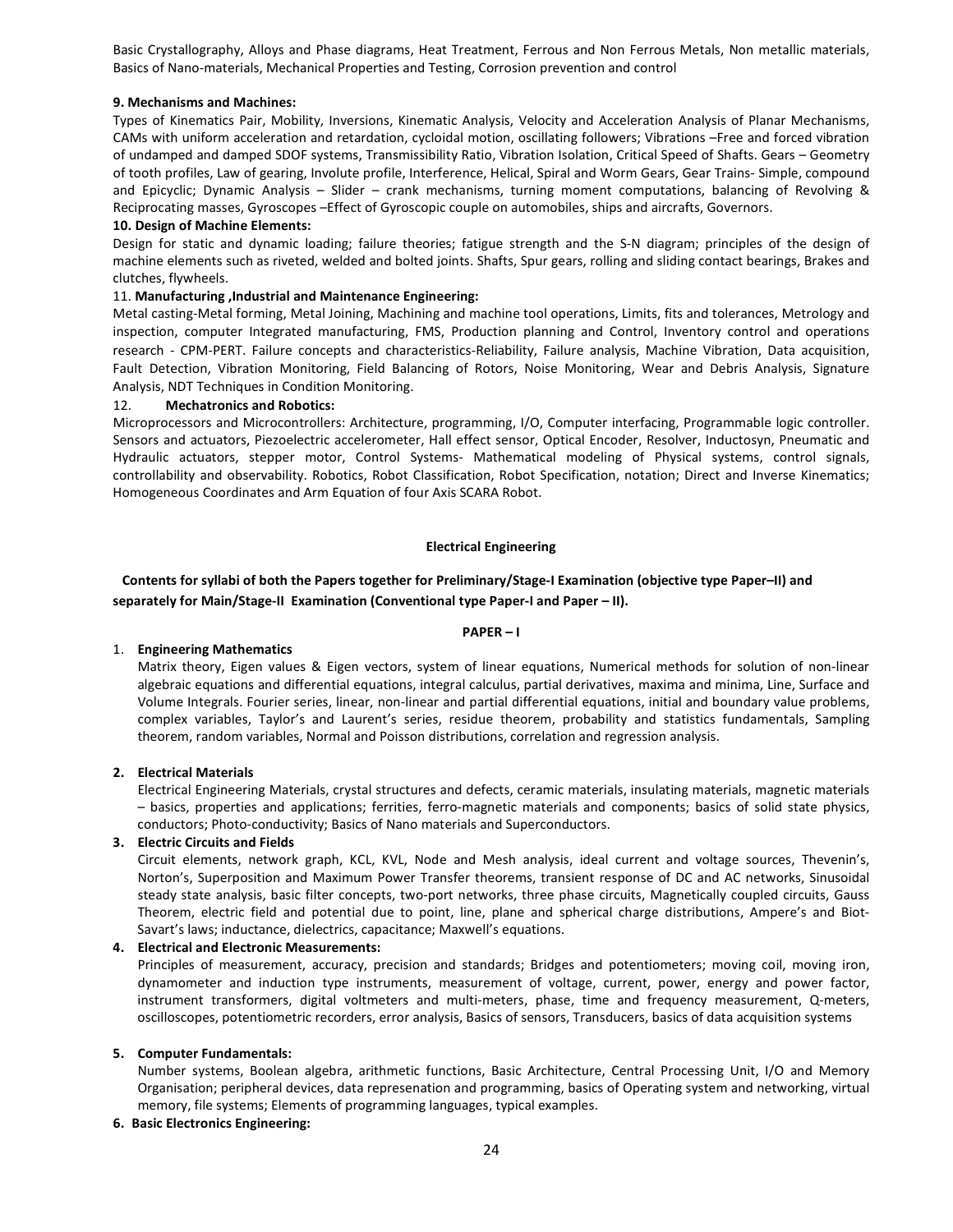Basics of Semiconductor diodes and transistors and characteristics, Junction and field effect transistors (BJT, FET and MOSFETS), different types of transistor amplifiers, equivalent circuits and frequency response; oscillators and other circuits, feedback amplifiers.

#### **PAPER – II**

#### **1. Analog and Digital Electronics:**

Operational amplifiers – characteristics and applications, combinational and sequential logic circuits, multiplexers, multivibrators, sample and hold circuits, A/D and D/A converters, basics of filter circuits and applications, simple active filters; Microprocessor basics- interfaces and applications, basics of linear integrated circuits; Analog communication basics, Modulation and de-modulation, noise and bandwidth, transmitters and receivers, signal to noise ratio, digital communication basics, sampling, quantizing, coding, frequency and time domain multiplexing, power line carrier communication systems.

#### **2. Systems and Signal Processing :**

Representation of continuous and discrete-time signals, shifting and scaling operations, linear, time-invariant and causal systems, Fourier series representation of continuous periodic signals, sampling theorem, Fourier and Laplace transforms, Z transforms, Discrete Fourier transform, FFT, linear convolution, discrete cosine transform, FIR filter, IIR filter, bilinear transformation.

#### **3. Control Systems:**

Principles of feedback, transfer function, block diagrams and signal flow graphs, steady-state errors, transforms and their applications; Routh-hurwitz criterion, Nyquist techniques, Bode plots, root loci, lag, lead and lead-lag compensation, stability analysis, transient and frequency response analysis, state space model, state transition matrix, controllability and observability, linear state variable feedback, PID and industrial controllers.

#### **4. Electrical Machines :**

Single phase transformers, three phase transformers - connections, parallel operation, auto-transformer, energy conversion principles, DC machines - types, windings, generator characteristics, armature reaction and commutation, starting and speed control of motors, Induction motors - principles, types, performance characteristics, starting and speed control, Synchronous machines - performance, regulation, parallel operation of generators, motor starting, characteristics and applications, servo and stepper motors.

#### **5. Power Systems :**

Basic power generation concepts, steam, gas and water turbines, transmission line models and performance, cable performance, insulation, corona and radio interference, power factor correction, symmetrical components, fault analysis, principles of protection systems, basics of solid state relays and digital protection; Circuit breakers, Radial and ring-main distribution systems, Matrix representation of power systems, load flow analysis, voltage control and economic operation, System stability concepts, Swing curves and equal area criterion. HVDC transmission and FACTS concepts, Concepts of power system dynamics, distributed generation, solar and wind power, smart grid concepts, environmental implications, fundamentals of power economics.

#### **6. Power Electronics and Drives :**

Semiconductor power diodes, transistors, thyristors, triacs, GTOs, MOSFETs and IGBTs - static characteristics and principles of operation, triggering circuits, phase control rectifiers, bridge converters - fully controlled and half controlled, principles of choppers and inverters, basis concepts of adjustable speed DC and AC drives, DC-DC switched mode converters, DC-AC switched mode converters, resonant converters, high frequency inductors and transformers, power supplies.

#### **Electronics & Telecommunication Engineering**

**Contents for syllabi of both the Papers together for Preliminary/Stage-I Examination (objective type Paper–II) and separately for Main/Stage-II Examination (Conventional type Paper-I and Paper – II).** 

#### **PAPER – I**

#### **1. Basic Electronics Engineering:**

Basics of semiconductors; Diode/Transistor basics and characteristics; Diodes for different uses; Junction & Field Effect Transistors (BJTs, JFETs, MOSFETs); Transistor amplifiers of different types, oscillators and other circuits; Basics of Integrated Circuits (ICs); Bipolar, MOS and CMOS ICs; Basics of linear ICs, operational amplifiers and their applicationslinear/non-linear; Optical sources/detectors; Basics of Opto electronics and its applications.

#### **2. Basic Electrical Engineering:**

DC circuits-Ohm's & Kirchoff's laws, mesh and nodal analysis, circuit theorems; Electro-magnetism, Faraday's & Lenz's laws, induced EMF and its uses; Single-phase AC circuits; Transformers, efficiency; Basics-DC machines**,** induction machines, and synchronous machines; Electrical power sources- basics: hydroelectric, thermal, nuclear, wind, solar; Basics of batteries and their uses.

#### **3. Materials Science:**

Electrical Engineering materials; Crystal structure & defects; Ceramic materials-structures, composites, processing and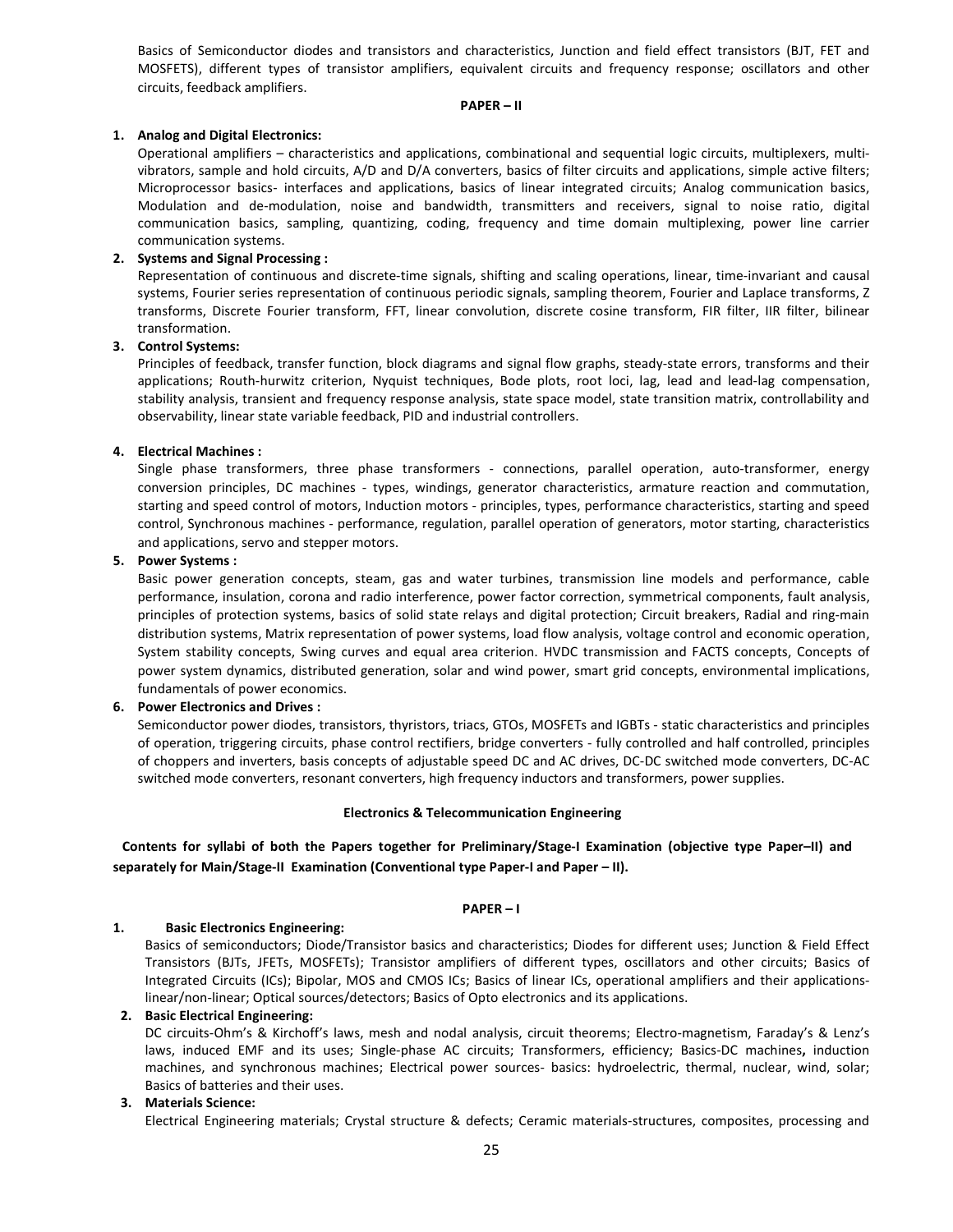uses; Insulating laminates for electronics, structures, properties and uses; Magnetic materials, basics, classification, ferrites, ferro/para-magnetic materials and components; Nano materials-basics, preparation, purification, sintering, nano particles and uses; Nano-optical/magnetic/electronic materials and uses; Superconductivity, uses.

#### **4. Electronic Measurements and Instrumentation:**

Principles of measurement, accuracy, precision and standards; Analog and Digital systems for measurement, measuring instruments for different applications; Static/dynamic characteristics of measurement systems, errors, statistical analysis and curve fitting; Measurement systems for non-electrical quantities; Basics of telemetry; Different types of transducers and displays; Data acquisition system basics.

#### **5. Network Theory:**

Network graphs & matrices; Wye-Delta transformation; Linear constant coefficient differential equations- time domain analysis of RLC circuits;

Solution of network equations using Laplace transforms- frequency domain analysis of RLC circuits; 2-port network parameters-driving point & transfer functions; State equations for networks; Steady state sinusoidal analysis.

#### **6. Analog and Digital Circuits:**

Small signal equivalent circuits of diodes, BJTS and FETs; Diode circuits for different uses; Biasing & stability of BJT & JFET amplifier circuits; Analysis/design of amplifier- single/multi-stage; Feedback& uses; Active filters, timers, multipliers, wave shaping, A/D-D/A converters; Boolean Algebra& uses; Logic gates, Digital IC families, Combinatorial/sequential circuits; Basics of multiplexers, counters/registers/ memories /microprocessors, design& applications.

#### **PAPER – II**

#### **1. Analog and Digital Communication Systems:**

Random signals, noise, probability theory, information theory; Analog versus digital communication & applications: Systems- AM, FM, transmitters/receivers, theory/practice/ standards, SNR comparison; Digital communication basics: Sampling, quantizing, coding, PCM, DPCM, multiplexing-audio/video; Digital modulation: ASK, FSK, PSK; Multiple access: TDMA, FDMA, CDMA; Optical communication: fibre optics, theory, practice/standards.

#### **2. Control Systems:**

Classification of signals and systems; Application of signal and system theory; System realization; Transforms& their applications; Signal flow graphs, Routh-Hurwitz criteria, root loci, Nyquist/Bode plots; Feedback systems-open &close loop types, stability analysis, steady state, transient and frequency response analysis; Design of control systems, compensators, elements of lead/lag compensation, PID and industrial controllers.

#### 3. **Computer Organization and Architecture:**

Basic architecture, CPU, I/O organisation, memory organisation, peripheral devices, trends; Hardware /software issues; Data representation& Programming; Operating systems-basics, processes, characteristics, applications; Memory management, virtual memory, file systems, protection & security; Data bases, different types, characteristics and design; Transactions and concurrency control; Elements of programming languages, typical examples.

#### **4. Electro Magnetics:**

Elements of vector calculus, Maxwell's equations-basic concepts; Gauss', Stokes' theorems; Wave propagation through different media; Transmission Lines-different types, basics, Smith's chart, impedance matching/transformation, Sparameters, pulse excitation, uses; Waveguides-basics, rectangular types, modes, cut-off frequency, dispersion, dielectric types; Antennas-radiation pattern, monopoles/dipoles, gain, arrays-active/passive, theory, uses.

#### 5. **Advanced Electronics Topics:**

VLSI technology: Processing, lithography, interconnects, packaging, testing; VLSI design: Principles, MUX/ROM/PLA-based design, Moore & Mealy circuit design; Pipeline concepts & functions; Design for testability, examples; DSP: Discrete time signals/systems, uses; Digital filters: FIR/IIR types, design, speech/audio/radar signal processing uses; Microprocessors & microcontrollers, basics, interrupts, DMA, instruction sets, interfacing; Controllers & uses; Embedded systems.

#### **6. Advanced Communication Topics:**

Communication networks: Principles /practices /technologies /uses /OSI model/security; Basic packet multiplexed streams/scheduling; Cellular networks, types, analysis, protocols (TCP/TCPIP); Microwave & satellite communication: Terrestrial/space type LOS systems, block schematics link calculations, system design; Communication satellites, orbits, characteristics, systems, uses; Fibre-optic communication systems, block schematics, link calculations, system design.

**Appendix-IIA**

#### **INSTRUCTIONS TO THE CANDIDATES FOR FILLING ONLINE APPLICATIONS**

**Candidates are required to apply online by using the website www.upsconline.nic.in.** 

Salient features of the system to online Applications Form are given hereunder:

1. Detailed instructions for filling up Online Applications are available on the above mentioned website.

2. Candidates will be required to complete the Online Application Form containing two stages viz. Part-I and Part-II as per the instructions available in the above mentioned site through drop down menu.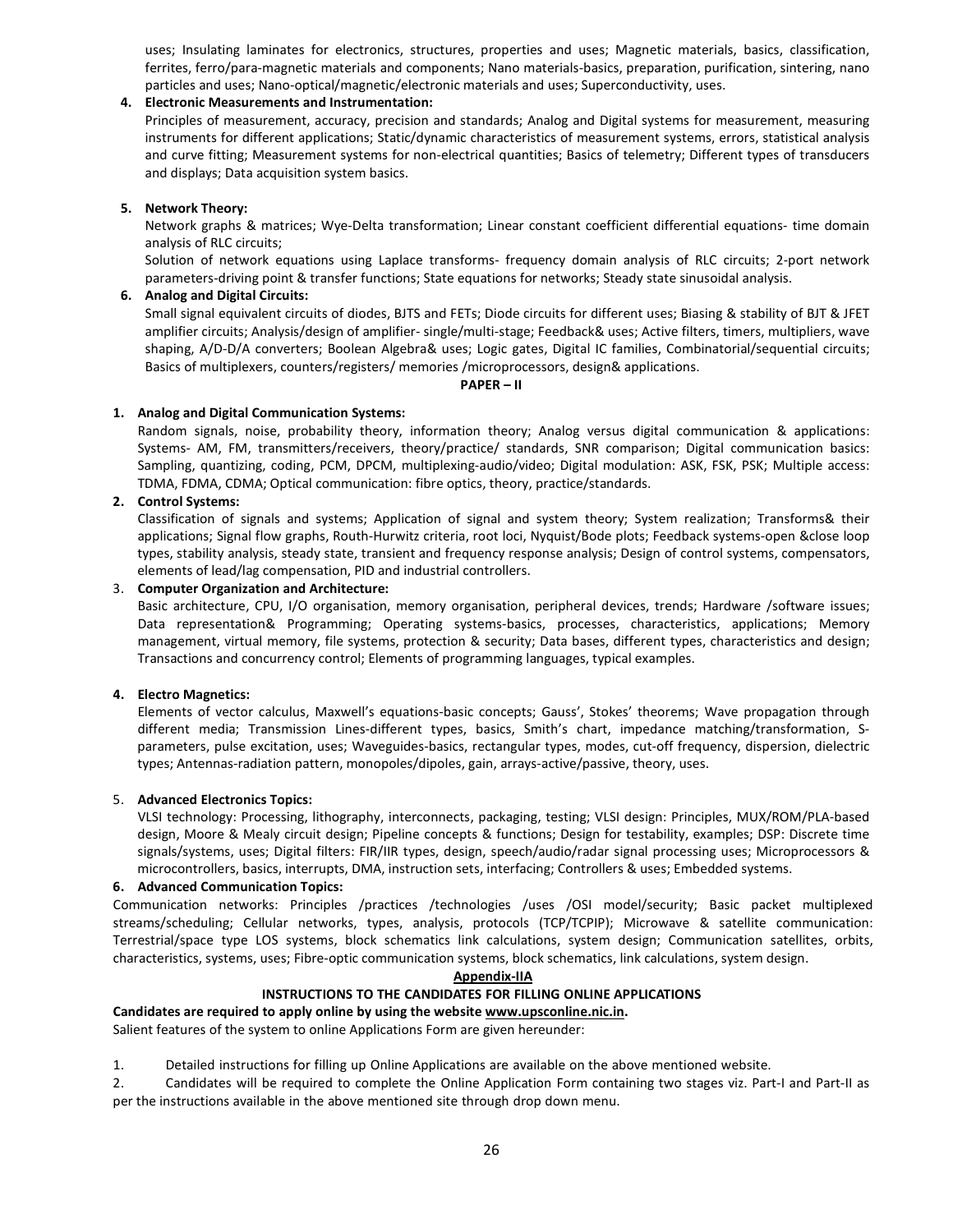3. The candidates are required to pay a fee of **Rs. 200/- (Rupees Two Hundred Only)** [except/SC/ST candidates and those specified in Note-2 of Point 4(Fee) of the Notice who are exempted from payment of fee] either by depositing the money in any branch of SBI by cash, or by using net banking facility of State Bank of India or by using any Visa/Master/RuPay Credit/Debit Card.

4. Before start filling up Online Application, a candidate must have his photograph and signature duly scanned in the .jpg format in such a manner that each file should not exceed **300 KB** each and must not be less than **20 KB** in size for the photograph and signature.

5. A candidate must have his Matriculation Certificate ready prior to filling up his application form. The details viz. Candidate's Name, Father's Name, Mother's Name & Date of Birth to be filled in Online Application Form of the candidate should match exactly with particulars mentioned in the Matriculation Certificate.

6. In addition to this, candidate should also have details of one Photo ID Card viz. Aadhaar Card/Voter Card/PAN Card/Passport/Driving Licence/Any other Photo ID Card issued by the State/Central Government. The details of this Photo ID Card will have to be provided by the candidate while filling up the online application form. This Photo ID will be used for all future referencing and the candidate is advised to carry this Photo ID Card while appearing for Examination/Personality Test.

7. The Online Applications(Part I and II) can be filled from **25th September 2019 to 15th October, 2019 till 6:00 PM.**

8. Applicants should avoid submitting multiple applications. However, if due to any unavoidable circumstances any applicant submits multiple applications then he must ensure that the applications with higher RID is complete in all respects.

9. In case of multiple applications, the applications with higher RID shall be entertained by the Commission and fee paid against one RID shall not be adjusted against any other RID.

10. The applicants must ensure that while filling their Application Form, they are providing their valid and active email Ids as the Commission may use electronic mode of communication while contacting them at difference stages of examination process.

11. The applicants are advised to check their e-mails at regular intervals and ensure that the email address ending with @nic.in are directed to their inbox folder and not to the SPAM folder or any other folder.

12. **Candidates are strongly advised to apply Online well in time without waiting for the last date for submission of online application. Moreover, the Commission has introduced provision of withdrawal of application for the candidate, who does not want to appear at the Examination, he/she may withdraw his/her application.** 

#### **Appendix-IIB**

#### **IMPORTANT INSTRUCTIONS TO WITHDRAW APPLICATION**

1. Candidates are advised to go through the instructions carefully before filling up the request for withdrawal of application.

2. The Commission has provided the withdrawal facility from **22.10.2019 to 28.10.2019 (till 6.00 PM)** to those candidates who do not want to appear at this Examination.

3. Candidates are advised to provide the details of registered application with registration-id which was completed and submitted finally. There is no provision for withdrawing of incomplete applications.

4. Before making the request for withdrawal, candidate must ensure that they have access to the registered mobile number and email-id which were provided by them at the time of submission of application. Separate OTPs will be sent by the Commission on the registered mobile number and email-id. Request for withdrawal will be accepted only after it is confirmed by validating the OTP details sent on candidate's mobile and email-id. Such OTPs will be valid for 30 Minutes only.

#### 5. **Request for generating OTP for withdrawal of application will be accepted only till 5.30 PM on 28.10.2019**.

6. If a candidate has submitted more than one application form then the higher registration-id of Application (latest) will be considered for withdrawal and all earlier applications will be treated as cancelled automatically.

7. After the final acceptance of the request for online withdrawal of application, the candidate must print the authenticated receipt. Once application has been withdrawn by the candidate, it cannot be revived in future.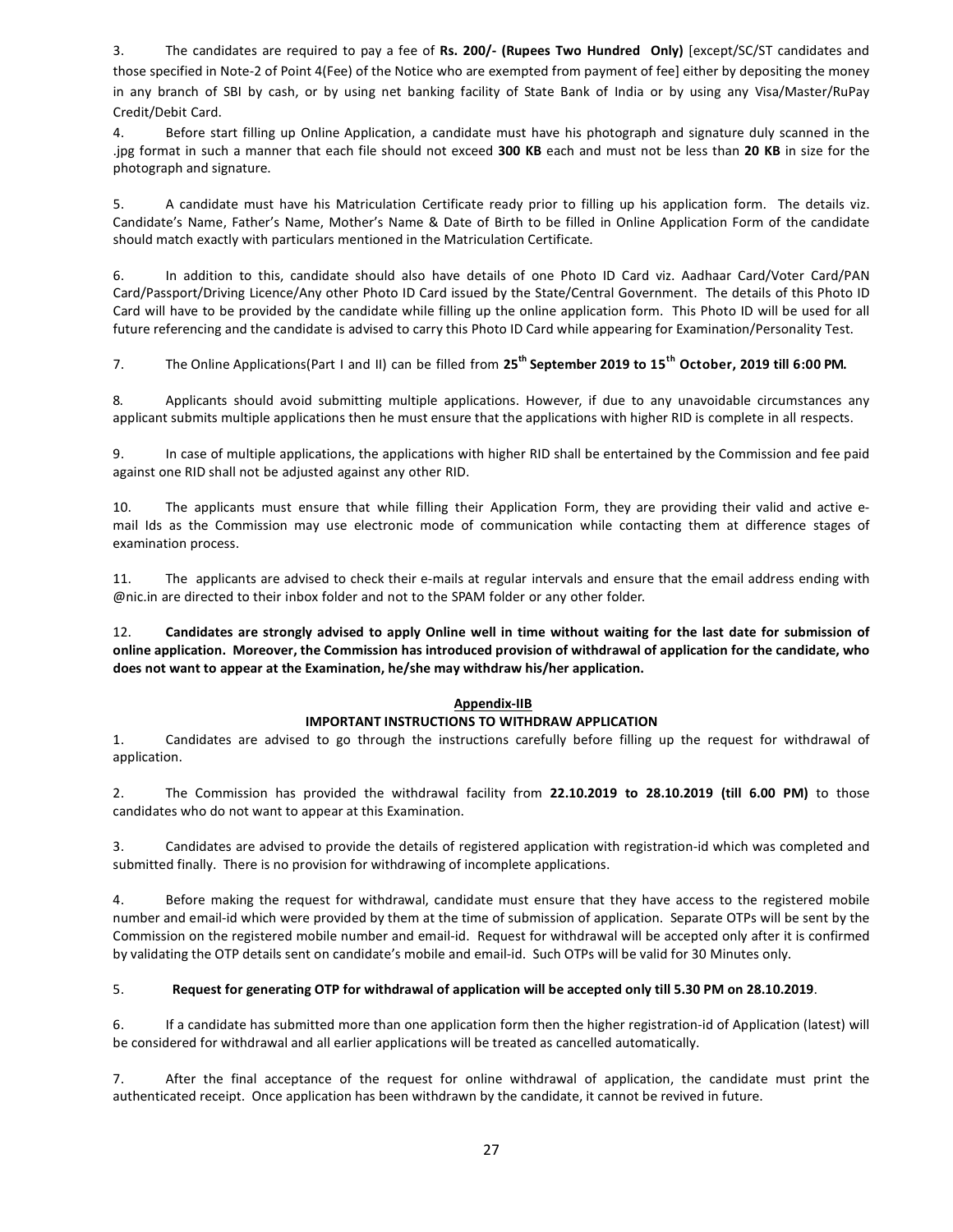8. UPSC has no provision to refund any fee amount paid by candidates, so in case of successful withdrawal of application the fees will not be refunded.

9. On successful completion of withdrawal of application, an auto-generated email and SMS will be sent on candidate's registered email-id and mobile. In case any candidate has not submitted the request for withdrawal of application he/she may contact UPSC on email-id: upscsoap@nic.in immediately.

10. Candidates are advised not to share the OTPs received on email and SMS to anybody.

#### **Appendix-III (Part – A)**

#### **Special Instruction to candidates for conventional type Papers**

- 1. Articles permitted inside Examination Hall Battery-operated pocket calculators of "non-programmable" type only, mathematical/engineering/ drawing instruments, including a flat rule divided on the edges into inches and tens of an inch and into centimeters and millimeters, a slide rule, set squares, a protractor and a pair of compasses, pencils, coloured pencils, mapping pens, eraser, T-square and drawing board for use wherever necessary. Candidates are not allowed to bring with them any "Tables or Charts" for use in the Examination Hall.
- 2. Tables to be supplied by UPSC If it is considered necessary for answering the questions set in any paper, the Commission may supply any of the following for reference purpose only :
- (i) Mathematical/Physical/Chemical and Engineering Tables (including Logarithmic Tables);
- (ii) Steam Table (including Mollier Diagrams for Temperature up to 800• C and Pressure up to 500 Kgf/Cm);
- (iii) National Building Code of India 1970 or 1983 Group 2 Part VI;
- (iv) Any other special articles as may be necessary for the candidates to answer the questions set in the question paper. After conclusion of the examination, return the above items to the Invigilator.
- 3. Answers to be written in own hand. Write the answers in your own hand in ink, Pencil may be used for maps, mathematical drawings or rough work.
- 4. Check Answer Book. The candidate must write his roll number (and not his name) only in the space provided for the purpose on every answer book used by him. Before writing in the answer book, please see that it is complete. In case there are any missing pages, it should be got replaced. Do not tear out any pages from the Answer Book. If you use more than one Answer Book, indicate on the cover of first Answer Book the total number of Answer Books used. Do not leave any blank, unused spaces between answers. If such spaces are left, score them out.
- 5. Answers in excess of prescribed number will be ignored. The candidate must attempt questions strictly in accordance with the directions given on each question paper. If questions are attempted in excess of the prescribed number, only the questions attempted first up to the prescribed number shall be valued and the remaining answers will be ignored.
- 6. Questions relating to graph/precis should be attempted only on graph/precis sheets to be supplied on demand by the Invigilators. All loose sheets such as precis sheet, drawing papers, graph sheets etc. whether used or not, should be placed inside the answer books and fastened along with the additional answer book(s), if any. Candidates who fail to observe this instruction will be penalized. Do not write your roll number on these sheets.
- 7. Unfair means strictly prohibited. Do not copy from the papers of any other candidate nor allow your papers to be copied nor give nor attempt to give nor obtain nor attempt to obtain irregular assistance of any description. It will be the responsibility of every candidate to ensure that his answers are not copied by another candidate. Failure to do so will invite penalty, as may be awarded by the Commission for adoption of unfair means.
- 8. Conduct in Examination Hall Do not misbehave in any manner or create disorderly scene in the examination hall or harass or bodily harm the staff deployed for the conduct of examination. You will be severely penalized if you attempt to do so.
- 9. Please read carefully and abide by the instructions printed on the Question Paper and on the Answer Book supplied in the Examination Hall.
- 10. The candidates are not allowed to leave the Examination Hall before the expiry of prescribed time period of the examination.

#### **(Part – B)**

#### **Special Instruction to candidates for objective type tests**

- 1. Articles permitted inside Examination Hall. Clip board or hard board (on which nothing is written), a good quality black ball pen for making responses on the Answer Sheet. Answer Sheet and sheet for rough work will be supplied by the invigilator.
- 2. Articles not permitted inside Examination Hall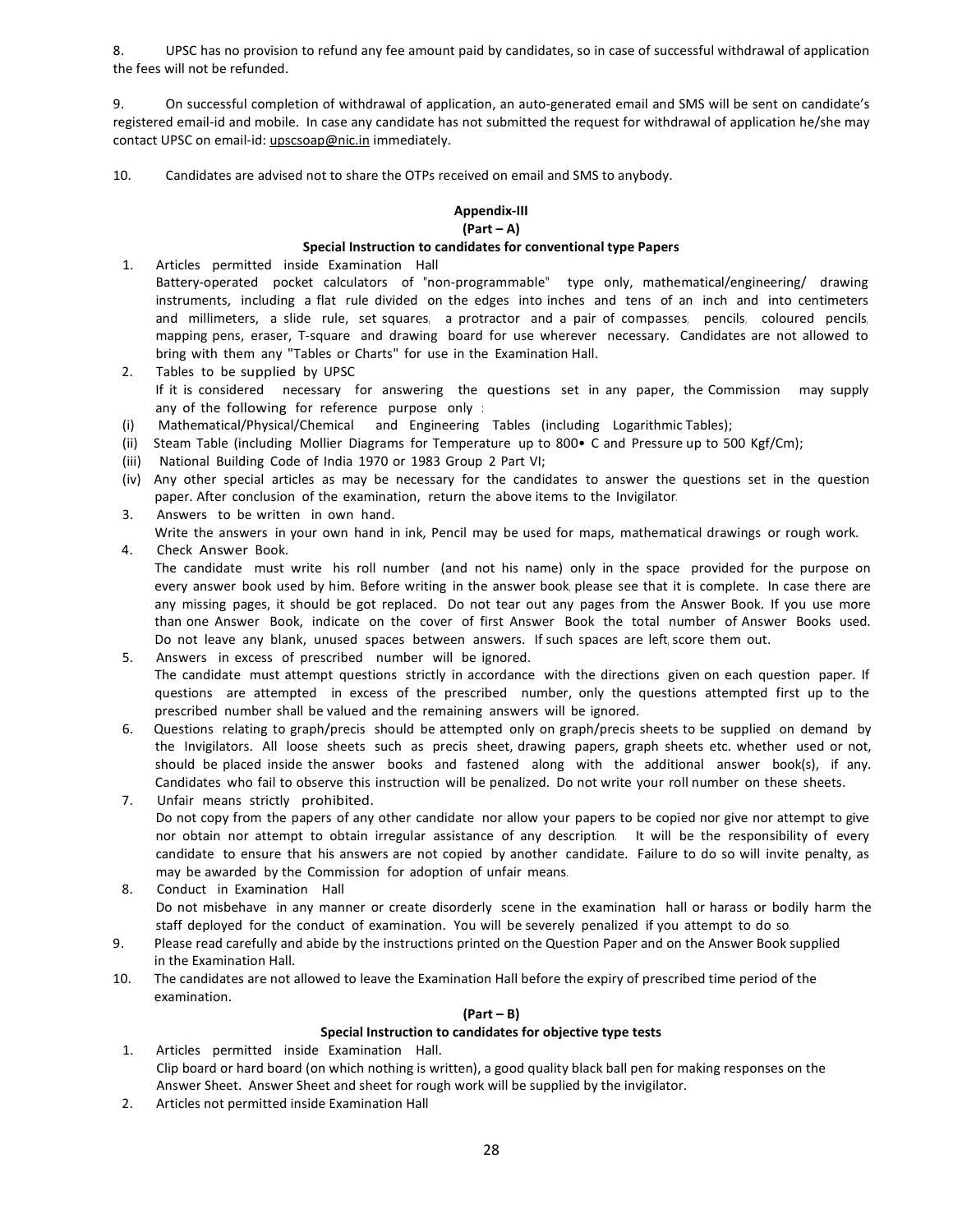Do not bring into the Examination Hall any article other than those specified above e.g. books, notes, loose sheets, electronic or any other type of calculators, mathematical and drawing instruments, Log Tables, stencils of maps, slide rules, Test Booklets, rough sheets pertaining to earlier session(s), etc.

**The use of any mobile phone (even in switched off mode), pager or any electronic equipment or programmable device or storage media like pen drive, smart watches etc. or camera or blue tooth devices or any other equipment or related accessories either in working or switched off mode capable of being used as a communication device during the examination is strictly prohibited. Any infringement of these instructions shall entail disciplinary action including ban from future examinations. Candidates are advised in their own interest not to bring any of the banned items including mobile phones/pagers to the venue of the examination, as arrangement for safe-keeping cannot be assured.** 

- 3. **Penalty for wrong Answers (in Objective Type Papers)**  *THERE WILL BE PENALTY (NEGATIVE MARKING) FOR WRONG ANSWERS MARKED BY A CANDIDATE IN THE OBJECTIVE TYPE QUESTION PAPERS.*
- **(i) There are four alternatives for the answer to every question. For each question for which a wrong answer has been given by the candidate, one third (0.33) of the marks assigned to that question will be deducted as penalty.**
- **(ii) If a candidate gives more than one answer, it will be treated as a wrong answer even if one of the given answers happens to be correct and there will be same penalty as above for that question.**
- **(iii) If a question is left blank i.e. no answer is given by the candidate, there will be no penalty for that question.**

#### 4. **Unfair means strictly prohibited**

 No candidates shall copy from the papers of any other candidate nor permit his papers to be copied nor give nor attempt to give nor obtain nor attempt to obtain irregular assistance of any description.

#### 5. **Conduct in Examination Hall**

No candidates should misbehave in any manner or create disorderly scene in the Examination Hall or harass the staff employed by the Commission for the conduct of the examination. Any such misconduct will be severely penalised.

#### **5. Answer Sheet Particulars**

- (i) Write in black ball pen your Centre and subject followed by Test Booklet series (in bracket), subject code and roll number at the appropriate space provided on the Answer Sheet at the top. Also encode your booklet series (A, B, C or D as the case may be), subject code and roll number with black ball pen in the circles provided for the purpose in the Answer Sheet. The guidelines for writing the above particulars and encoding the above particulars are given in Annexure. In case the booklet series is not printed on the Test Booklet or Answer Sheet is unnumbered, please report immediately to the invigilator and get the Test Booklet/Answer Sheet replaced.
- (ii) Candidates should note that any omission/mistake/discrepancy in encoding/filling of details in the OMR answer sheet, especially with regard to Roll Number and Test Booklet Series Code, will render the answer sheet liable for rejection.
- (iii) Immediately after commencement of the examination please check that the Test Booklet supplied to you does not have any unprinted or torn or missing pages or items etc. If so, get it replaced by a complete Test Booklet of the same series and subject.
- 6. Do not write your name or anything other than the specific items of information asked for, on the Answer Sheet/Test Booklet/sheet for rough work.
- 8. Do not fold or mutilate or damage or put any extraneous marking in the Answer Sheet. Do not write anything on the reverse of the Answer Sheet.
- 9. Since the Answer Sheets will be evaluated on computerised machines, candidates should exercise due care in handling and filling up the Answer Sheets. **They should use black ball pen only to darken the circles. For writing in boxes, they should use black ball pen. Since the entries made by the candidates by darkening the circles will be taken into account while evaluating the Answer Sheet on computerised machines, they should make these entries very carefully and accurately. The candidate must mark responses in the Answer Sheet with good quality black ball pen.**

10. **Method of marking answers**

In the "OBJECTIVE TYPE" of examination, you do not write the answers. For each question (hereinafter referred to as "Item") several suggested answers (hereinafter referred to as "Responses") are given. You have to choose one response to each item. The question paper will be in the Form of TEST BOOKLET. The booklet will contain item bearing numbers 1, 2, 3 etc. Under each item, Responses marked (a), (b), (c), (d) will be given. Your task will be to choose the correct response. If you think there is more than one correct response, then choose what you consider the best response.

In any case, for each item you are to select only one response. If you select more than one response, your response will be considered wrong. In the Answer Sheet, Serial Nos. from 1 to 160 are printed. Against each numbers, there are circles marked (a), (b), (c) and (d). After you have read each item in the Test Booklet and decided which one of the given responses is correct or the best, you have to mark your response by completely blackening to indicate your response. Ink pen or pencil should not be used for blackening the circle on the Answer Sheet.

For example, if the correct answer to item  $1$  is (b), then the circle containing the letter (b) is to be completely blackened with black ball pen as shown below :-

**Example : (a) • (c) (d)**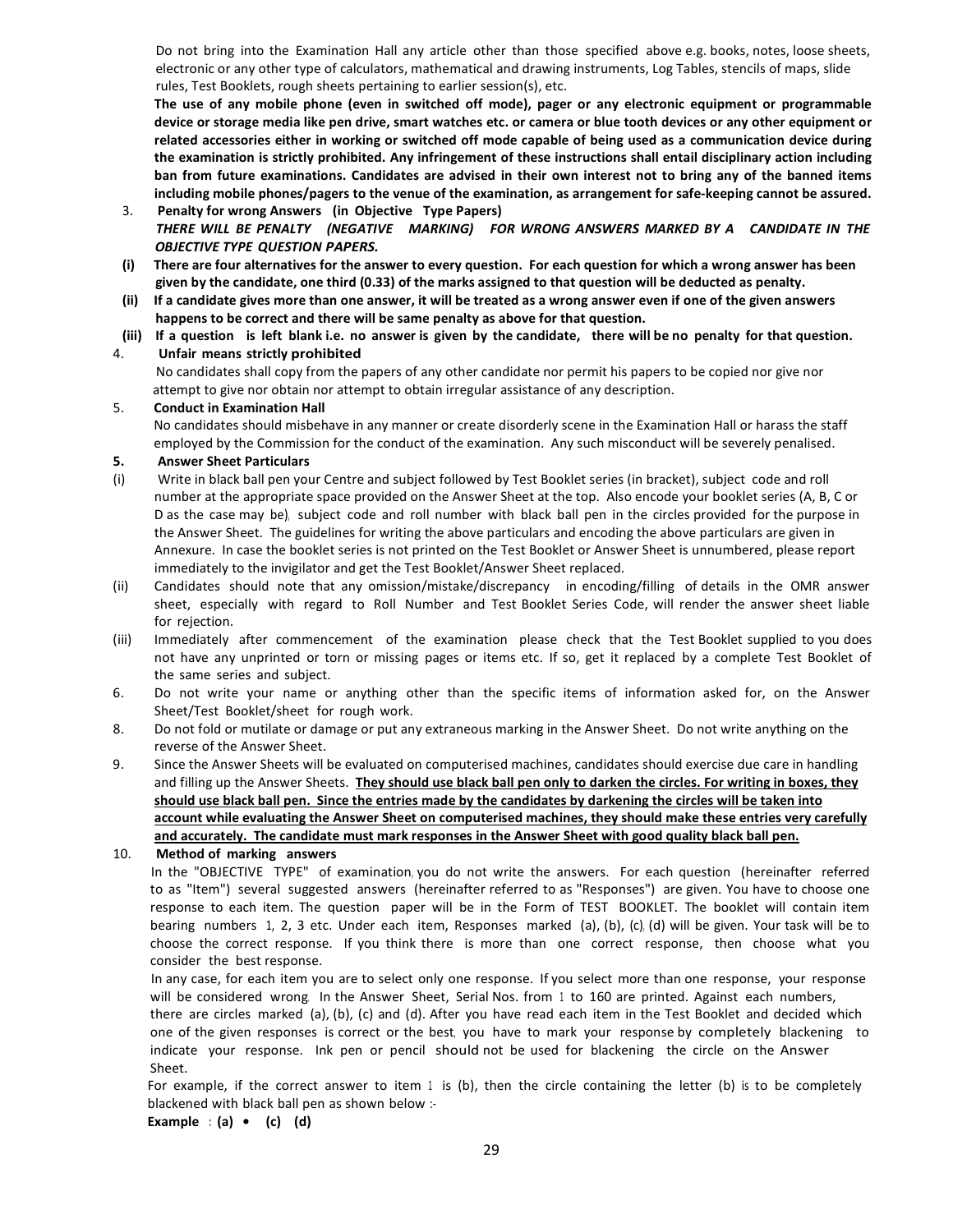#### 11. **Entries in Scannable Attendance List**

Candidates are required to fill in the relevant particulars with black ball pen only against their columns in the Scannable Attendance List, as given below :-

i) Blacken the circle (P) under the column (Present/Absent)

ii) Blacken the relevant circle for Test Booklet Series iii) Write Test Booklet Serial No.

iv) Write the Answer Sheet serial No. and also blacken the corresponding circles below

v) Append signature in the relevant column

12. Please read and abide by the instructions on the cover of Test Booklet. If any candidate indulges in disorderly or improper conduct, he will render himself liable for disciplinary action and/or imposition of a penalty as the Commission may deem fit.

13. The candidates are not allowed to leave the Examination Hall before the expiry of prescribed time period of the examination.

#### **Annexure**

#### **How to fill in the Answer Sheet of objective type tests in the Examination Hall**

Please follow these instructions very carefully. You may note that since the Answer Sheets are to be evaluated on machine, any violation of these instructions may result in reduction of your score for which you would yourself be responsible.

Before you mark your responses on the Answer Sheet, you will have to fill in various particulars in it.

As soon as the candidate receives the Answer Sheet, he/she should check that it is numbered at the bottom. If it is found unnumbered he/she should at once get it replaced by a numbered one.

You will see from the Answer Sheet that you will have to fill in the top line, which reads thus:

| कनद्र   | ावषय     | ावषय<br>काड   | अनुक्रमाक          |  |
|---------|----------|---------------|--------------------|--|
| ------- | -------- | ------------- | -----------        |  |
| Centre  | Subject  | S. Code       | <b>Roll Number</b> |  |

If you are, say, appearing for the examination in Delhi Centre for the General Studies Paper and your Roll No. is 081276 and your Test Booklet series is 'A', you should fill in thus, using ball pen.

\* This is just illustrative and may not be relevant to the Examination concerned.

| कनद्र                  | तषय       | काड  |                  |             |                                                                                                                                             |
|------------------------|-----------|------|------------------|-------------|---------------------------------------------------------------------------------------------------------------------------------------------|
| --------               | --------- |      | Q<br>Q<br>ر<br>- |             | <u>. на стана на стана на стана на стана на стана и стана и стана на п</u><br>οI<br>$\sim$<br>81<br>$\overline{\phantom{0}}$<br>ь<br>-<br>- |
| ∽<br>`entre`<br>------ | Subject   | Code |                  | Roll Number |                                                                                                                                             |

You should write with black ball pen the name of the centre and subject in English or Hindi. The test Booklet Series is indicated by Alphabets A, B, C or D at the top right hand corner of the Booklet.

Write your Roll Numbers exactly as it is in your Admission Certificate in the boxes provided for this purpose. Do not omit any zero(s) which may be there.

The next step is to find out the appropriate subject code from the Time Table. Now encode the Test Booklet Series, Subject Code and the Roll Number in the circles provided for this purpose. Do the encoding with black pen. The name of the Centre need not be encoded.

Writing and encoding of Test Booklet Series is to be done after receiving the Test Booklet and confirming the Booklet Series from the same.

For General Ability subject paper of 'A' Test Booklet Series you have to encode the subject code, which is 99. Do it thus.

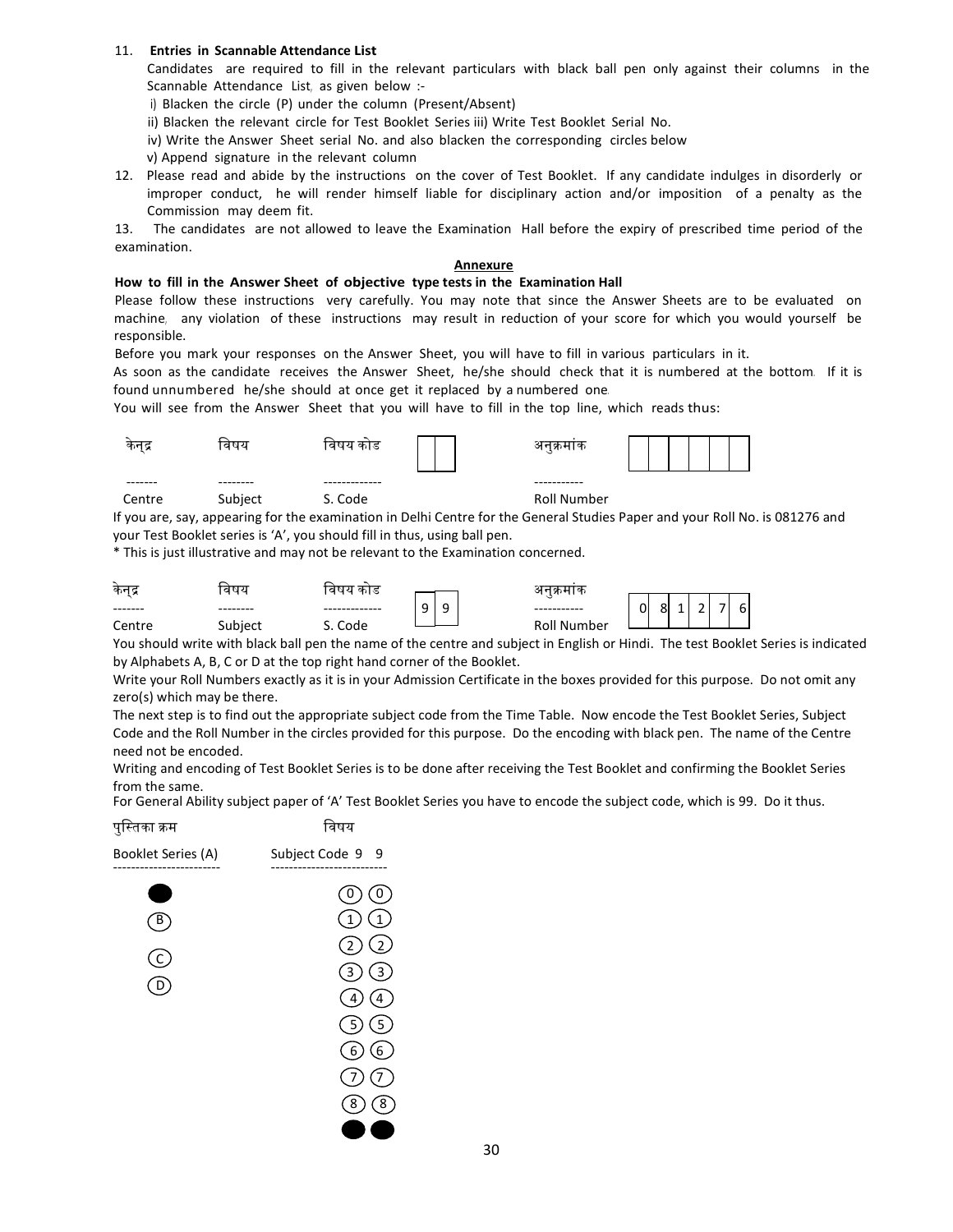All that is required is to blacken completely the circle marked 'A' below the Booklet Series and below the subject code blacken completely the Circles for '9' (in the first vertical column) and '9' (in the second vertical column). You should then encode the Roll No. 081276. Do it thus similarly.

#### अनुक्रमांक



 0 0 0 0 0 **Important** : Please ensure that you have  $\textcircled{1}$   $\textcircled{1}$   $\textcircled{1}$   $\textcircled{1}$   $\textcircled{1}$   $\textcircled{1}$  have carefully encoded your subject, Test

 $(4)$   $(4)$   $(4)$   $(4)$   $(4)$   $(4)$   $(4)$ 

#### **Appendix-IV**

#### **Certificate regarding physical limitation in an examinee to write.**

This is to certify that, I have examined Mr./Ms./Mrs. …………………………………….(name of the candidate with benchmark disability), a person with ……………………………………(nature and percentage of disability as mentioned in the certificate of disability), S/o/D/o ……………………………, a resident of …………………….(Village/District/State) and to state that he/she has physical limitation which hampers his/her writing capabilities owing to his/her disability.

#### **Signature**

**Chief Medical Officer/Civil Surgeon/ Medical Superintendent of a Government Health Care Institution.** 

Note : Certificate should be given by a specialist of the relevant stream/disability (eg. Visual ImpairmentOphthalmologist, Locomotor disability-Orthopedic specialist/PMR).

#### **Appendix-V**

#### **Letter of Undertaking for Using Own Scribe (To be filled by the candidates online to the Commission)**